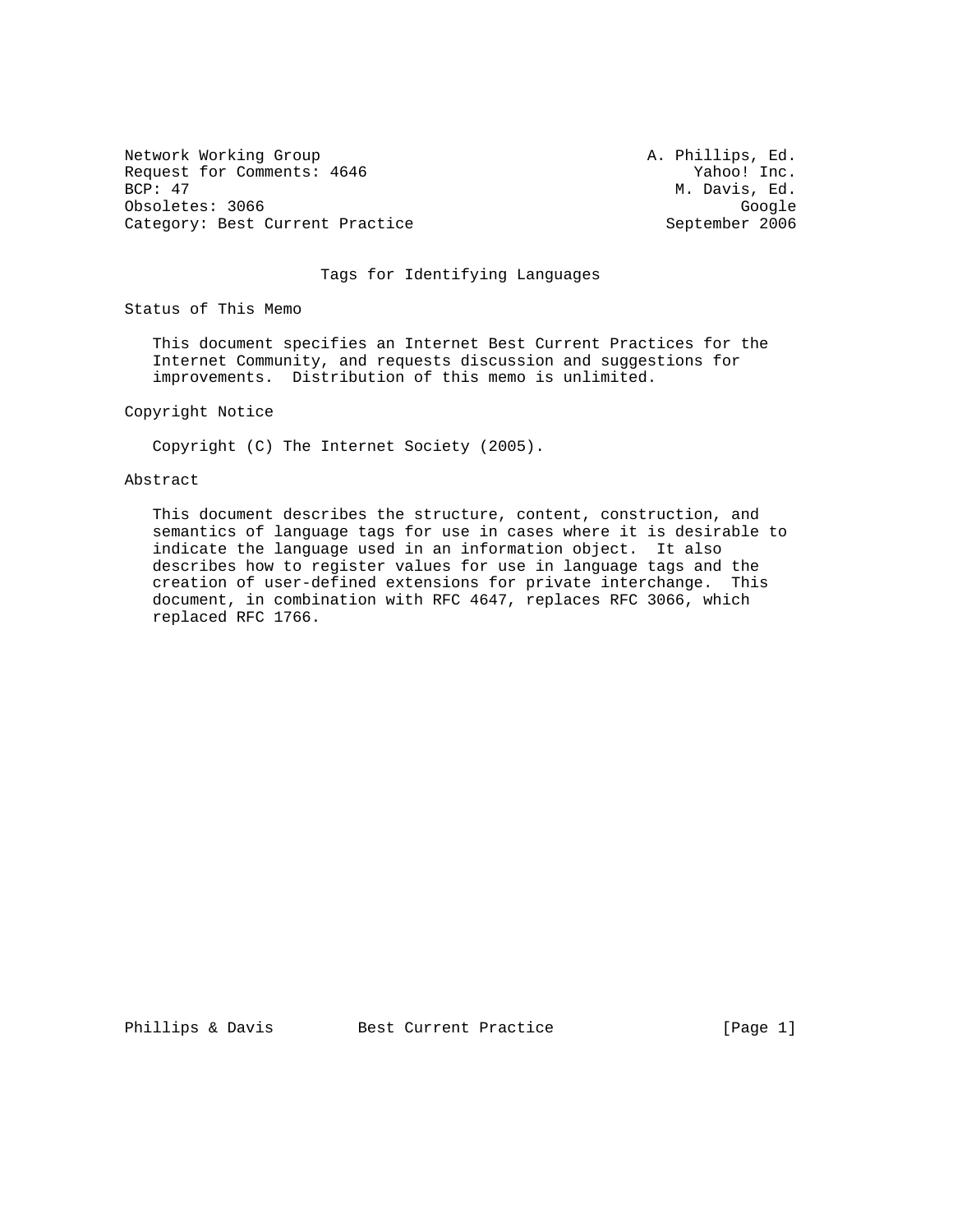Table of Contents

| 2.2. Language Subtag Sources and Interpretation 7      |
|--------------------------------------------------------|
|                                                        |
| 2.2.2. Extended Language Subtags 10                    |
|                                                        |
|                                                        |
|                                                        |
|                                                        |
|                                                        |
| 2.2.8. Preexisting RFC 3066 Registrations 16           |
| 2.2.9. Classes of Conformance 17                       |
|                                                        |
| 3.1. Format of the IANA Language Subtag Registry 18    |
|                                                        |
| 3.3. Maintenance of the Registry 24                    |
| 3.4. Stability of IANA Registry Entries 25             |
| 3.5. Registration Procedure for Subtags 29             |
| 3.6. Possibilities for Registration 32                 |
| 3.7. Extensions and Extensions Registry 34             |
| 3.8. Initialization of the Registries 37               |
| 4. Formation and Processing of Language Tags 38        |
|                                                        |
|                                                        |
|                                                        |
| 4.3.1. Working with Limited Buffer Sizes 42            |
| 4.3.2. Truncation of Language Tags 43                  |
| 4.4. Canonicalization of Language Tags 44              |
| 4.5. Considerations for Private Use Subtags 45         |
|                                                        |
|                                                        |
|                                                        |
|                                                        |
|                                                        |
|                                                        |
|                                                        |
|                                                        |
|                                                        |
|                                                        |
| Appendix B. Examples of Language Tags (Informative) 56 |
|                                                        |

Phillips & Davis Best Current Practice [Page 2]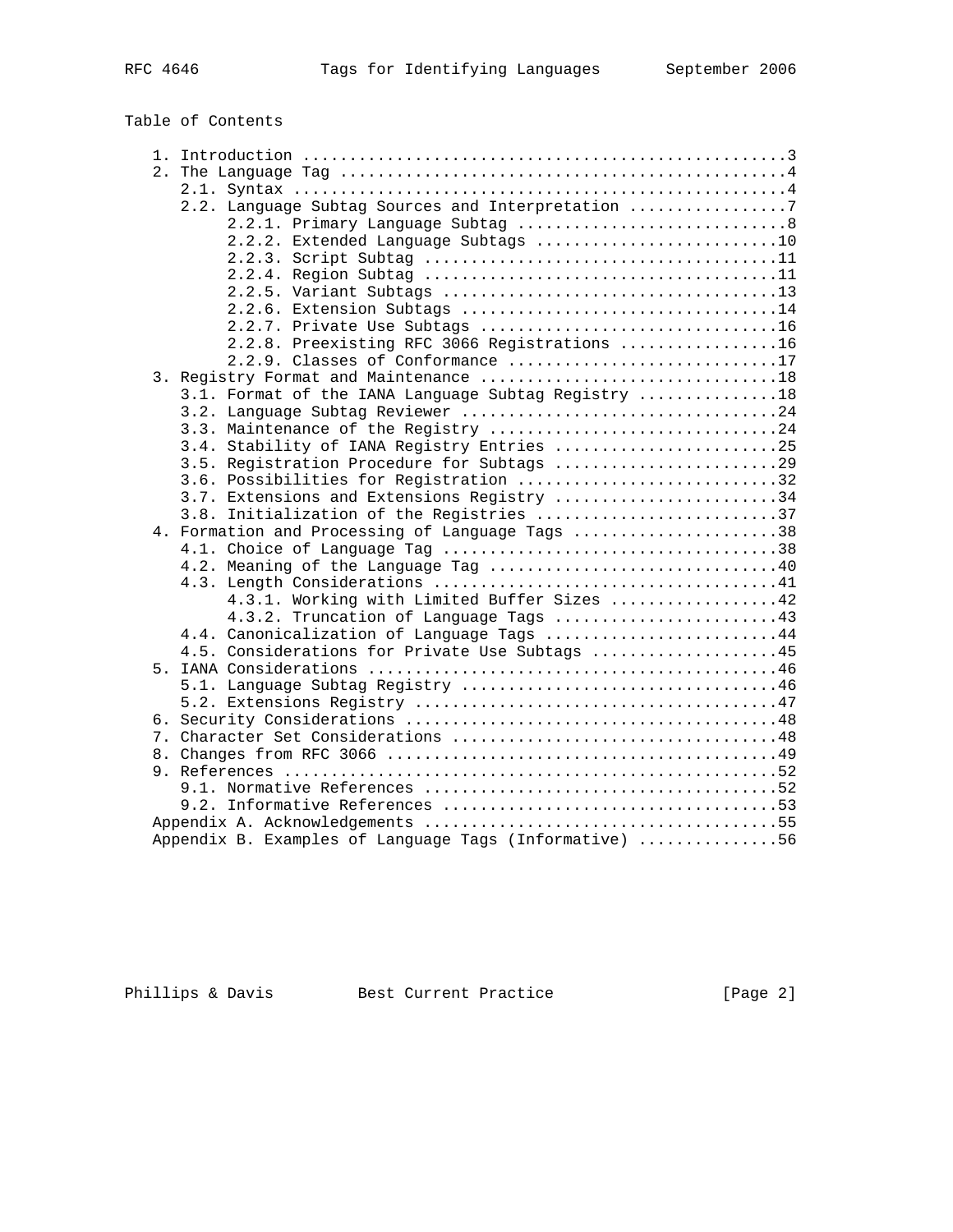# 1. Introduction

 Human beings on our planet have, past and present, used a number of languages. There are many reasons why one would want to identify the language used when presenting or requesting information.

 A user's language preferences often need to be identified so that appropriate processing can be applied. For example, the user's language preferences in a Web browser can be used to select Web pages appropriately. Language preferences can also be used to select among tools (such as dictionaries) to assist in the processing or understanding of content in different languages.

 In addition, knowledge about the particular language used by some piece of information content might be useful or even required by some types of processing; for example, spell-checking, computer synthesized speech, Braille transcription, or high-quality print renderings.

 One means of indicating the language used is by labeling the information content with an identifier or "tag". These tags can be used to specify user preferences when selecting information content, or for labeling additional attributes of content and associated resources.

 Tags can also be used to indicate additional language attributes of content. For example, indicating specific information about the dialect, writing system, or orthography used in a document or resource may enable the user to obtain information in a form that they can understand, or it can be important in processing or rendering the given content into an appropriate form or style.

 This document specifies a particular identifier mechanism (the language tag) and a registration function for values to be used to form tags. It also defines a mechanism for private use values and future extension.

 This document, in combination with [RFC4647], replaces [RFC3066], which replaced [RFC1766]. For a list of changes in this document, see Section 8.

 The keywords "MUST", "MUST NOT", "REQUIRED", "SHALL", "SHALL NOT", "SHOULD", "SHOULD NOT", "RECOMMENDED", "MAY", and "OPTIONAL" in this document are to be interpreted as described in [RFC2119].

Phillips & Davis Best Current Practice [Page 3]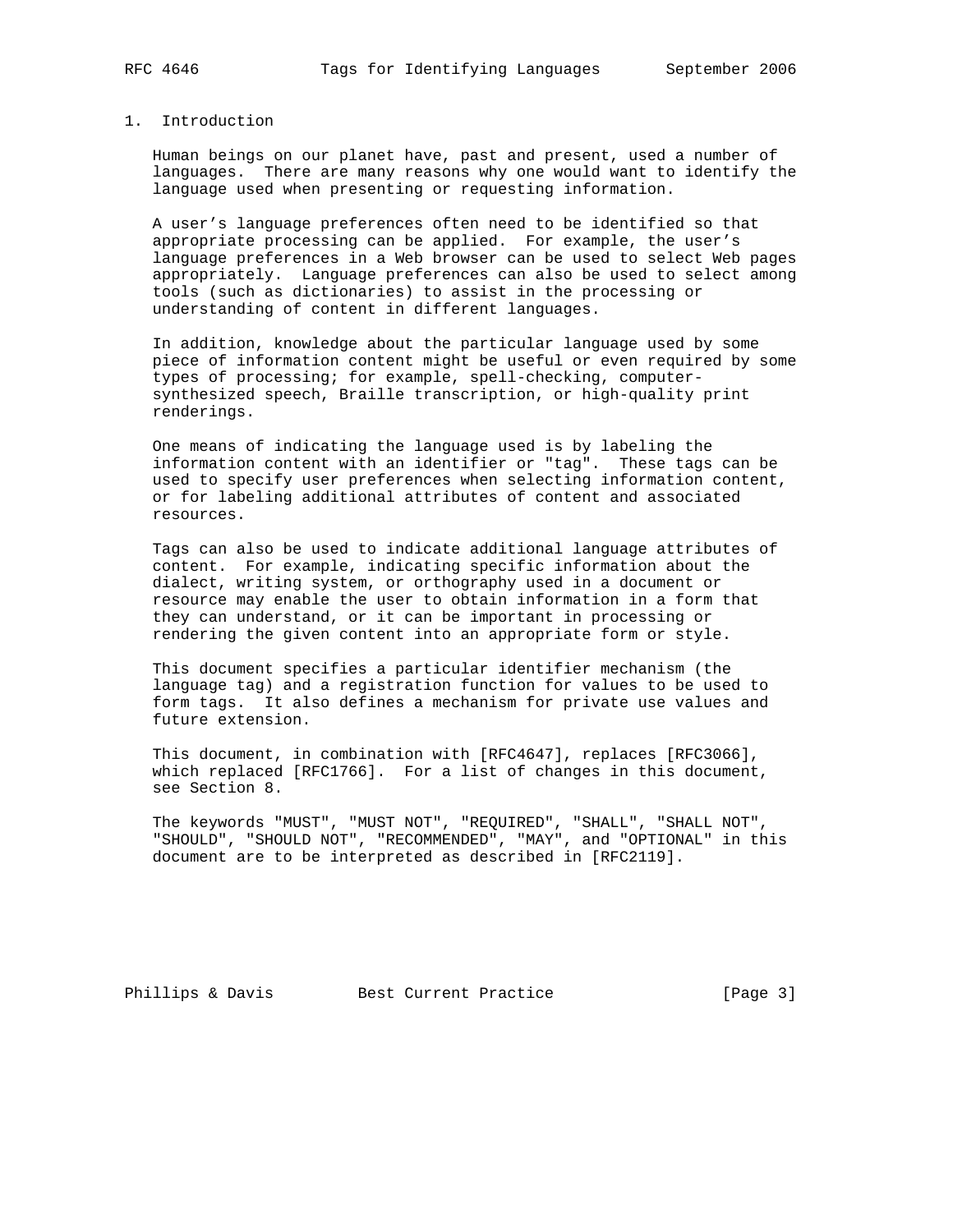#### 2. The Language Tag

 Language tags are used to help identify languages, whether spoken, written, signed, or otherwise signaled, for the purpose of communication. This includes constructed and artificial languages, but excludes languages not intended primarily for human communication, such as programming languages.

#### 2.1. Syntax

 The language tag is composed of one or more parts, known as "subtags". Each subtag consists of a sequence of alphanumeric characters. Subtags are distinguished and separated from one another by a hyphen ("-", ABNF [RFC4234] %x2D). A language tag consists of a "primary language" subtag and a (possibly empty) series of subsequent subtags, each of which refines or narrows the range of languages identified by the overall tag.

 Usually, each type of subtag is distinguished by length, position in the tag, and content: subtags can be recognized solely by these features. The only exception to this is a fixed list of grandfathered tags registered under RFC 3066 [RFC3066]. This makes it possible to construct a parser that can extract and assign some semantic information to the subtags, even if the specific subtag values are not recognized. Thus, a parser need not have an up-to date copy (or any copy at all) of the subtag registry to perform most searching and matching operations.

Phillips & Davis Best Current Practice [Page 4]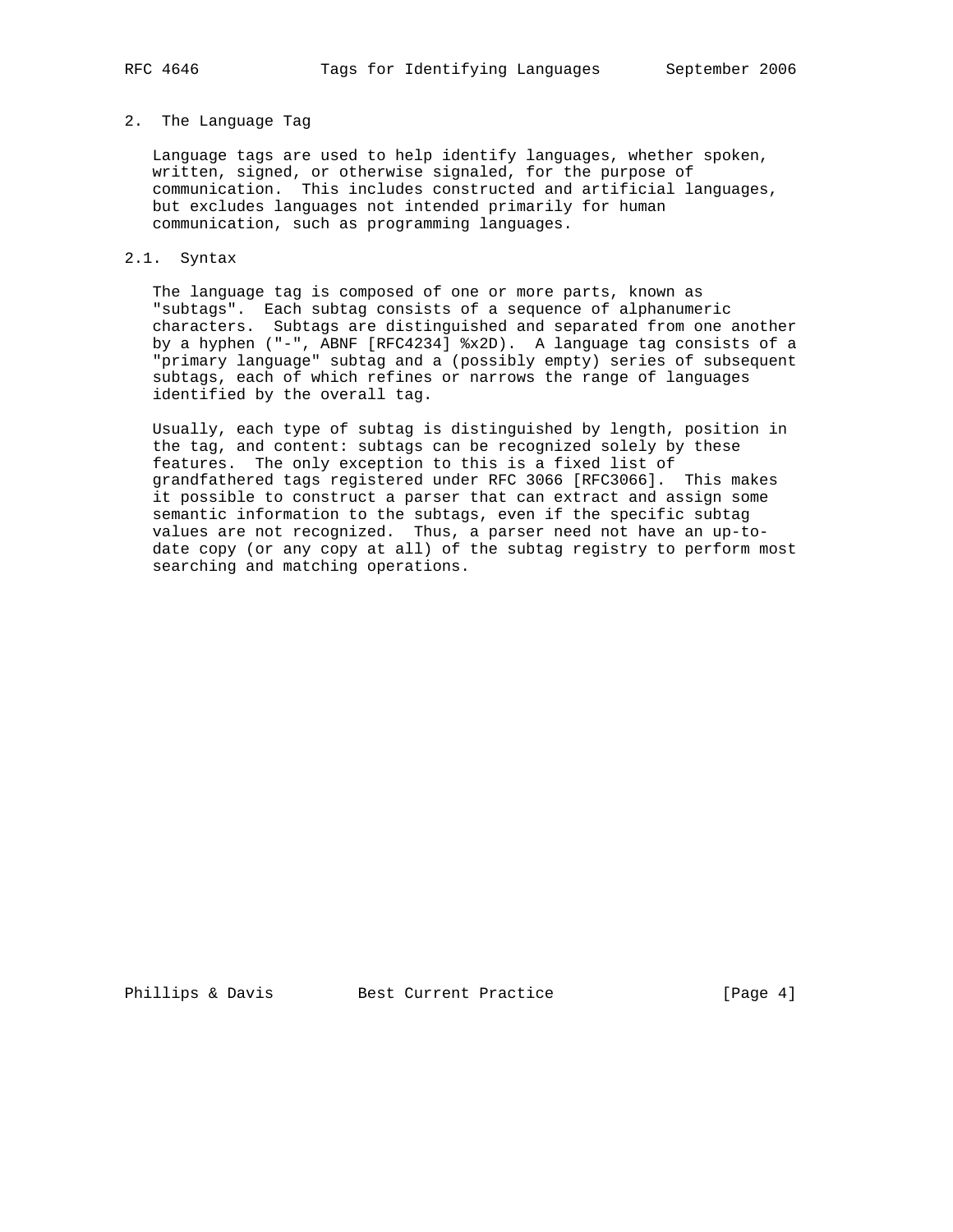The syntax of the language tag in ABNF [RFC4234] is: Language-Tag = langtag / privateuse ; private use tag / grandfathered ; grandfathered registrations langtag = (language ["-" script] ["-" region] \*("-" variant) \*("-" extension) ["-" privateuse]) language =  $(2*3ALPHA [extlang])$ ; shortest ISO 639 code<br>
/ 4ALPHA ; reserved for future us ; reserved for future use / 5\*8ALPHA ; registered language subtag extlang  $= *3("-" 3ALPHA)$  ; reserved for future use script = 4ALPHA ; ISO 15924 code region = 2ALPHA ; ISO 3166 code / 3DIGIT ; UN M.49 code variant = 5\*8alphanum ; registered variants / (DIGIT 3alphanum)  $extension = singleton 1*(-" - (2*8alphant))$  singleton = %x41-57 / %x59-5A / %x61-77 / %x79-7A / DIGIT ; "a"-"w" / "y"-"z" / "A"-"W" / "Y"-"Z" / "0"-"9" ; Single letters: x/X is reserved for private use privateuse =  $("x"/"X") 1*(-" - (1*8alphant))$ grandfathered =  $1*3$ ALPHA  $1*2$ ("-" (2\*8alphanum)) ; grandfathered registration ; Note: i is the only singleton ; that starts a grandfathered tag alphanum  $=$  (ALPHA / DIGIT)  $\qquad$  ; letters and numbers Figure 1: Language Tag ABNF

 Note: There is a subtlety in the ABNF for 'variant': variants starting with a digit MAY be four characters long, while those starting with a letter MUST be at least five characters long.

Phillips & Davis Best Current Practice [Page 5]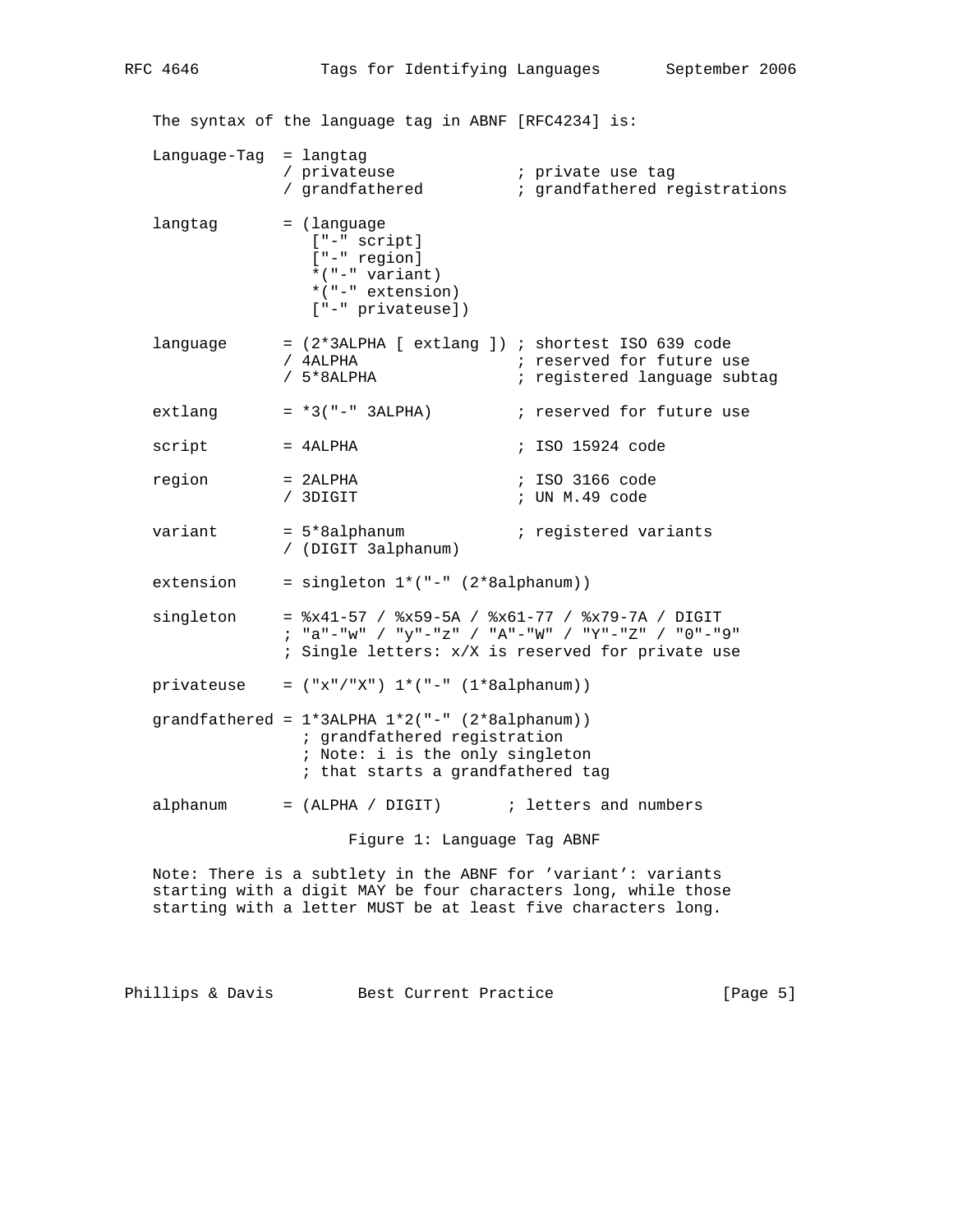All subtags have a maximum length of eight characters and whitespace is not permitted in a language tag. For examples of language tags, see Appendix B.

 Note that although [RFC4234] refers to octets, the language tags described in this document are sequences of characters from the US-ASCII [ISO646] repertoire. Language tags MAY be used in documents and applications that use other encodings, so long as these encompass the US-ASCII repertoire. An example of this would be an XML document that uses the UTF-16LE [RFC2781] encoding of [Unicode].

 The tags and their subtags, including private use and extensions, are to be treated as case insensitive: there exist conventions for the capitalization of some of the subtags, but these MUST NOT be taken to carry meaning.

For example:

- o [ISO639-1] recommends that language codes be written in lowercase ('mn' Mongolian).
- o [ISO3166-1] recommends that country codes be capitalized ('MN' Mongolia).
- o [ISO15924] recommends that script codes use lowercase with the initial letter capitalized ('Cyrl' Cyrillic).

 However, in the tags defined by this document, the uppercase US-ASCII letters in the range 'A' through 'Z' are considered equivalent and mapped directly to their US-ASCII lowercase equivalents in the range 'a' through 'z'. Thus, the tag "mn-Cyrl-MN" is not distinct from "MN-cYRL-mn" or "mN-cYrL-Mn" (or any other combination), and each of these variations conveys the same meaning: Mongolian written in the Cyrillic script as used in Mongolia.

 Although case distinctions do not carry meaning in language tags, consistent formatting and presentation of the tags will aid users. The format of the tags and subtags in the registry is RECOMMENDED. In this format, all non-initial two-letter subtags are uppercase, all non-initial four-letter subtags are titlecase, and all other subtags are lowercase.

Phillips & Davis Best Current Practice [Page 6]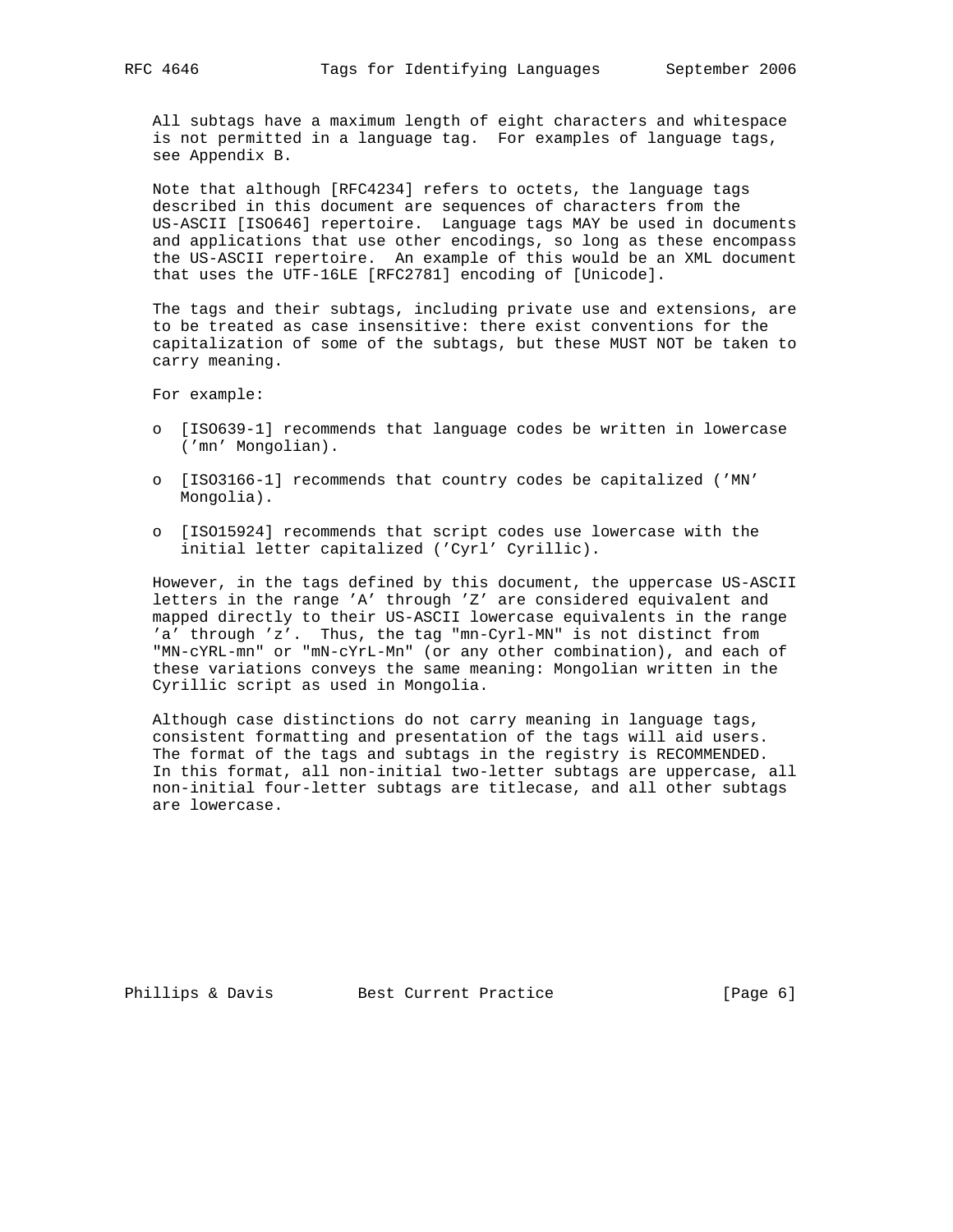2.2. Language Subtag Sources and Interpretation

 The namespace of language tags and their subtags is administered by the Internet Assigned Numbers Authority (IANA) [RFC2860] according to the rules in Section 5 of this document. The Language Subtag Registry maintained by IANA is the source for valid subtags: other standards referenced in this section provide the source material for that registry.

Terminology in this section:

- o Tag or tags refers to a complete language tag, such as "fr-Latn-CA". Examples of tags in this document are enclosed in double-quotes ("en-US").
- o Subtag refers to a specific section of a tag, delimited by hyphen, such as the subtag 'Latn' in "fr-Latn-CA". Examples of subtags in this document are enclosed in single quotes ('Latn').
- o Code or codes refers to values defined in external standards (and that are used as subtags in this document). For example, 'Latn' is an [ISO15924] script code that was used to define the 'Latn' script subtag for use in a language tag. Examples of codes in this document are enclosed in single quotes ('en', 'Latn').

 The definitions in this section apply to the various subtags within the language tags defined by this document, excepting those "grandfathered" tags defined in Section 2.2.8.

 Language tags are designed so that each subtag type has unique length and content restrictions. These make identification of the subtag's type possible, even if the content of the subtag itself is unrecognized. This allows tags to be parsed and processed without reference to the latest version of the underlying standards or the IANA registry and makes the associated exception handling when parsing tags simpler.

 Subtags in the IANA registry that do not come from an underlying standard can only appear in specific positions in a tag. Specifically, they can only occur as primary language subtags or as variant subtags.

 Note that sequences of private use and extension subtags MUST occur at the end of the sequence of subtags and MUST NOT be interspersed with subtags defined elsewhere in this document.

 Single-letter and single-digit subtags are reserved for current or future use. These include the following current uses:

Phillips & Davis Best Current Practice [Page 7]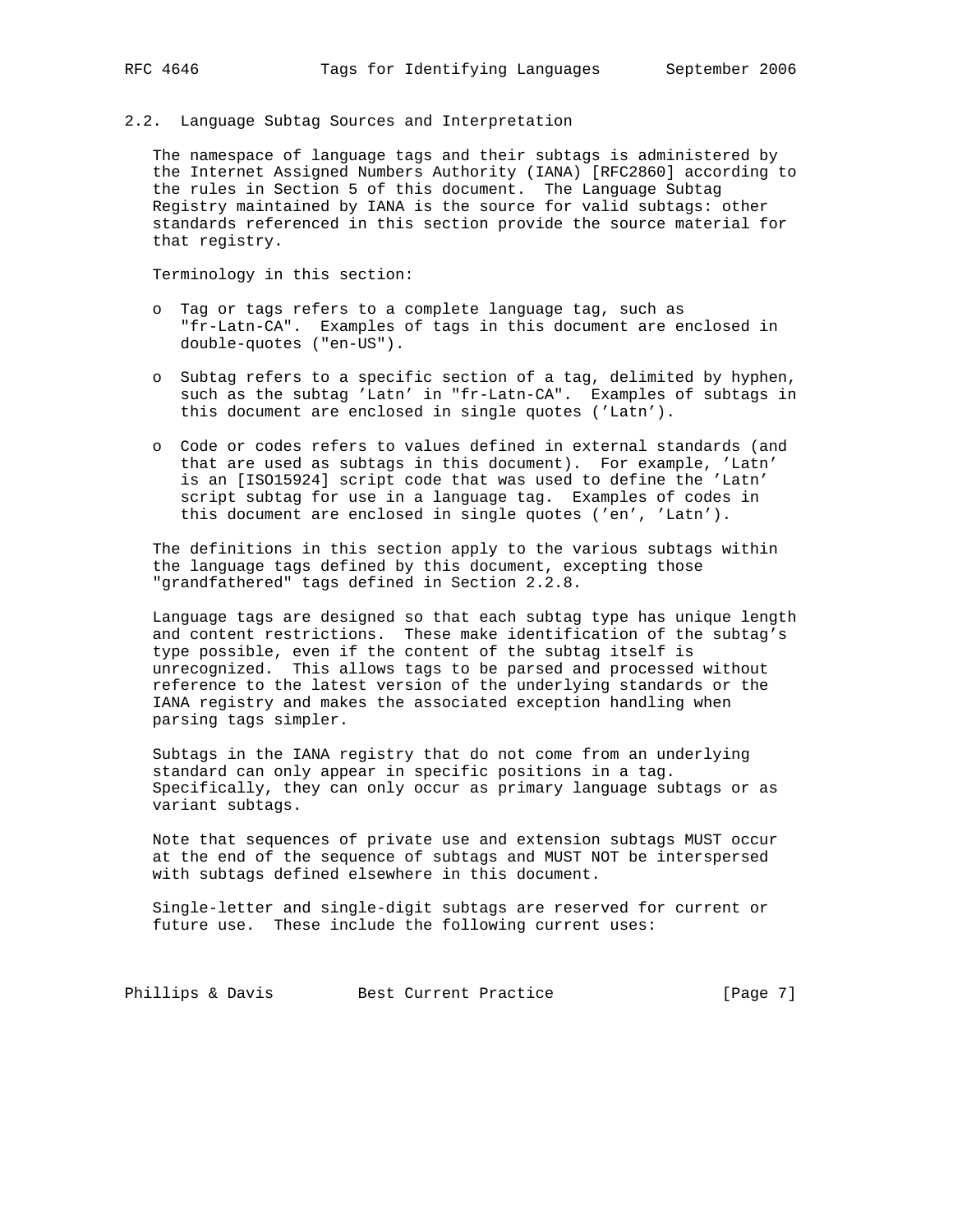- o The single-letter subtag 'x' is reserved to introduce a sequence of private use subtags. The interpretation of any private use subtags is defined solely by private agreement and is not defined by the rules in this section or in any standard or registry defined in this document.
- o All other single-letter subtags are reserved to introduce standardized extension subtag sequences as described in Section 3.7.

 The single-letter subtag 'i' is used by some grandfathered tags, such as "i-enochian", where it always appears in the first position and cannot be confused with an extension.

2.2.1. Primary Language Subtag

 The primary language subtag is the first subtag in a language tag (with the exception of private use and certain grandfathered tags) and cannot be omitted. The following rules apply to the primary language subtag:

- 1. All two-character language subtags were defined in the IANA registry according to the assignments found in the standard ISO 639 Part 1, "ISO 639-1:2002, Codes for the representation of names of languages -- Part 1: Alpha-2 code" [ISO639-1], or using assignments subsequently made by the ISO 639 Part 1 maintenance agency or governing standardization bodies.
- 2. All three-character language subtags were defined in the IANA registry according to the assignments found in ISO 639 Part 2, "ISO 639-2:1998 - Codes for the representation of names of languages -- Part 2: Alpha-3 code - edition 1" [ISO639-2], or assignments subsequently made by the ISO 639 Part 2 maintenance agency or governing standardization bodies.
- 3. The subtags in the range 'qaa' through 'qtz' are reserved for private use in language tags. These subtags correspond to codes reserved by ISO 639-2 for private use. These codes MAY be used for non-registered primary language subtags (instead of using private use subtags following 'x-'). Please refer to Section 4.5 for more information on private use subtags.
- 4. All four-character language subtags are reserved for possible future standardization.
- 5. All language subtags of 5 to 8 characters in length in the IANA registry were defined via the registration process in Section 3.5 and MAY be used to form the primary language subtag. At the time

Phillips & Davis Best Current Practice [Page 8]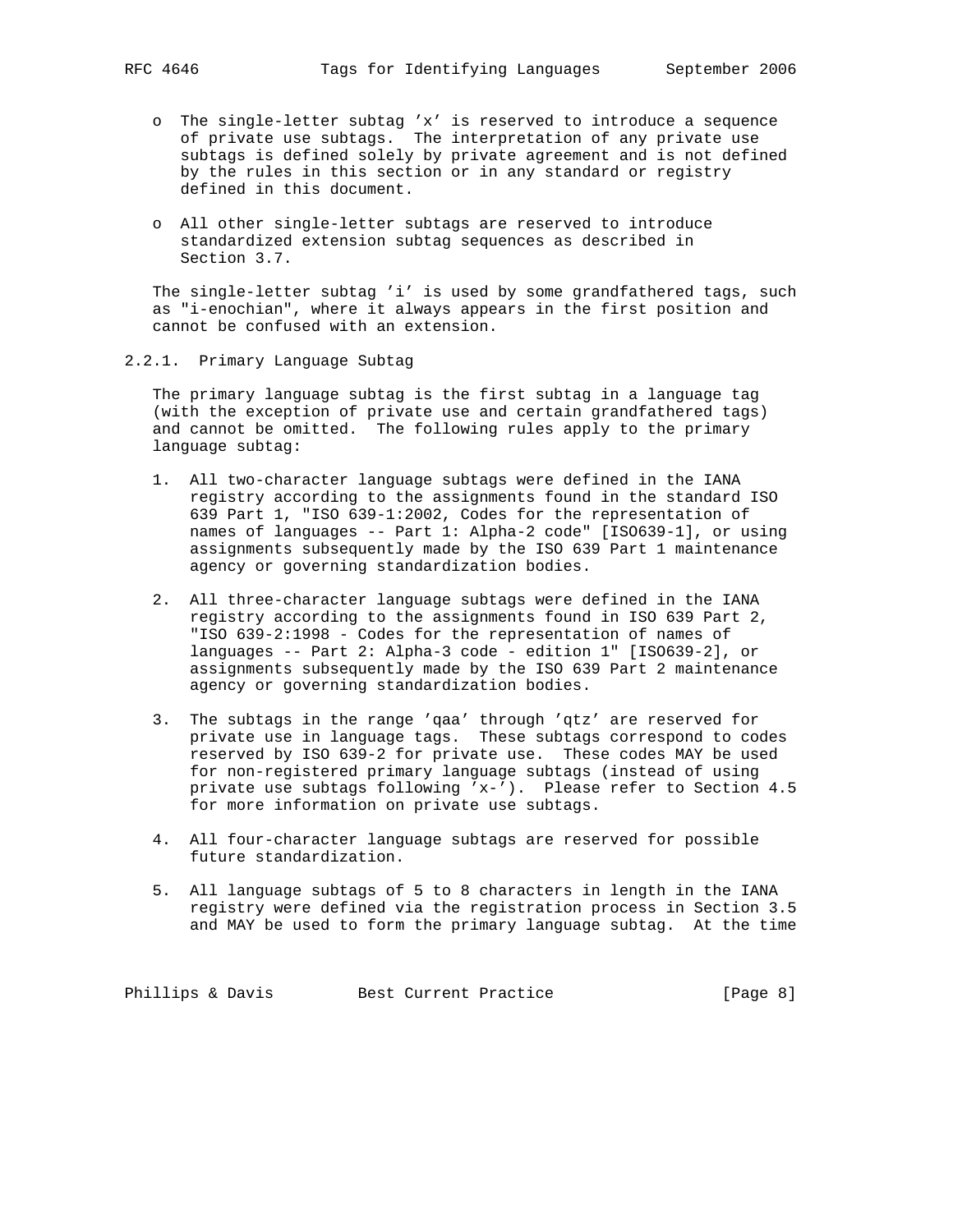this document was created, there were no examples of this kind of subtag and future registrations of this type will be discouraged: primary languages are strongly RECOMMENDED for registration with ISO 639, and proposals rejected by ISO 639/RA will be closely scrutinized before they are registered with IANA.

- 6. The single-character subtag 'x' as the primary subtag indicates that the language tag consists solely of subtags whose meaning is defined by private agreement. For example, in the tag "x-fr-CH", the subtags 'fr' and 'CH' SHOULD NOT be taken to represent the French language or the country of Switzerland (or any other value in the IANA registry) unless there is a private agreement in place to do so. See Section 4.5.
- 7. The single-character subtag 'i' is used by some grandfathered tags (see Section 2.2.8) such as "i-klingon" and "i-bnn". (Other grandfathered tags have a primary language subtag in their first position.)
- 8. Other values MUST NOT be assigned to the primary subtag except by revision or update of this document.

 Note: For languages that have both an ISO 639-1 two-character code and an ISO 639-2 three-character code, only the ISO 639-1 two character code is defined in the IANA registry.

 Note: For languages that have no ISO 639-1 two-character code and for which the ISO 639-2/T (Terminology) code and the ISO 639-2/B (Bibliographic) codes differ, only the Terminology code is defined in the IANA registry. At the time this document was created, all languages that had both kinds of three-character code were also assigned a two-character code; it is not expected that future assignments of this nature will occur.

 Note: To avoid problems with versioning and subtag choice as experienced during the transition between RFC 1766 and RFC 3066, as well as the canonical nature of subtags defined by this document, the ISO 639 Registration Authority Joint Advisory Committee (ISO 639/ RA-JAC) has included the following statement in [iso639.prin]:

 "A language code already in ISO 639-2 at the point of freezing ISO 639-1 shall not later be added to ISO 639-1. This is to ensure consistency in usage over time, since users are directed in Internet applications to employ the alpha-3 code when an alpha-2 code for that language is not available."

Phillips & Davis Best Current Practice [Page 9]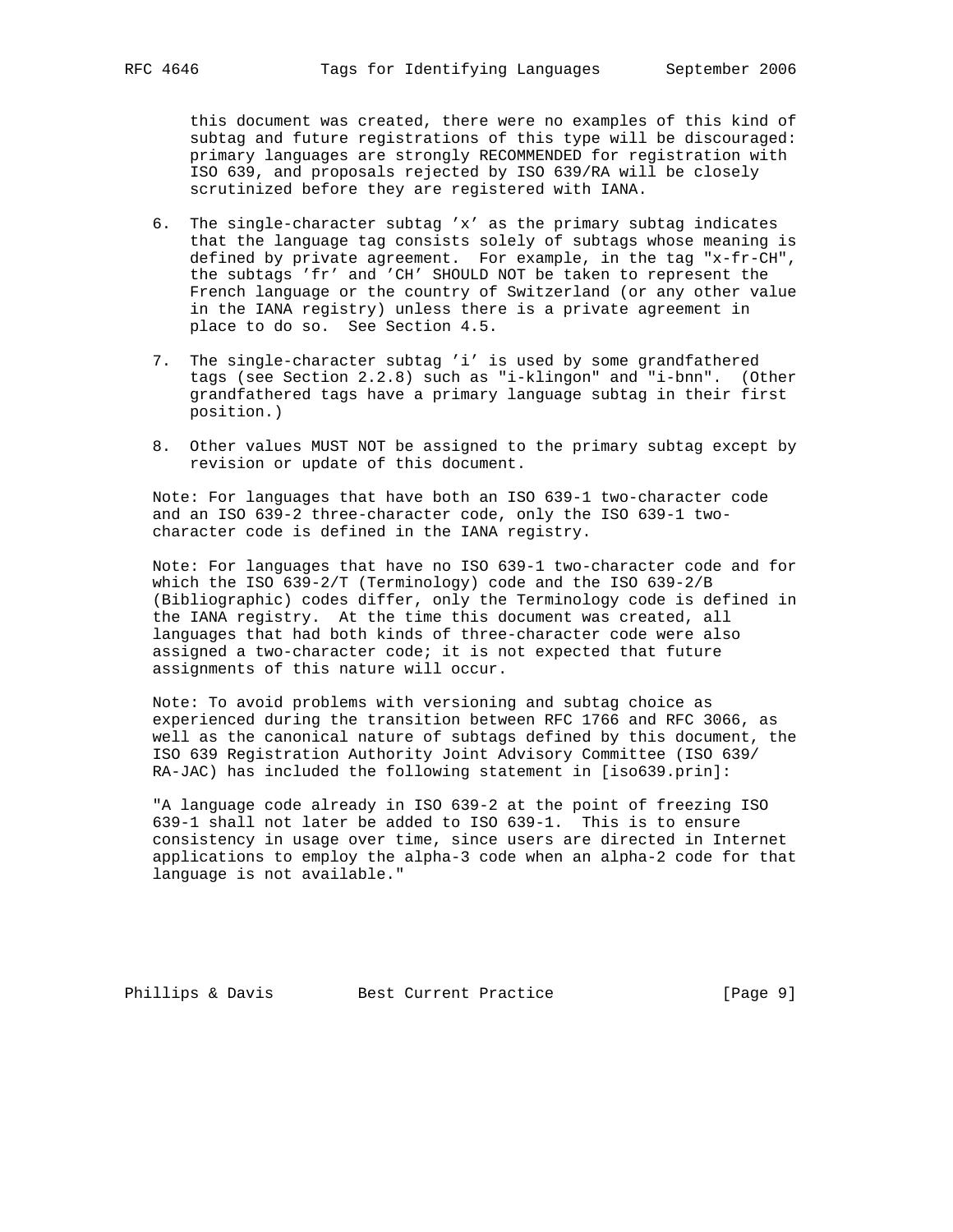In order to avoid instability in the canonical form of tags, if a two-character code is added to ISO 639-1 for a language for which a three-character code was already included in ISO 639-2, the two character code MUST NOT be registered. See Section 3.4.

 For example, if some content were tagged with 'haw' (Hawaiian), which currently has no two-character code, the tag would not be invalidated if ISO 639-1 were to assign a two-character code to the Hawaiian language at a later date.

 For example, one of the grandfathered IANA registrations is "i-enochian". The subtag 'enochian' could be registered in the IANA registry as a primary language subtag (assuming that ISO 639 does not register this language first), making tags such as "enochian-AQ" and "enochian-Latn" valid.

2.2.2. Extended Language Subtags

The following rules apply to the extended language subtags:

- 1. Three-letter subtags immediately following the primary subtag are reserved for future standardization, anticipating work that is currently under way on ISO 639.
- 2. Extended language subtags MUST follow the primary subtag and precede any other subtags.
- 3. There MAY be up to three extended language subtags.
- 4. Extended language subtags MUST NOT be registered or used to form language tags. Their syntax is described here so that implementations can be compatible with any future revision of this document that does provide for their registration.

 Extended language subtag records, once they appear in the registry, MUST include exactly one 'Prefix' field indicating an appropriate language subtag or sequence of subtags that MUST always appear as a prefix to the extended language subtag.

 Example: In a future revision or update of this document, the tag "zh-gan" (registered under RFC 3066) might become a valid non grandfathered (that is, redundant) tag in which the subtag 'gan' might represent the Chinese dialect 'Gan'.

Phillips & Davis Best Current Practice [Page 10]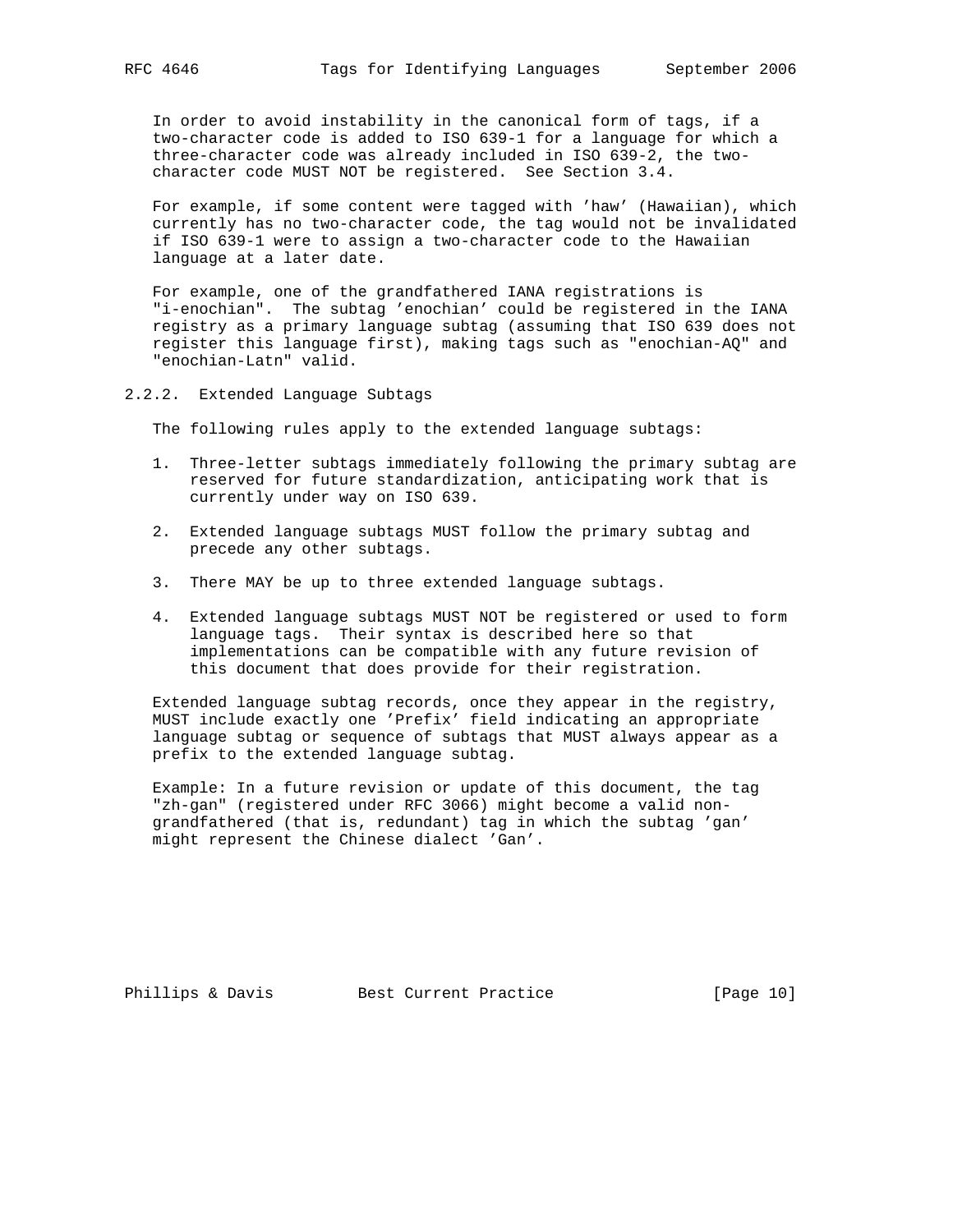#### 2.2.3. Script Subtag

 Script subtags are used to indicate the script or writing system variations that distinguish the written forms of a language or its dialects. The following rules apply to the script subtags:

- 1. All four-character subtags were defined according to [ISO15924]--"Codes for the representation of names of scripts": alpha-4 script codes, or subsequently assigned by the ISO 15924 maintenance agency or governing standardization bodies, denoting the script or writing system used in conjunction with this language.
- 2. Script subtags MUST immediately follow the primary language subtag and all extended language subtags and MUST occur before any other type of subtag described below.
- 3. The script subtags 'Qaaa' through 'Qabx' are reserved for private use in language tags. These subtags correspond to codes reserved by ISO 15924 for private use. These codes MAY be used for non registered script values. Please refer to Section 4.5 for more information on private use subtags.
- 4. Script subtags MUST NOT be registered using the process in Section 3.5 of this document. Variant subtags MAY be considered for registration for that purpose.
- 5. There MUST be at most one script subtag in a language tag, and the script subtag SHOULD be omitted when it adds no distinguishing value to the tag or when the primary language subtag's record includes a Suppress-Script field listing the applicable script subtag.

Example: "sr-Latn" represents Serbian written using the Latin script.

# 2.2.4. Region Subtag

 Region subtags are used to indicate linguistic variations associated with or appropriate to a specific country, territory, or region. Typically, a region subtag is used to indicate regional dialects or usage, or region-specific spelling conventions. A region subtag can also be used to indicate that content is expressed in a way that is appropriate for use throughout a region, for instance, Spanish content tailored to be useful throughout Latin America.

Phillips & Davis Best Current Practice [Page 11]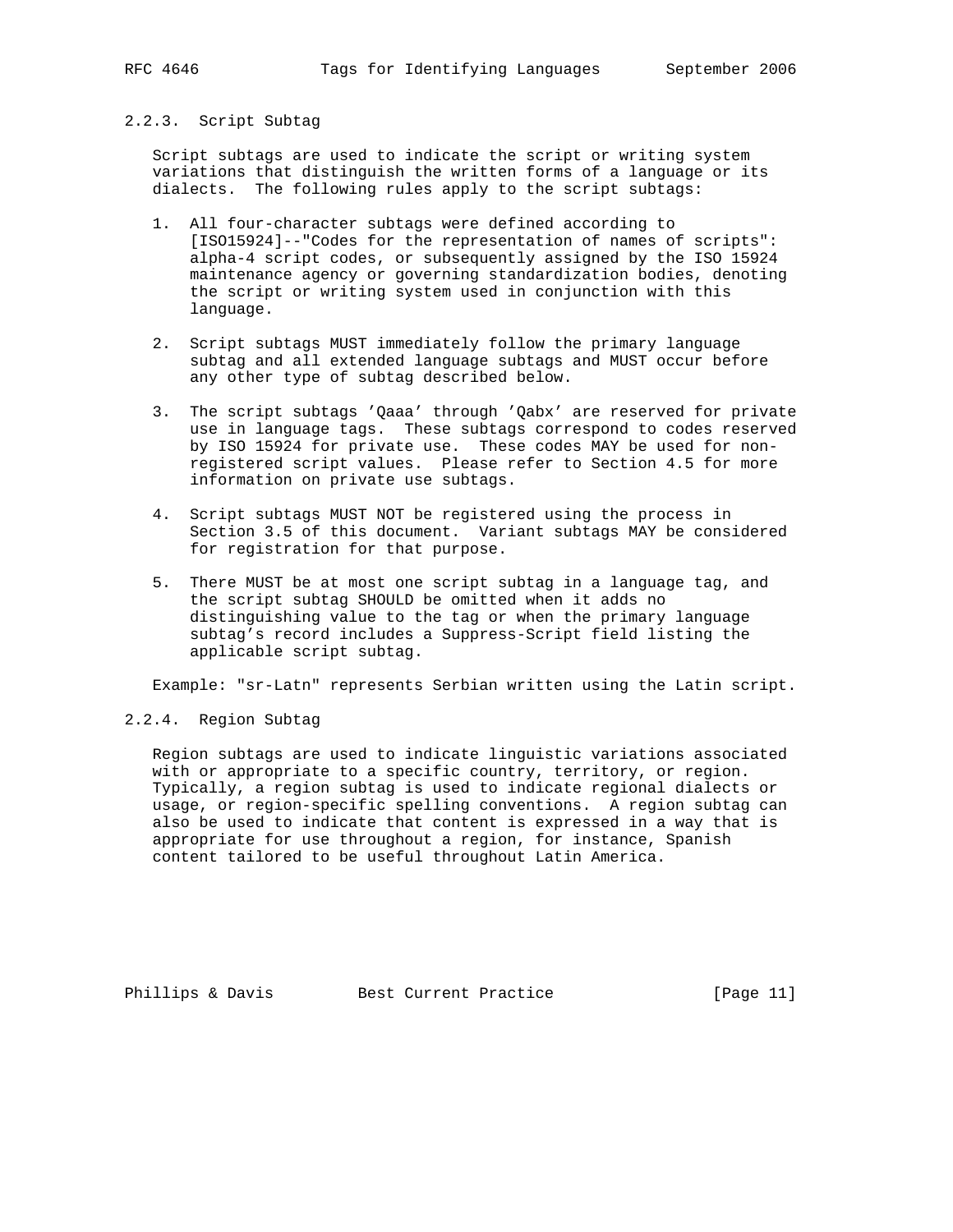The following rules apply to the region subtags:

- 1. Region subtags MUST follow any language, extended language, or script subtags and MUST precede all other subtags.
- 2. All two-character subtags following the primary subtag were defined in the IANA registry according to the assignments found in [ISO3166-1] ("Codes for the representation of names of countries and their subdivisions -- Part 1: Country codes") using the list of alpha-2 country codes, or using assignments subsequently made by the ISO 3166 maintenance agency or governing standardization bodies.
- 3. All three-character subtags consisting of digit (numeric) characters following the primary subtag were defined in the IANA registry according to the assignments found in UN Standard Country or Area Codes for Statistical Use [UN\_M.49] or assignments subsequently made by the governing standards body. Note that not all of the UN M.49 codes are defined in the IANA registry. The following rules define which codes are entered into the registry as valid subtags:
	- A. UN numeric codes assigned to 'macro-geographical (continental)' or sub-regions MUST be registered in the registry. These codes are not associated with an assigned ISO 3166 alpha-2 code and represent supra-national areas, usually covering more than one nation, state, province, or territory.
	- B. UN numeric codes for 'economic groupings' or 'other groupings' MUST NOT be registered in the IANA registry and MUST NOT be used to form language tags.
	- C. UN numeric codes for countries or areas with ambiguous ISO 3166 alpha-2 codes, when entered into the registry, MUST be defined according to the rules in Section 3.4 and MUST be used to form language tags that represent the country or region for which they are defined.
	- D. UN numeric codes for countries or areas for which there is an associated ISO 3166 alpha-2 code in the registry MUST NOT be entered into the registry and MUST NOT be used to form language tags. Note that the ISO 3166-based subtag in the registry MUST actually be associated with the UN M.49 code in question.

Phillips & Davis Best Current Practice [Page 12]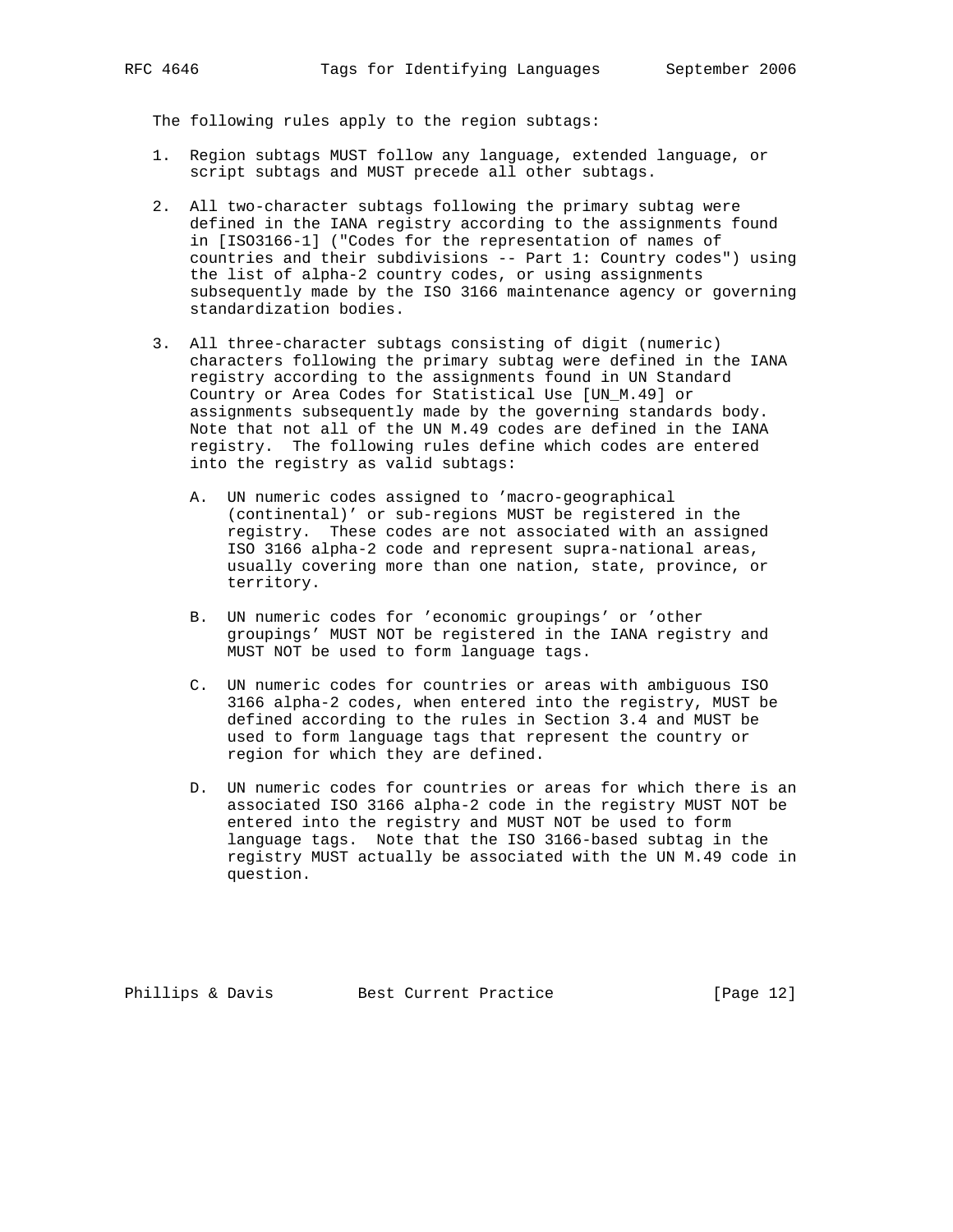- E. UN numeric codes and ISO 3166 alpha-2 codes for countries or areas listed as eligible for registration in [RFC4645] but not presently registered MAY be entered into the IANA registry via the process described in Section 3.5. Once registered, these codes MAY be used to form language tags.
- F. All other UN numeric codes for countries or areas that do not have an associated ISO 3166 alpha-2 code MUST NOT be entered into the registry and MUST NOT be used to form language tags. For more information about these codes, see Section 3.4.
- 4. Note: The alphanumeric codes in Appendix X of the UN document MUST NOT be entered into the registry and MUST NOT be used to form language tags. (At the time this document was created, these values matched the ISO 3166 alpha-2 codes.)
- 5. There MUST be at most one region subtag in a language tag and the region subtag MAY be omitted, as when it adds no distinguishing value to the tag.
- 6. The region subtags 'AA', 'QM'-'QZ', 'XA'-'XZ', and 'ZZ' are reserved for private use in language tags. These subtags correspond to codes reserved by ISO 3166 for private use. These codes MAY be used for private use region subtags (instead of using a private use subtag sequence). Please refer to Section 4.5 for more information on private use subtags.

"de-CH" represents German ('de') as used in Switzerland ('CH').

 "sr-Latn-CS" represents Serbian ('sr') written using Latin script ('Latn') as used in Serbia and Montenegro ('CS').

 "es-419" represents Spanish ('es') appropriate to the UN-defined Latin America and Caribbean region ('419').

# 2.2.5. Variant Subtags

 Variant subtags are used to indicate additional, well-recognized variations that define a language or its dialects that are not covered by other available subtags. The following rules apply to the variant subtags:

- 1. Variant subtags are not associated with any external standard. Variant subtags and their meanings are defined by the registration process defined in Section 3.5.
- 2. Variant subtags MUST follow all of the other defined subtags, but precede any extension or private use subtag sequences.

Phillips & Davis Best Current Practice [Page 13]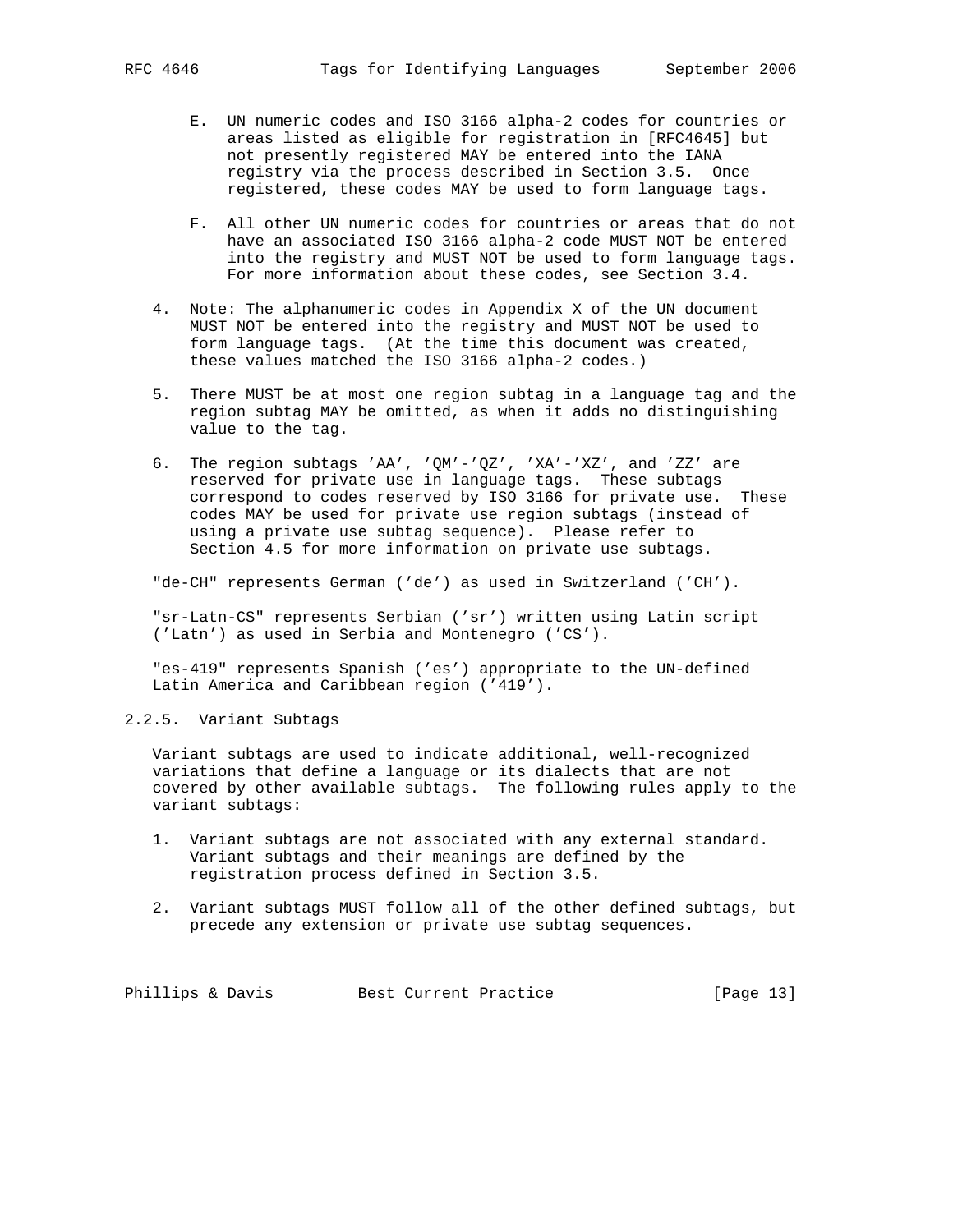- 3. More than one variant MAY be used to form the language tag.
- 4. Variant subtags MUST be registered with IANA according to the rules in Section 3.5 of this document before being used to form language tags. In order to distinguish variants from other types of subtags, registrations MUST meet the following length and content restrictions:
	- 1. Variant subtags that begin with a letter (a-z, A-Z) MUST be at least five characters long.
	- 2. Variant subtags that begin with a digit (0-9) MUST be at least four characters long.

 Variant subtag records in the language subtag registry MAY include one or more 'Prefix' fields, which indicate the language tag or tags that would make a suitable prefix (with other subtags, as appropriate) in forming a language tag with the variant. For example, the subtag 'nedis' has a Prefix of "sl", making it suitable to form language tags such as "sl-nedis" and "sl-IT-nedis", but not suitable for use in a tag such as "zh-nedis" or "it-IT-nedis".

"sl-nedis" represents the Natisone or Nadiza dialect of Slovenian.

 "de-CH-1996" represents German as used in Switzerland and as written using the spelling reform beginning in the year 1996 C.E.

 Most variants that share a prefix are mutually exclusive. For example, the German orthographic variations '1996' and '1901' SHOULD NOT be used in the same tag, as they represent the dates of different spelling reforms. A variant that can meaningfully be used in combination with another variant SHOULD include a 'Prefix' field in its registry record that lists that other variant. For example, if another German variant 'example' were created that made sense to use with '1996', then 'example' should include two Prefix fields: "de" and "de-1996".

# 2.2.6. Extension Subtags

 Extensions provide a mechanism for extending language tags for use in various applications. See Section 3.7. The following rules apply to extensions:

 1. Extension subtags are separated from the other subtags defined in this document by a single-character subtag ("singleton"). The singleton MUST be one allocated to a registration authority via the mechanism described in Section 3.7 and MUST NOT be the letter 'x', which is reserved for private use subtag sequences.

Phillips & Davis Best Current Practice [Page 14]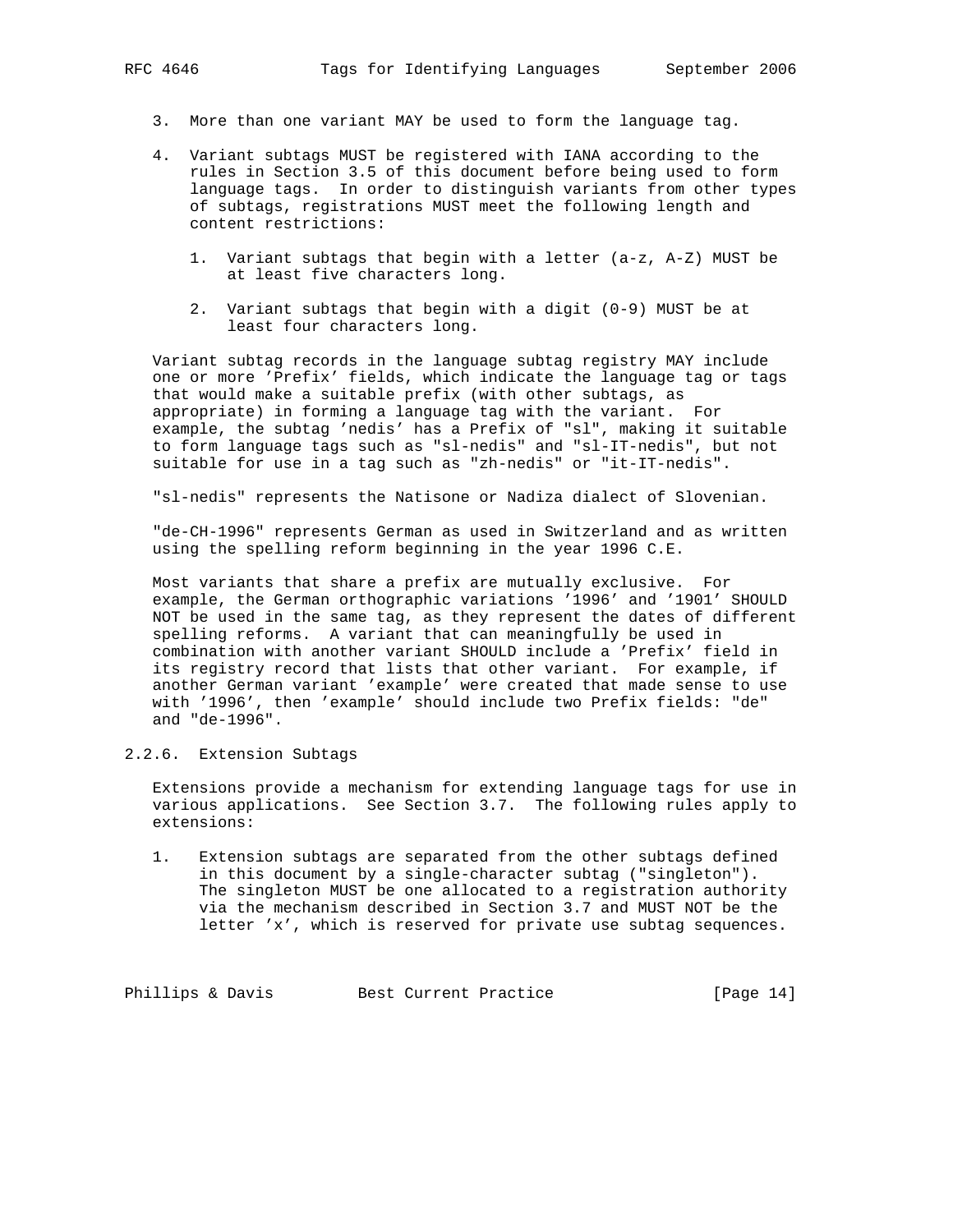- 2. Note: Private use subtag sequences starting with the singleton subtag 'x' are described in Section 2.2.7 below.
- 3. An extension MUST follow at least a primary language subtag. That is, a language tag cannot begin with an extension. Extensions extend language tags, they do not override or replace them. For example, "a-value" is not a well-formed language tag, while "de-a-value" is.
- 4. Each singleton subtag MUST appear at most one time in each tag (other than as a private use subtag). That is, singleton subtags MUST NOT be repeated. For example, the tag "en-a-bbb-a-ccc" is invalid because the subtag 'a' appears twice. Note that the tag "en-a-bbb-x-a-ccc" is valid because the second appearance of the singleton 'a' is in a private use sequence.
- 5. Extension subtags MUST meet all of the requirements for the content and format of subtags defined in this document.
- 6. Extension subtags MUST meet whatever requirements are set by the document that defines their singleton prefix and whatever requirements are provided by the maintaining authority.
- 7. Each extension subtag MUST be from two to eight characters long and consist solely of letters or digits, with each subtag separated by a single '-'.
- 8. Each singleton MUST be followed by at least one extension subtag. For example, the tag "tlh-a-b-foo" is invalid because the first singleton 'a' is followed immediately by another singleton 'b'.
- 9. Extension subtags MUST follow all language, extended language, script, region, and variant subtags in a tag.
- 10. All subtags following the singleton and before another singleton are part of the extension. Example: In the tag "fr-a-Latn", the subtag 'Latn' does not represent the script subtag 'Latn' defined in the IANA Language Subtag Registry. Its meaning is defined by the extension 'a'.
- 11. In the event that more than one extension appears in a single tag, the tag SHOULD be canonicalized as described in Section 4.4.

Phillips & Davis Best Current Practice [Page 15]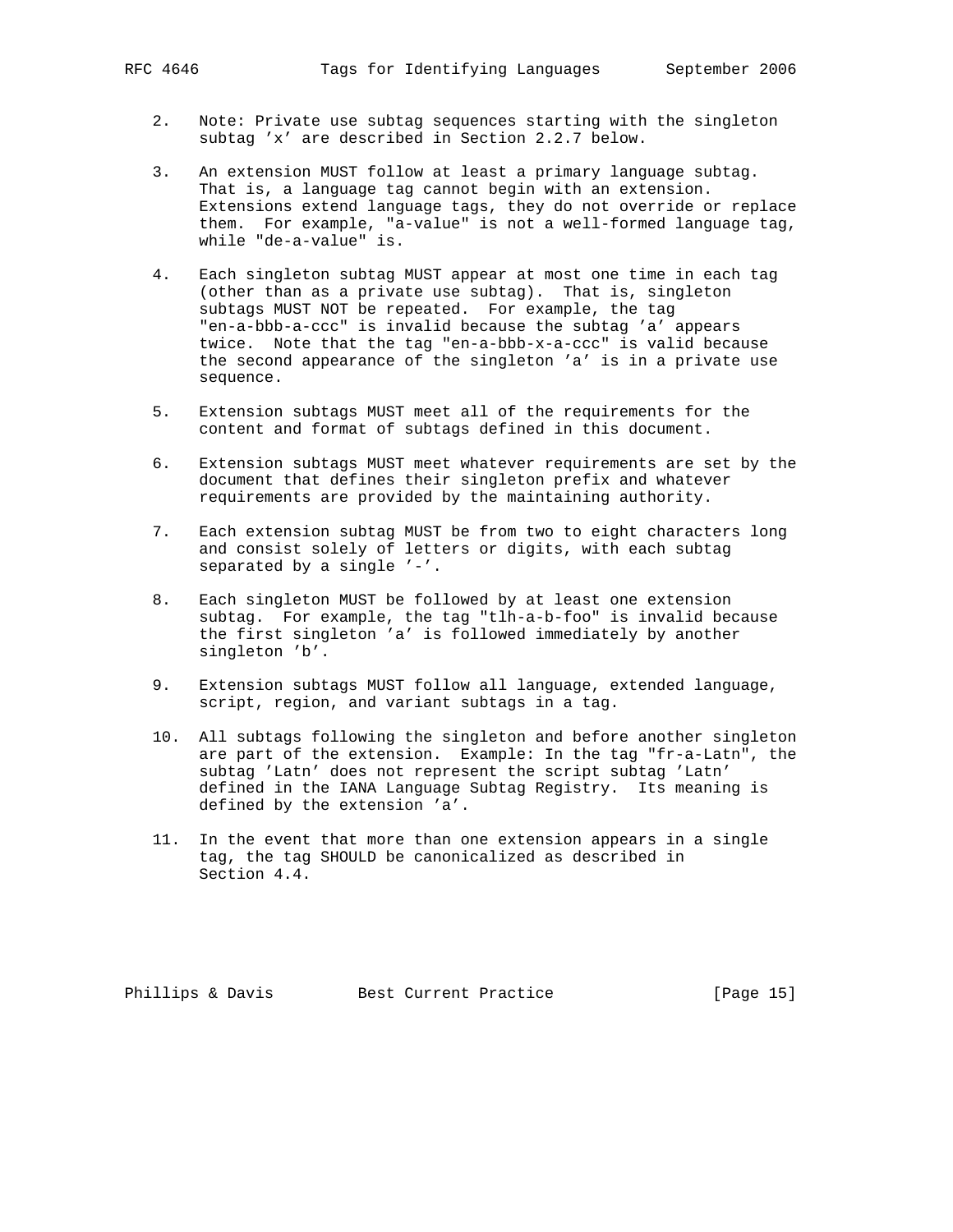For example, if the prefix singleton 'r' and the shown subtags were defined, then the following tag would be a valid example: "en-Latn-GB-boont-r-extended-sequence-x-private".

2.2.7. Private Use Subtags

 Private use subtags are used to indicate distinctions in language important in a given context by private agreement. The following rules apply to private use subtags:

- 1. Private use subtags are separated from the other subtags defined in this document by the reserved single-character subtag 'x'.
- 2. Private use subtags MUST conform to the format and content constraints defined in the ABNF for all subtags.
- 3. Private use subtags MUST follow all language, extended language, script, region, variant, and extension subtags in the tag. Another way of saying this is that all subtags following the singleton 'x' MUST be considered private use. Example: The subtag 'US' in the tag "en-x-US" is a private use subtag.
- 4. A tag MAY consist entirely of private use subtags.
- 5. No source is defined for private use subtags. Use of private use subtags is by private agreement only.
- 6. Private use subtags are NOT RECOMMENDED where alternatives exist or for general interchange. See Section 4.5 for more information on private use subtag choice.

 For example: Users who wished to utilize codes from the Ethnologue publication of SIL International for language identification might agree to exchange tags such as "az-Arab-x-AZE-derbend". This example contains two private use subtags. The first is 'AZE' and the second is 'derbend'.

2.2.8. Preexisting RFC 3066 Registrations

 Existing IANA-registered language tags from RFC 1766 and/or RFC 3066 maintain their validity. These tags will be maintained in the registry in records of either the "grandfathered" or "redundant" type. Grandfathered tags contain one or more subtags that are not defined in the Language Subtag Registry (see Section 3). Redundant tags consist entirely of subtags defined above and whose independent registration is superseded by this document. For more information, see Section 3.8.

Phillips & Davis Best Current Practice [Page 16]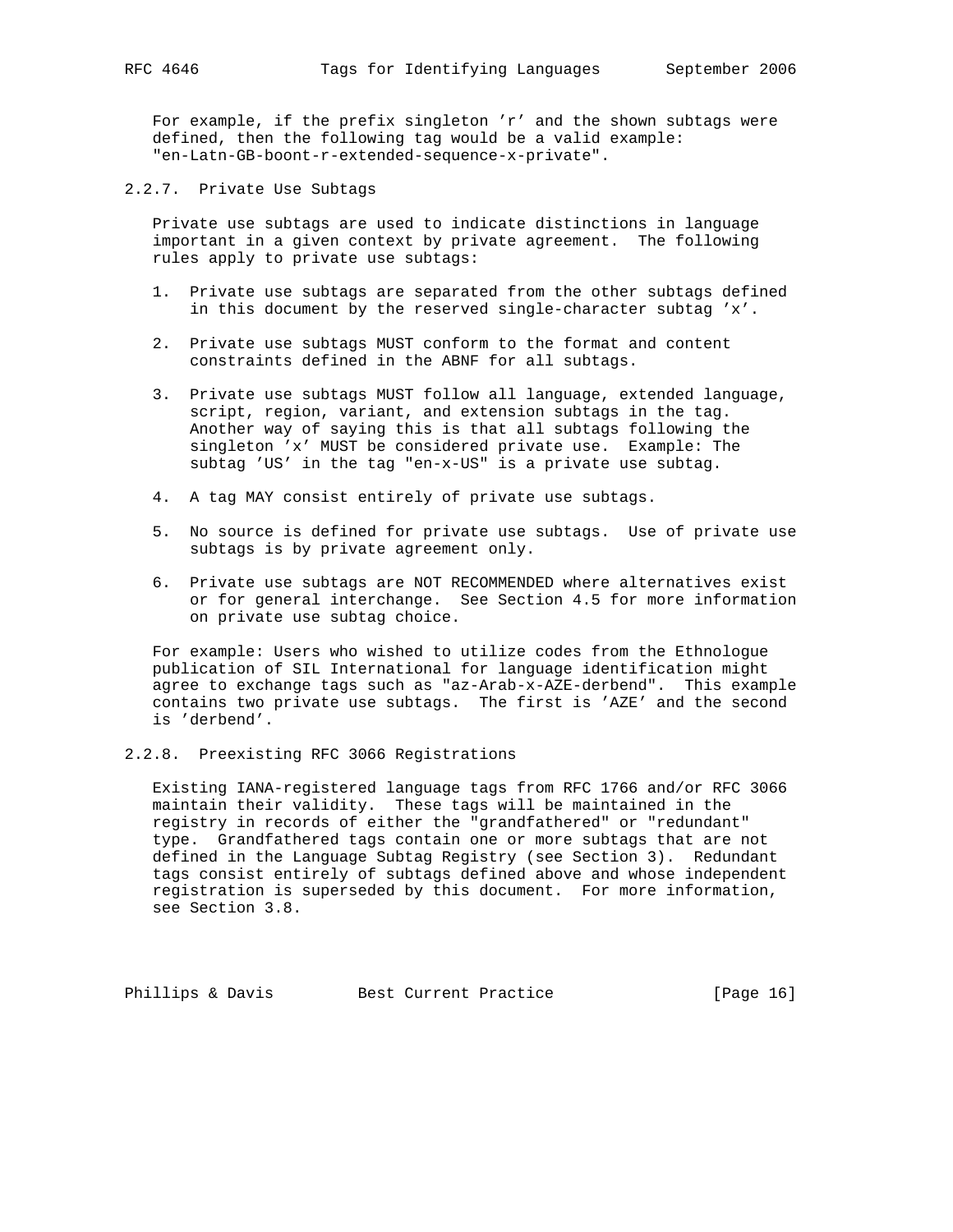It is important to note that all language tags formed under the guidelines in this document were either legal, well-formed tags or could have been registered under RFC 3066.

2.2.9. Classes of Conformance

 Implementations sometimes need to describe their capabilities with regard to the rules and practices described in this document. There are two classes of conforming implementations described by this document: "well-formed" processors and "validating" processors. Claims of conformance SHOULD explicitly reference one of these definitions.

 An implementation that claims to check for well-formed language tags  $MIST:$ 

- o Check that the tag and all of its subtags, including extension and private use subtags, conform to the ABNF or that the tag is on the list of grandfathered tags.
- o Check that singleton subtags that identify extensions do not repeat. For example, the tag "en-a-xx-b-yy-a-zz" is not well formed.

 Well-formed processors are strongly encouraged to implement the canonicalization rules contained in Section 4.4.

An implementation that claims to be validating MUST:

- o Check that the tag is well-formed.
- o Specify the particular registry date for which the implementation performs validation of subtags.
- o Check that either the tag is a grandfathered tag, or that all language, script, region, and variant subtags consist of valid codes for use in language tags according to the IANA registry as of the particular date specified by the implementation.
- o Specify which, if any, extension RFCs as defined in Section 3.7 are supported, including version, revision, and date.
- o For any such extensions supported, check that all subtags used in that extension are valid.
- o For variant and extended language subtags, if the registry contains one or more 'Prefix' fields for that subtag, check that the tag matches at least one prefix. The tag matches if all the

Phillips & Davis Best Current Practice [Page 17]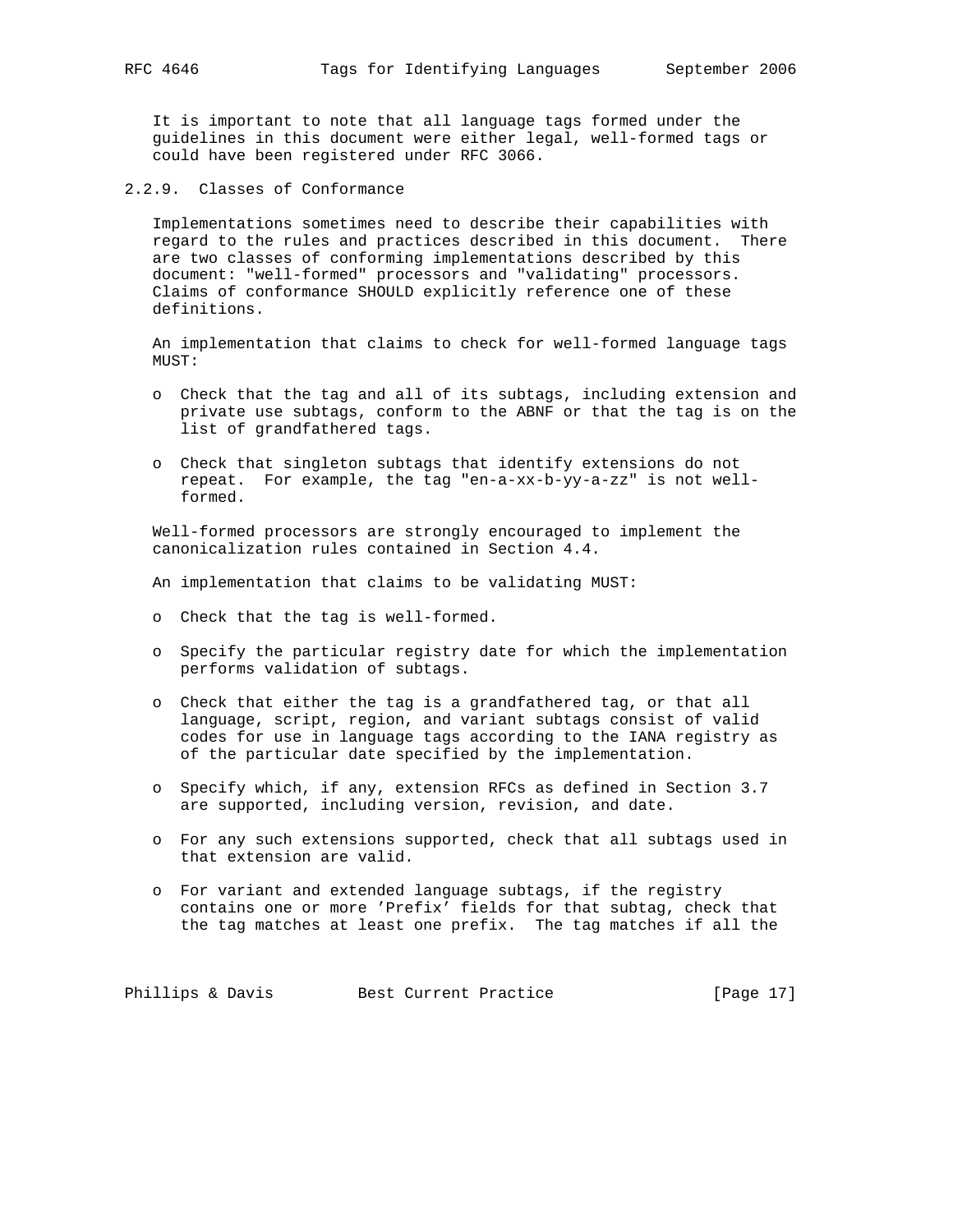subtags in the 'Prefix' also appear in the tag. For example, the prefix "es-CO" matches the tag "es-Latn-CO-x-private" because both the 'es' language subtag and 'CO' region subtag appear in the tag.

3. Registry Format and Maintenance

 This section defines the Language Subtag Registry and the maintenance and update procedures associated with it, as well as a registry for extensions to language tags (Section 3.7).

 The Language Subtag Registry contains a comprehensive list of all of the subtags valid in language tags. This allows implementers a straightforward and reliable way to validate language tags. The Language Subtag Registry will be maintained so that, except for extension subtags, it is possible to validate all of the subtags that appear in a language tag under the provisions of this document or its revisions or successors. In addition, the meaning of the various subtags will be unambiguous and stable over time. (The meaning of private use subtags, of course, is not defined by the IANA registry.)

3.1. Format of the IANA Language Subtag Registry

 The IANA Language Subtag Registry ("the registry") consists of a text file that is machine readable in the format described in this section, plus copies of the registration forms approved in accordance with the process described in Section 3.5. The existing registration forms for grandfathered and redundant tags taken from RFC 3066 will be maintained as part of the obsolete RFC 3066 registry. The remaining set of initial subtags will not have registration forms created for them.

 The registry is in the text format described below. This format was based on the record-jar format described in [record-jar].

 Each line of text is limited to 72 characters, including all whitespace. Records are separated by lines containing only the sequence "%%" (%x25.25).

 Each field can be viewed as a single, logical line of ASCII characters, comprising a field-name and a field-body separated by a COLON character (%x3A). For convenience, the field-body portion of this conceptual entity can be split into a multiple-line representation; this is called "folding". The format of the registry is described by the following ABNF (per [RFC4234]):

Phillips & Davis Best Current Practice [Page 18]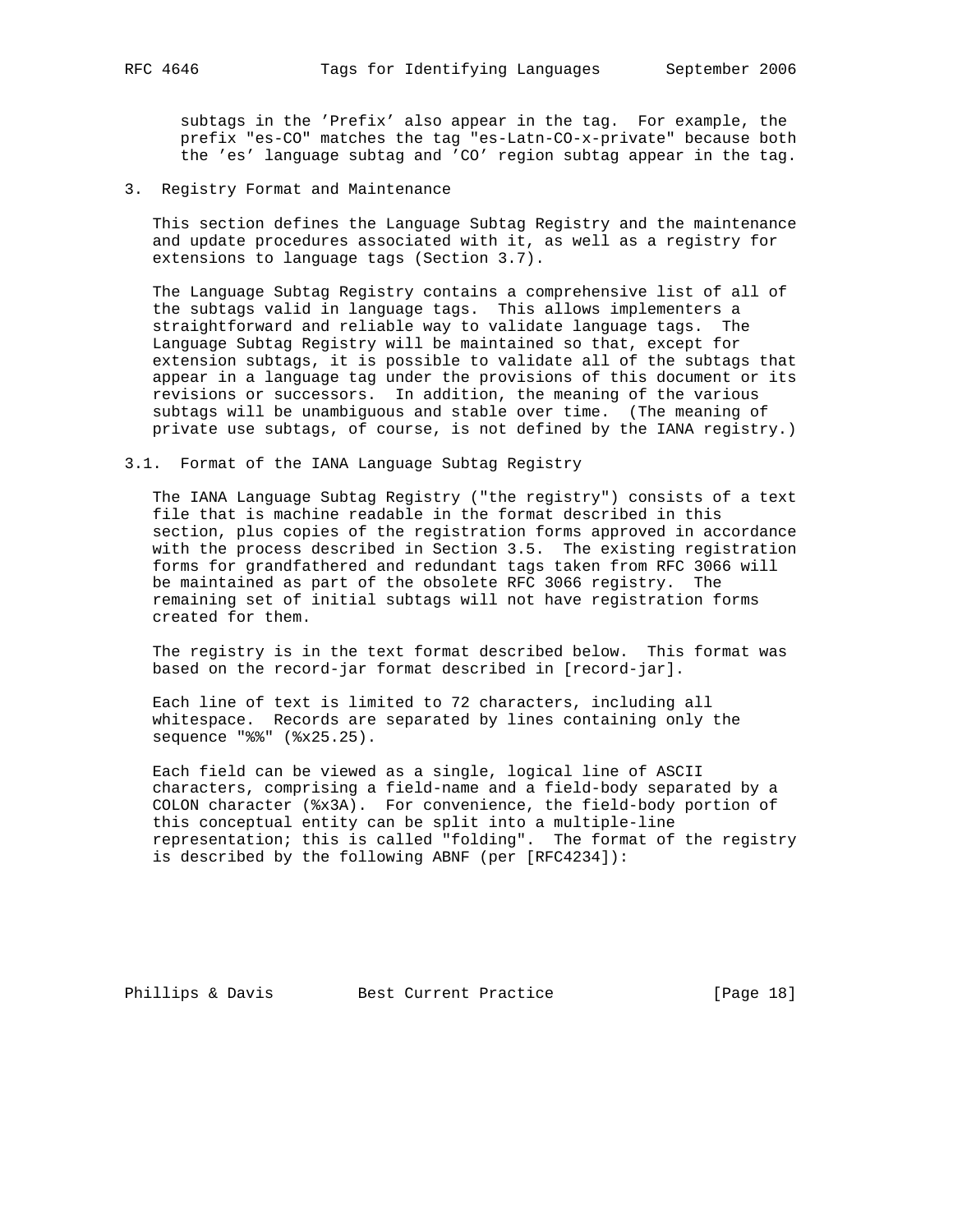registry = record \*("%%" CRLF record) record = 1\*( field-name \*SP ":" \*SP field-body CRLF ) field-name = (ALPHA / DIGIT) [\*(ALPHA / DIGIT / "-") (ALPHA / DIGIT)] field-body = \*(ASCCHAR/LWSP) ASCCHAR =  $x21-25$  /  $x27-7E$  / UNICHAR ; Note: AMPERSAND is  $x26$ <br>UNICHAR =  $x4x''$  2\*6HEXDIG  $"$ ; " UNICHAR = "&#x" 2\*6HEXDIG ";"

Figure 2: Registry Format ABNF

 The sequence '..' (%x2E.2E) in a field-body denotes a range of values. Such a range represents all subtags of the same length that are in alphabetic or numeric order within that range, including the values explicitly mentioned. For example 'a..c' denotes the values 'a', 'b', and 'c' and '11..13' denotes the values '11', '12', and '13'.

 Characters from outside the US-ASCII [ISO646] repertoire, as well as the AMPERSAND character ("&", %x26) when it occurs in a field-body, are represented by a "Numeric Character Reference" using hexadecimal notation in the style used by [XML10] (see <http://www.w3.org/TR/REC-xml/#dt-charref>). This consists of the sequence "&#x" (%x26.23.78) followed by a hexadecimal representation of the character's code point in [ISO10646] followed by a closing semicolon (%x3B). For example, the EURO SIGN, U+20AC, would be represented by the sequence "€". Note that the hexadecimal notation MAY have between two and six digits.

 All fields whose field-body contains a date value use the "full-date" format specified in [RFC3339]. For example: "2004-06-28" represents June 28, 2004, in the Gregorian calendar.

 The first record in the file contains the single field whose field name is "File-Date" (see Figure 3). The field-body of this record contains the last modification date of this copy of the registry, making it possible to compare different versions of the registry. The registry on the IANA website is the most current. Versions with an older date than that one are not up-to-date.

 File-Date: 2004-06-28  $%$ 

Figure 3: Example of the File-Date Record

 Subsequent records represent subtags in the registry. Each of the fields in each record MUST occur no more than once, unless otherwise noted below. Each record MUST contain the following fields:

Phillips & Davis Best Current Practice [Page 19]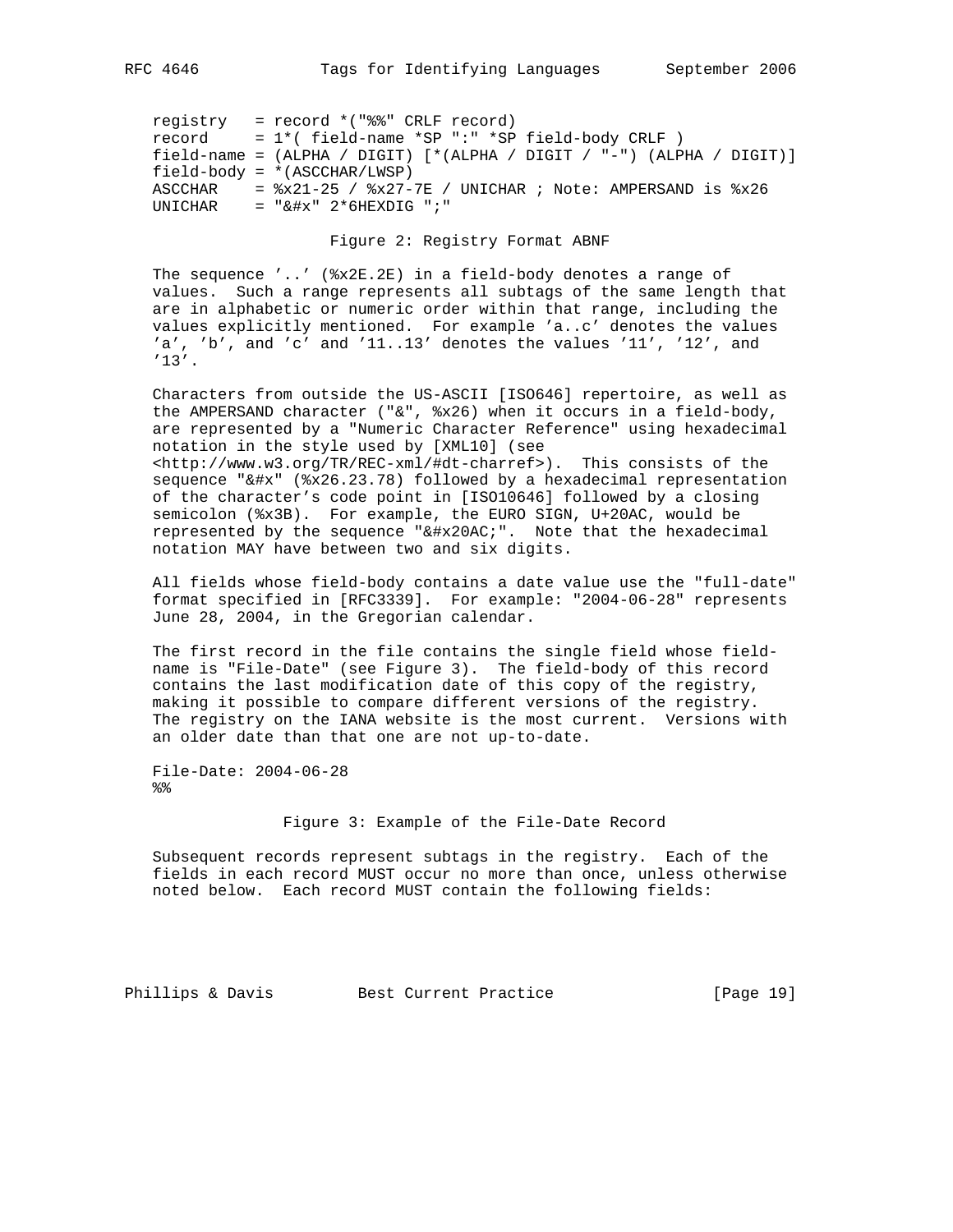- o 'Type'
	- \* Type's field-value MUST consist of one of the following strings: "language", "extlang", "script", "region", "variant", "grandfathered", and "redundant" and denotes the type of tag or subtag.
- o Either 'Subtag' or 'Tag'
	- \* Subtag's field-value contains the subtag being defined. This field MUST only appear in records of whose 'Type' has one of these values: "language", "extlang", "script", "region", or "variant".
	- \* Tag's field-value contains a complete language tag. This field MUST only appear in records whose 'Type' has one of these values: "grandfathered" or "redundant". Note that the field value will always follow the 'grandfathered' production in the ABNF in Section 2.1
- o Description
	- \* Description's field-value contains a non-normative description of the subtag or tag.
- o Added
	- \* Added's field-value contains the date the record was added to the registry.

 The 'Subtag' or 'Tag' field MUST use lowercase letters to form the subtag or tag, with two exceptions. Subtags whose 'Type' field is 'script' (in other words, subtags defined by ISO 15924) MUST use titlecase. Subtags whose 'Type' field is 'region' (in other words, subtags defined by ISO 3166) MUST use uppercase. These exceptions mirror the use of case in the underlying standards.

 The field 'Description' MAY appear more than one time and contains a description of the tag or subtag in the record. At least one of the 'Description' fields MUST be written or transcribed into the Latin script; the same or additional fields MAY also include a description in a non-Latin script. The 'Description' field is used for identification purposes and SHOULD NOT be taken to represent the actual native name of the language or variation or to be in any particular language. Most descriptions are taken directly from source standards such as ISO 639 or ISO 3166.

Phillips & Davis Best Current Practice [Page 20]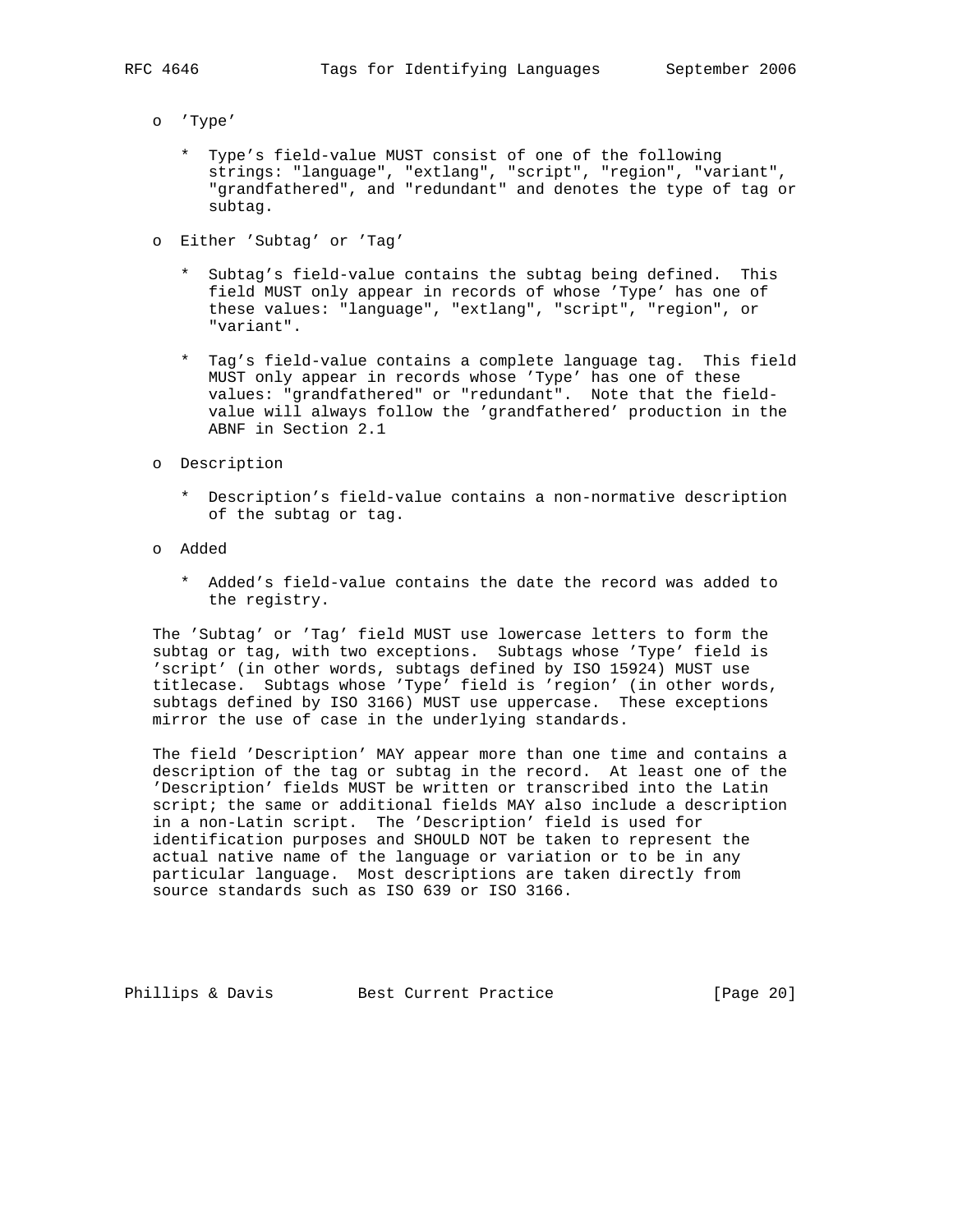Note: Descriptions in registry entries that correspond to ISO 639, ISO 15924, ISO 3166, or UN M.49 codes are intended only to indicate the meaning of that identifier as defined in the source standard at the time it was added to the registry. The description does not replace the content of the source standard itself. The descriptions are not intended to be the English localized names for the subtags. Localization or translation of language tag and subtag descriptions is out of scope of this document.

Each record MAY also contain the following fields:

- o Preferred-Value
	- \* For fields of type 'language', 'extlang', 'script', 'region', and 'variant', 'Preferred-Value' contains the subtag of the same 'Type' that is preferred for forming the language tag.
	- \* For fields of type 'grandfathered' and 'redundant', a canonical mapping to a complete language tag.
- o Deprecated
	- \* Deprecated's field-value contains the date the record was deprecated.
- o Prefix
	- \* Prefix's field-value contains a language tag with which this subtag MAY be used to form a new language tag, perhaps with other subtags as well. This field MUST only appear in records whose 'Type' field-value is 'variant' or 'extlang'. For example, the 'Prefix' for the variant 'nedis' is 'sl', meaning that the tags "sl-nedis" and "sl-IT-nedis" might be appropriate while the tag "is-nedis" is not.
- o Comments
	- \* Comments contains additional information about the subtag, as deemed appropriate for understanding the registry and implementing language tags using the subtag or tag.
- o Suppress-Script
	- \* Suppress-Script contains a script subtag that SHOULD NOT be used to form language tags with the associated primary language subtag. This field MUST only appear in records whose 'Type' field-value is 'language'. See Section 4.1.

Phillips & Davis Best Current Practice [Page 21]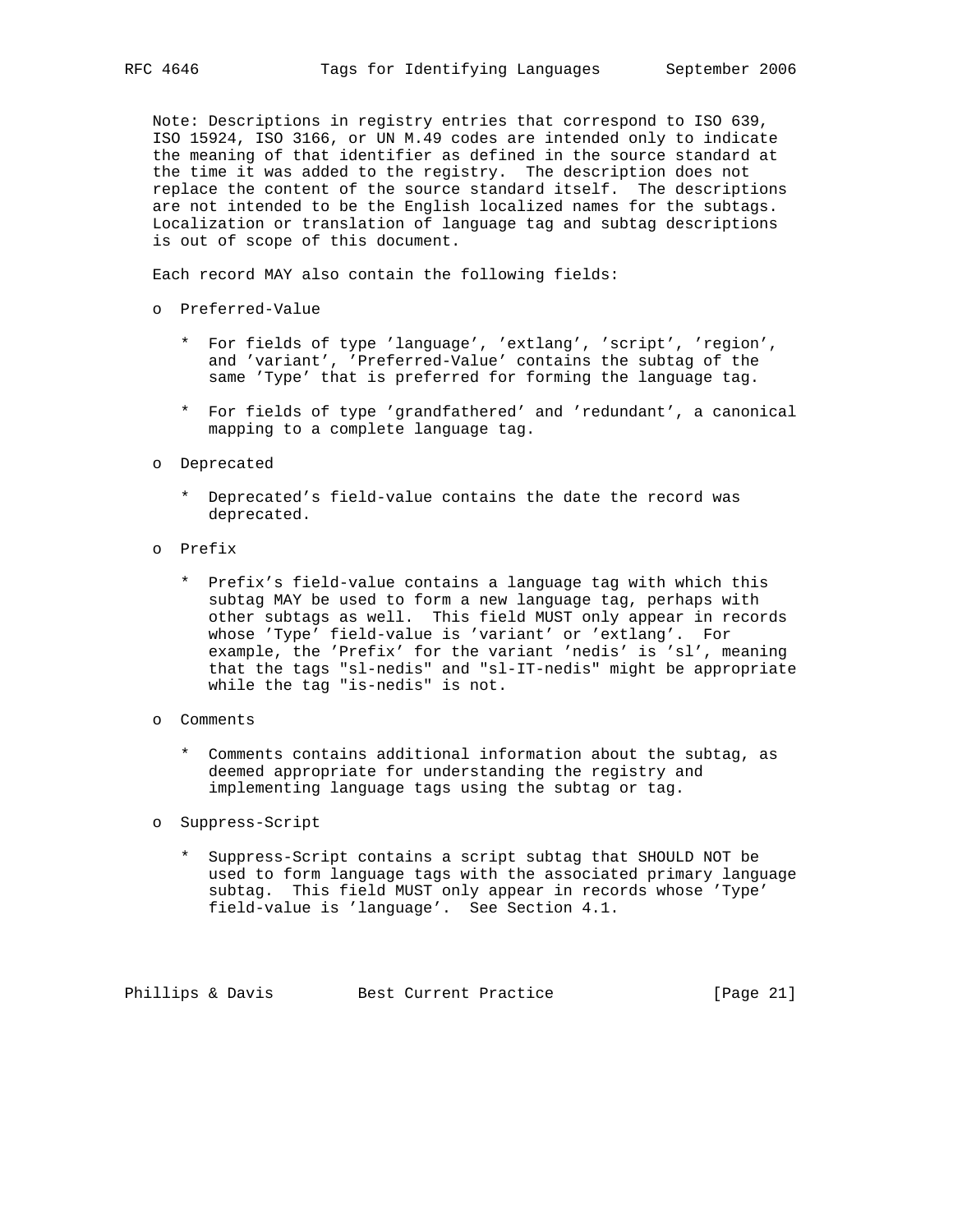The field 'Deprecated' MAY be added to any record via the maintenance process described in Section 3.3 or via the registration process described in Section 3.5. Usually, the addition of a 'Deprecated' field is due to the action of one of the standards bodies, such as ISO 3166, withdrawing a code. In some historical cases, it might not have been possible to reconstruct the original deprecation date. For these cases, an approximate date appears in the registry. Although valid in language tags, subtags and tags with a 'Deprecated' field are deprecated and validating processors SHOULD NOT generate these subtags. Note that a record that contains a 'Deprecated' field and no corresponding 'Preferred-Value' field has no replacement mapping.

 The field 'Preferred-Value' contains a mapping between the record in which it appears and another tag or subtag. The value in this field is STRONGLY RECOMMENDED as the best choice to represent the value of this record when selecting a language tag. These values form three groups:

- 1. ISO 639 language codes that were later withdrawn in favor of other codes. These values are mostly a historical curiosity.
- 2. ISO 3166 region codes that have been withdrawn in favor of a new code. This sometimes happens when a country changes its name or administration in such a way that warrants a new region code.
- 3. Tags grandfathered from RFC 3066. In many cases, these tags have become obsolete because the values they represent were later encoded by ISO 639.

 Records that contain a 'Preferred-Value' field MUST also have a 'Deprecated' field. This field contains a date of deprecation. Thus, a language tag processor can use the registry to construct the valid, non-deprecated set of subtags for a given date. In addition, for any given tag, a processor can construct the set of valid language tags that correspond to that tag for all dates up to the date of the registry. The ability to do these mappings MAY be beneficial to applications that are matching, selecting, for filtering content based on its language tags.

 Note that 'Preferred-Value' mappings in records of type 'region' sometimes do not represent exactly the same meaning as the original value. There are many reasons for a country code to be changed, and the effect this has on the formation of language tags will depend on the nature of the change in question.

 In particular, the 'Preferred-Value' field does not imply retagging content that uses the affected subtag.

Phillips & Davis Best Current Practice [Page 22]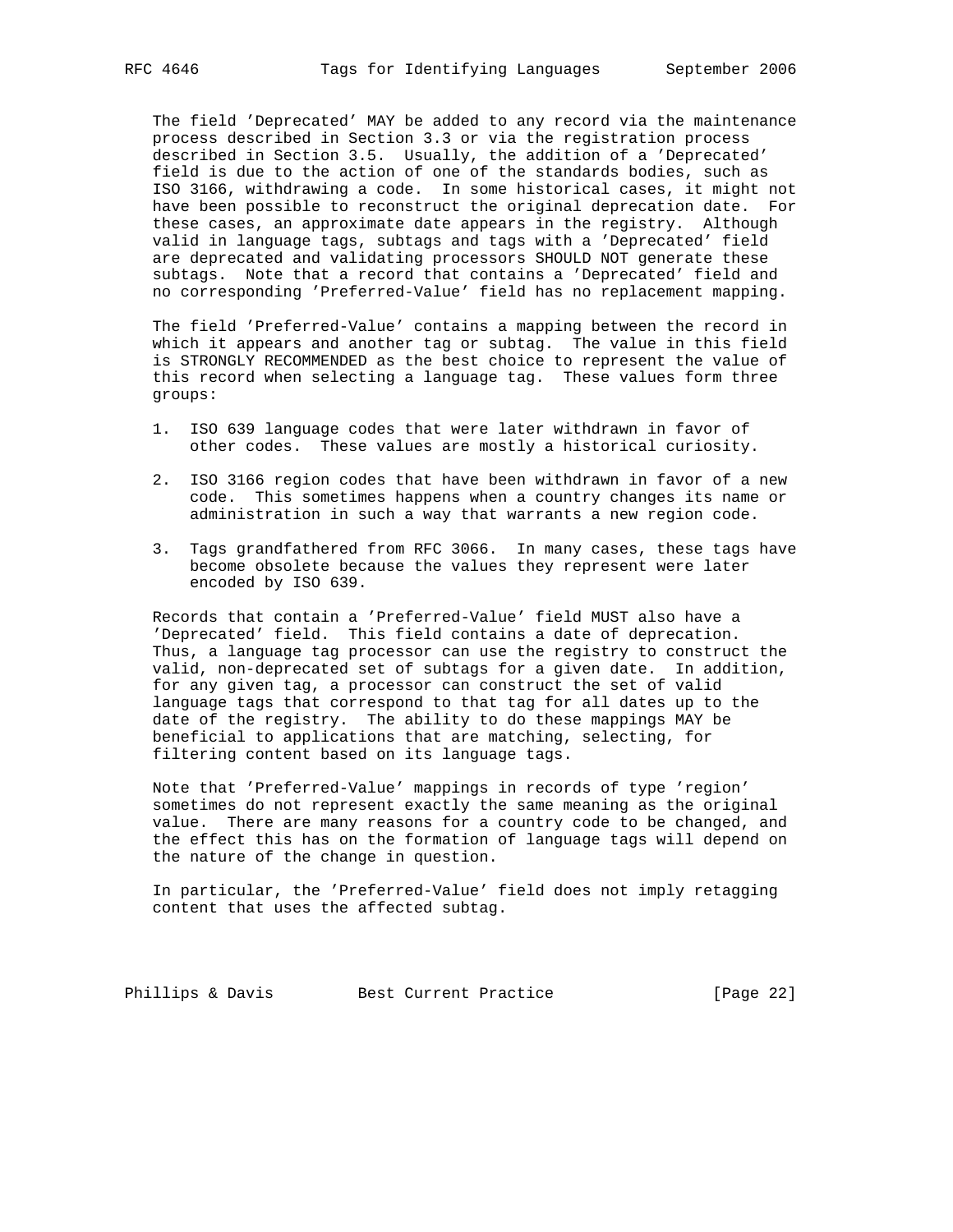The field 'Preferred-Value' MUST NOT be modified once created in the registry. The field MAY be added to records of type "grandfathered" and "region" according to the rules in Section 3.3. Otherwise the field MUST NOT be added to any record already in the registry.

 The 'Preferred-Value' field in records of type "grandfathered" and "redundant" contains whole language tags that are strongly RECOMMENDED for use in place of the record's value. In many cases, the mappings were created by deprecation of the tags during the period before this document was adopted. For example, the tag "no-nyn" was deprecated in favor of the ISO 639-1-defined language code 'nn'.

 Records of type 'variant' MAY have more than one field of type 'Prefix'. Additional fields of this type MAY be added to a 'variant' record via the registration process.

Records of type 'extlang' MUST have \_exactly\_ one 'Prefix' field.

 The field-value of the 'Prefix' field consists of a language tag whose subtags are appropriate to use with this subtag. For example, the variant subtag '1996' has a 'Prefix' field of "de". This means that tags starting with the sequence "de-" are appropriate with this subtag, so "de-Latg-1996" and "de-CH-1996" are both acceptable, while the tag "fr-1996" is an inappropriate choice.

 The field of type 'Prefix' MUST NOT be removed from any record. The field-value for this type of field MUST NOT be modified.

 The field 'Comments' MAY appear more than once per record. This field MAY be inserted or changed via the registration process and no guarantee of stability is provided. The content of this field is not restricted, except by the need to register the information, the suitability of the request, and by reasonable practical size limitations.

 The field 'Suppress-Script' MUST only appear in records whose 'Type' field-value is 'language'. This field MUST NOT appear more than one time in a record. This field indicates a script used to write the overwhelming majority of documents for the given language and that therefore adds no distinguishing information to a language tag. It helps ensure greater compatibility between the language tags generated according to the rules in this document and language tags and tag processors or consumers based on RFC 3066. For example, virtually all Icelandic documents are written in the Latin script, making the subtag 'Latn' redundant in the tag "is-Latn".

Phillips & Davis Best Current Practice [Page 23]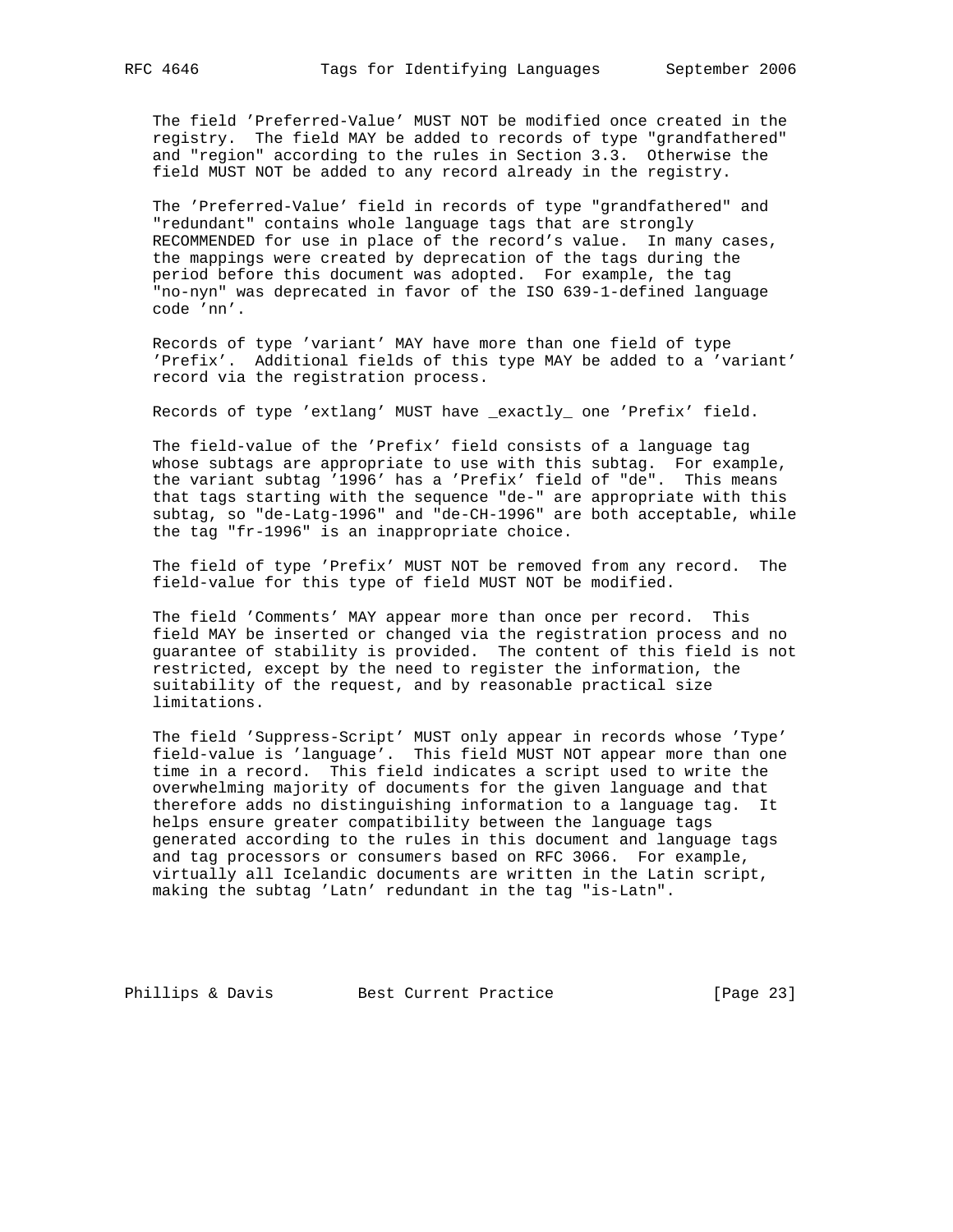#### 3.2. Language Subtag Reviewer

 The Language Subtag Reviewer is appointed by the IESG for an indefinite term, subject to removal or replacement at the IESG's discretion. The Language Subtag Reviewer moderates the ietf languages mailing list, responds to requests for registration, and performs the other registry maintenance duties described in Section 3.3. Only the Language Subtag Reviewer is permitted to request IANA to change, update, or add records to the Language Subtag Registry.

 The performance or decisions of the Language Subtag Reviewer MAY be appealed to the IESG under the same rules as other IETF decisions (see [RFC2026]). The IESG can reverse or overturn the decision of the Language Subtag Reviewer, provide guidance, or take other appropriate actions.

### 3.3. Maintenance of the Registry

 Maintenance of the registry requires that as codes are assigned or withdrawn by ISO 639, ISO 15924, ISO 3166, and UN M.49, the Language Subtag Reviewer MUST evaluate each change, determine whether it conflicts with existing registry entries, and submit the information to IANA for inclusion in the registry. If a change takes place and the Language Subtag Reviewer does not do this in a timely manner, then any interested party MAY use the procedure in Section 3.5 to register the appropriate update.

 Note: The redundant and grandfathered entries together are the complete list of tags registered under [RFC3066]. The redundant tags are those that can now be formed using the subtags defined in the registry together with the rules of Section 2.2. The grandfathered entries include those that can never be legal under those same provisions.

 The set of redundant and grandfathered tags is permanent and stable: new entries in this section MUST NOT be added and existing entries MUST NOT be removed. Records of type 'grandfathered' MAY have their type converted to 'redundant'; see item 12 in Section 3.6 for more information. The decision-making process about which tags were initially grandfathered and which were made redundant is described in [RFC4645].

 RFC 3066 tags that were deprecated prior to the adoption of this document are part of the list of grandfathered tags, and their component subtags were not included as registered variants (although they remain eligible for registration). For example, the tag "art-lojban" was deprecated in favor of the language subtag 'jbo'.

Phillips & Davis Best Current Practice [Page 24]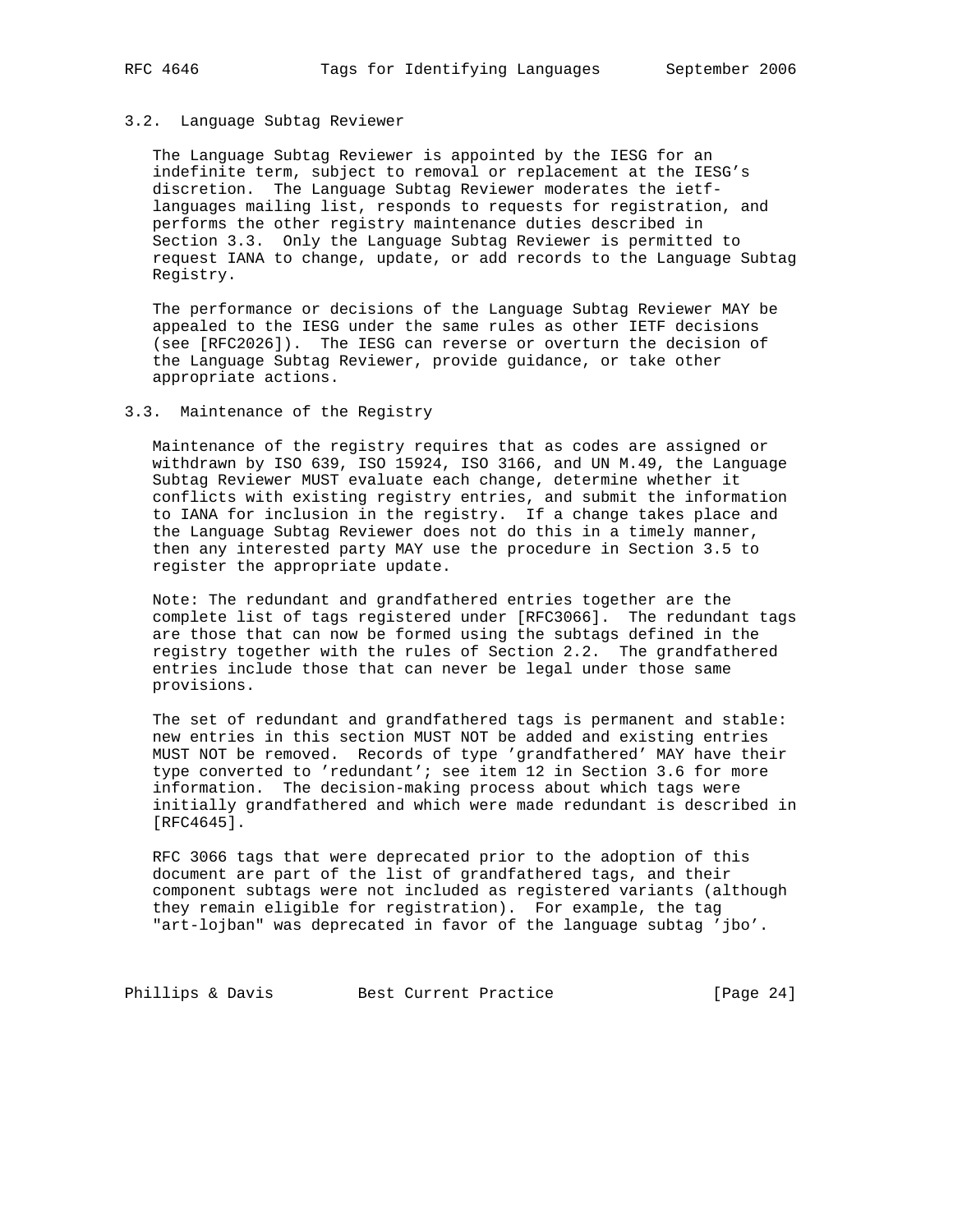The Language Subtag Reviewer MUST ensure that new subtags meet the requirements in Section 4.1 or submit an appropriate alternate subtag as described in that section. When either a change or addition to the registry is needed, the Language Subtag Reviewer MUST prepare the complete record, including all fields, and forward it to IANA for insertion into the registry. Each record being modified or inserted MUST be forwarded in a separate message.

 If a record represents a new subtag that does not currently exist in the registry, then the message's subject line MUST include the word "INSERT". If the record represents a change to an existing subtag, then the subject line of the message MUST include the word "MODIFY". The message MUST contain both the record for the subtag being inserted or modified and the new File-Date record. Here is an example of what the body of the message might contain:

```
 LANGUAGE SUBTAG MODIFICATION
 File-Date: 2005-01-02
% Type: variant
 Subtag: nedis
 Description: Natisone dialect
 Description: Nadiza dialect
 Added: 2003-10-09
 Prefix: sl
 Comments: This is a comment shown
   as an example.
%
```
Figure 4: Example of a Language Subtag Modification Form

 Whenever an entry is created or modified in the registry, the 'File-Date' record at the start of the registry is updated to reflect the most recent modification date in the [RFC3339] "full-date" format.

 Before forwarding a new registration to IANA, the Language Subtag Reviewer MUST ensure that values in the 'Subtag' field match case according to the description in Section 3.1.

```
3.4. Stability of IANA Registry Entries
```
 The stability of entries and their meaning in the registry is critical to the long-term stability of language tags. The rules in this section guarantee that a specific language tag's meaning is stable over time and will not change.

Phillips & Davis Best Current Practice [Page 25]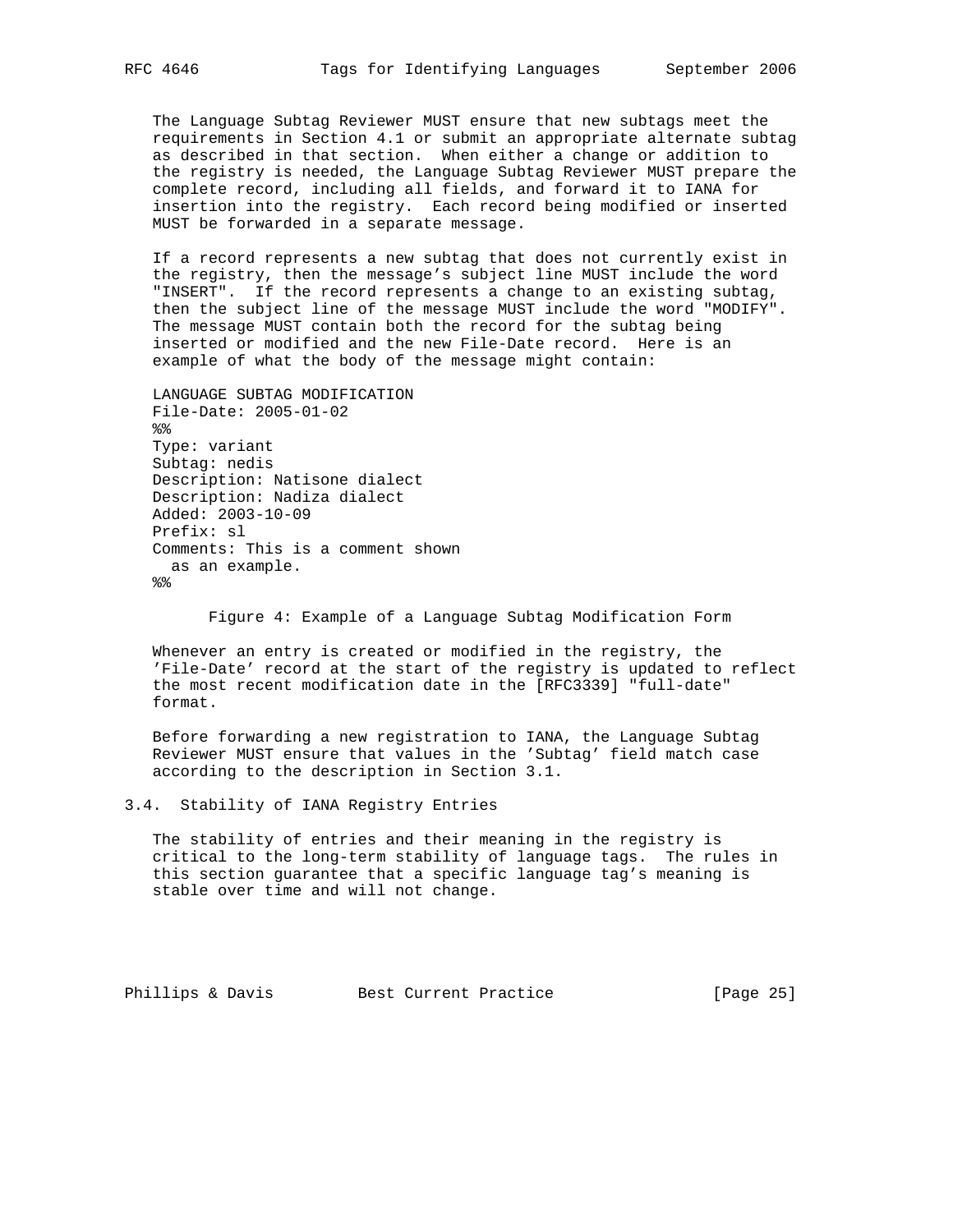These rules specifically deal with how changes to codes (including withdrawal and deprecation of codes) maintained by ISO 639, ISO 15924, ISO 3166, and UN M.49 are reflected in the IANA Language Subtag Registry. Assignments to the IANA Language Subtag Registry MUST follow the following stability rules:

- 1. Values in the fields 'Type', 'Subtag', 'Tag', 'Added', 'Deprecated' and 'Preferred-Value' MUST NOT be changed and are guaranteed to be stable over time.
- 2. Values in the 'Description' field MUST NOT be changed in a way that would invalidate previously-existing tags. They MAY be broadened somewhat in scope, changed to add information, or adapted to the most common modern usage. For example, countries occasionally change their official names; a historical example of this would be "Upper Volta" changing to "Burkina Faso".
- 3. Values in the field 'Prefix' MAY be added to records of type 'variant' via the registration process.
- 4. Values in the field 'Prefix' MAY be modified, so long as the modifications broaden the set of prefixes. That is, a prefix MAY be replaced by one of its own prefixes. For example, the prefix "en-US" could be replaced by "en", but not by the prefixes "en-Latn", "fr", or "en-US-boont". If one of those prefixes were needed, a new Prefix SHOULD be registered.
- 5. Values in the field 'Prefix' MUST NOT be removed.
- 6. The field 'Comments' MAY be added, changed, modified, or removed via the registration process or any of the processes or considerations described in this section.
- 7. The field 'Suppress-Script' MAY be added or removed via the registration process.
- 8. Codes assigned by ISO 639, ISO 15924, and ISO 3166 that do not conflict with existing subtags of the associated type and whose meaning is not the same as an existing subtag of the same type are entered into the IANA registry as new records.
- 9. Codes assigned by ISO 639, ISO 15924, or ISO 3166 that are withdrawn by their respective maintenance or registration authority remain valid in language tags. A 'Deprecated' field containing the date of withdrawal is added to the record. If a new record of the same type is added that represents a

Phillips & Davis Best Current Practice [Page 26]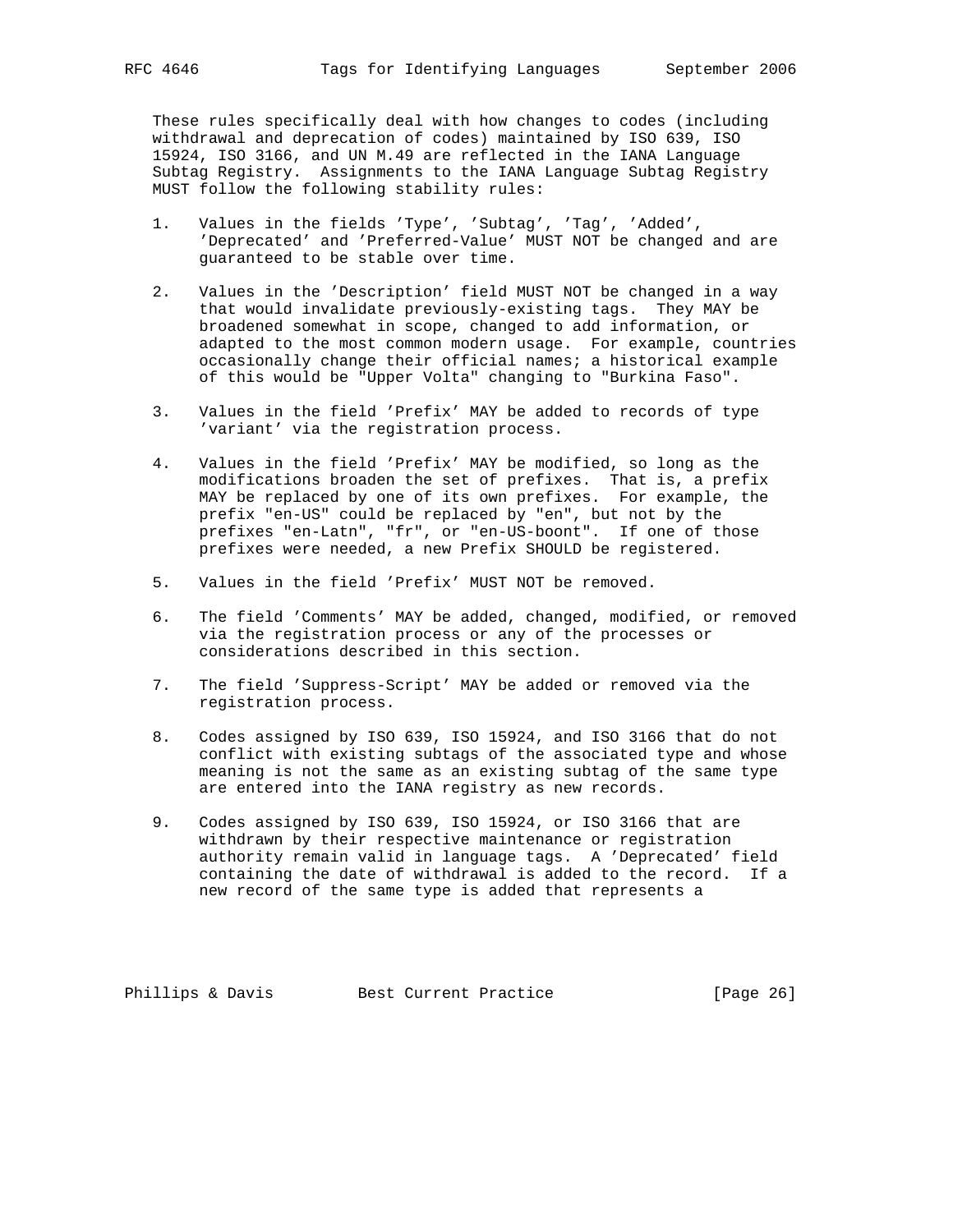replacement value, then a 'Preferred-Value' field MAY also be added. The registration process MAY be used to add comments about the withdrawal of the code by the respective standard.

 Example The region code 'TL' was assigned to the country 'Timor- Leste', replacing the code 'TP' (which was assigned to 'East Timor' when it was under administration by Portugal). The subtag 'TP' remains valid in language tags, but its record contains the a 'Preferred-Value' of 'TL' and its field 'Deprecated' contains the date the new code was assigned ('2004-07-06').

- 10. Codes assigned by ISO 639, ISO 15924, or ISO 3166 that conflict with existing subtags of the associated type, including subtags that are deprecated, MUST NOT be entered into the registry. The following additional considerations apply to subtag values that are reassigned:
	- A. For ISO 639 codes, if the newly assigned code's meaning is not represented by a subtag in the IANA registry, the Language Subtag Reviewer, as described in Section 3.5, SHALL prepare a proposal for entering in the IANA registry as soon as practical a registered language subtag as an alternate value for the new code. The form of the registered language subtag will be at the discretion of the Language Subtag Reviewer and MUST conform to other restrictions on language subtags in this document.
	- B. For all subtags whose meaning is derived from an external standard (i.e., ISO 639, ISO 15924, ISO 3166, or UN M.49), if a new meaning is assigned to an existing code and the new meaning broadens the meaning of that code, then the meaning for the associated subtag MAY be changed to match. The meaning of a subtag MUST NOT be narrowed, however, as this can result in an unknown proportion of the existing uses of a subtag becoming invalid. Note: ISO 639 maintenance agency/registration authority (MA/RA) has adopted a similar stability policy.
	- C. For ISO 15924 codes, if the newly assigned code's meaning is not represented by a subtag in the IANA registry, the Language Subtag Reviewer, as described in Section 3.5, SHALL prepare a proposal for entering in the IANA registry as soon as practical a registered variant subtag as an alternate value for the new code. The form of the registered variant

Phillips & Davis Best Current Practice [Page 27]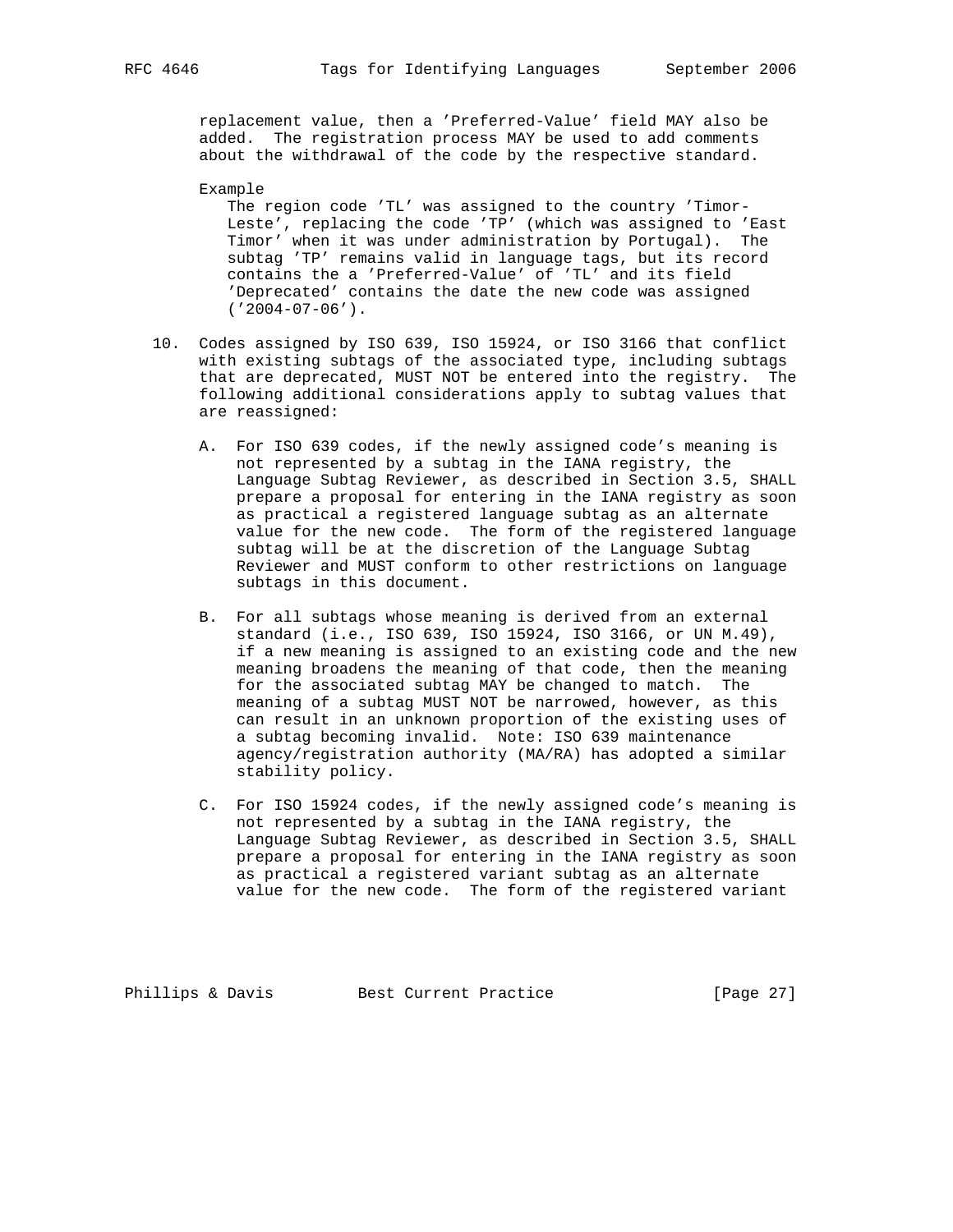subtag will be at the discretion of the Language Subtag Reviewer and MUST conform to other restrictions on variant subtags in this document.

- D. For ISO 3166 codes, if the newly assigned code's meaning is associated with the same UN M.49 code as another 'region' subtag, then the existing region subtag remains as the preferred value for that region and no new entry is created. A comment MAY be added to the existing region subtag indicating the relationship to the new ISO 3166 code.
- E. For ISO 3166 codes, if the newly assigned code's meaning is associated with a UN M.49 code that is not represented by an existing region subtag, then the Language Subtag Reviewer, as described in Section 3.5, SHALL prepare a proposal for entering the appropriate UN M.49 country code as an entry in the IANA registry.
- F. For ISO 3166 codes, if there is no associated UN numeric code, then the Language Subtag Reviewer SHALL petition the UN to create one. If there is no response from the UN within ninety days of the request being sent, the Language Subtag Reviewer SHALL prepare a proposal for entering in the IANA registry as soon as practical a registered variant subtag as an alternate value for the new code. The form of the registered variant subtag will be at the discretion of the Language Subtag Reviewer and MUST conform to other restrictions on variant subtags in this document. This situation is very unlikely to ever occur.
- 11. UN M.49 has codes for both countries and areas (such as '276' for Germany) and geographical regions and sub-regions (such as '150' for Europe). UN M.49 country or area codes for which there is no corresponding ISO 3166 code SHOULD NOT be registered, except as a surrogate for an ISO 3166 code that is blocked from registration by an existing subtag. If such a code becomes necessary, then the registration authority for ISO 3166 SHOULD first be petitioned to assign a code to the region. If the petition for a code assignment by ISO 3166 is refused or not acted on in a timely manner, the registration process described in Section 3.5 MAY then be used to register the corresponding UN M.49 code. At the time this document was written, there were only four such codes: 830 (Channel Islands), 831 (Guernsey), 832 (Jersey), and 833 (Isle of Man). This way, UN M.49 codes remain available as the value of last resort in cases where ISO 3166 reassigns a deprecated value in the registry.

Phillips & Davis Best Current Practice [Page 28]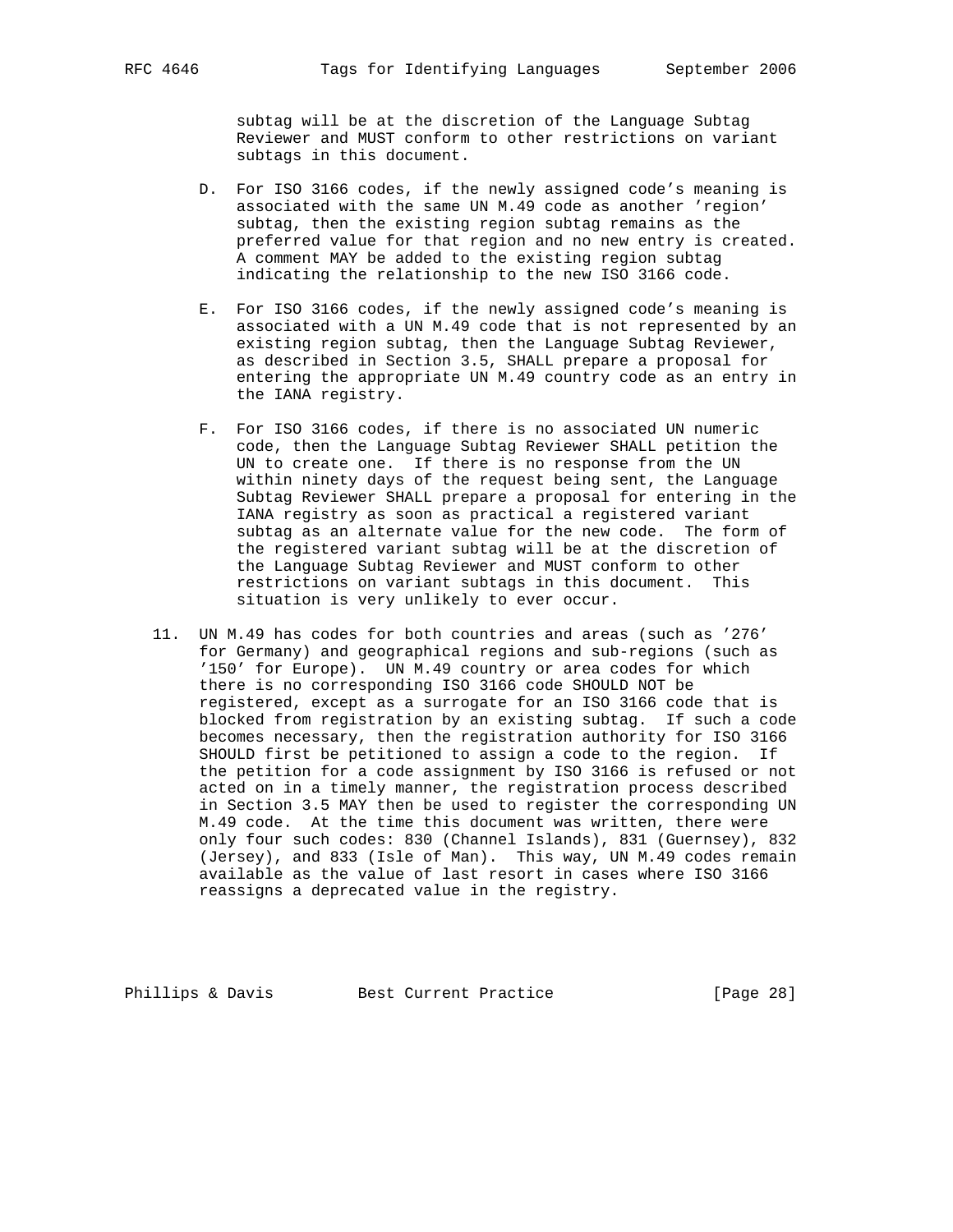- 12. Stability provisions apply to grandfathered tags with this exception: should all of the subtags in a grandfathered tag become valid subtags in the IANA registry, then the field 'Type' in that record is changed from 'grandfathered' to 'redundant'. Note that this will not affect language tags that match the grandfathered tag, since these tags will now match valid generative subtag sequences. For example, if the subtag 'gan' in the language tag "zh-gan" were to be registered as an extended language subtag, then the grandfathered tag "zh-gan" would be deprecated (but existing content or implementations that use "zh-gan" would remain valid).
- 3.5. Registration Procedure for Subtags

 The procedure given here MUST be used by anyone who wants to use a subtag not currently in the IANA Language Subtag Registry.

 Only subtags of type 'language' and 'variant' will be considered for independent registration of new subtags. Handling of subtags needed for stability and subtags necessary to keep the registry synchronized with ISO 639, ISO 15924, ISO 3166, and UN M.49 within the limits defined by this document are described in Section 3.3. Stability provisions are described in Section 3.4.

 This procedure MAY also be used to register or alter the information for the 'Description', 'Comments', 'Deprecated', or 'Prefix' fields in a subtag's record as described in Section 3.4. Changes to all other fields in the IANA registry are NOT permitted.

 Registering a new subtag or requesting modifications to an existing tag or subtag starts with the requester filling out the registration form reproduced below. Note that each response is not limited in size so that the request can adequately describe the registration. The fields in the "Record Requested" section SHOULD follow the requirements in Section 3.1.

Phillips & Davis Best Current Practice [Page 29]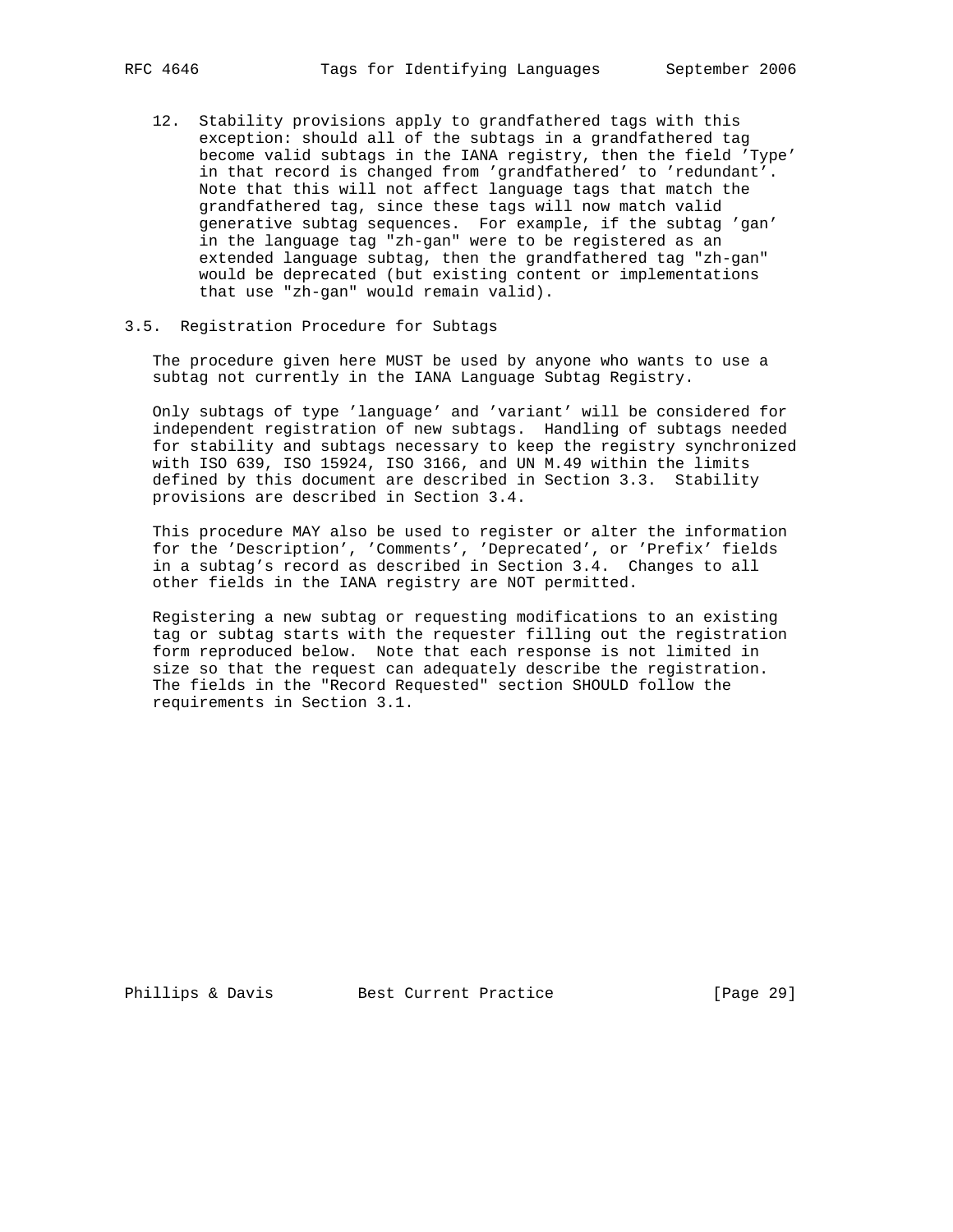LANGUAGE SUBTAG REGISTRATION FORM

- 1. Name of requester:
- 2. E-mail address of requester:
- 3. Record Requested:

```
 Type:
 Subtag:
 Description:
 Prefix:
 Preferred-Value:
 Deprecated:
 Suppress-Script:
 Comments:
```
- 4. Intended meaning of the subtag:
- 5. Reference to published description
- of the language (book or article):
- 6. Any other relevant information:

Figure 5: The Language Subtag Registration Form

 The subtag registration form MUST be sent to <ietf-languages@iana.org> for a two-week review period before it can be submitted to IANA. (This is an open list and can be joined by sending a request to <ietf-languages-request@iana.org>.)

 Variant subtags are usually registered for use with a particular range of language tags. For example, the subtag 'rozaj' is intended for use with language tags that start with the primary language subtag "sl", since Resian is a dialect of Slovenian. Thus, the subtag 'rozaj' would be appropriate in tags such as "sl-Latn-rozaj" or "sl-IT-rozaj". This information is stored in the 'Prefix' field in the registry. Variant registration requests SHOULD include at least one 'Prefix' field in the registration form.

 Extended language subtags are reserved for future standardization. These subtags will be REQUIRED to include exactly one 'Prefix' field once they are allowed for registration.

 The 'Prefix' field for a given registered subtag exists in the IANA registry as a guide to usage. Additional prefixes MAY be added by filing an additional registration form. In that form, the "Any other relevant information:" field MUST indicate that it is the addition of a prefix.

 Requests to add a prefix to a variant subtag that imply a different semantic meaning will probably be rejected. For example, a request to add the prefix "de" to the subtag 'nedis' so that the tag

Phillips & Davis Best Current Practice [Page 30]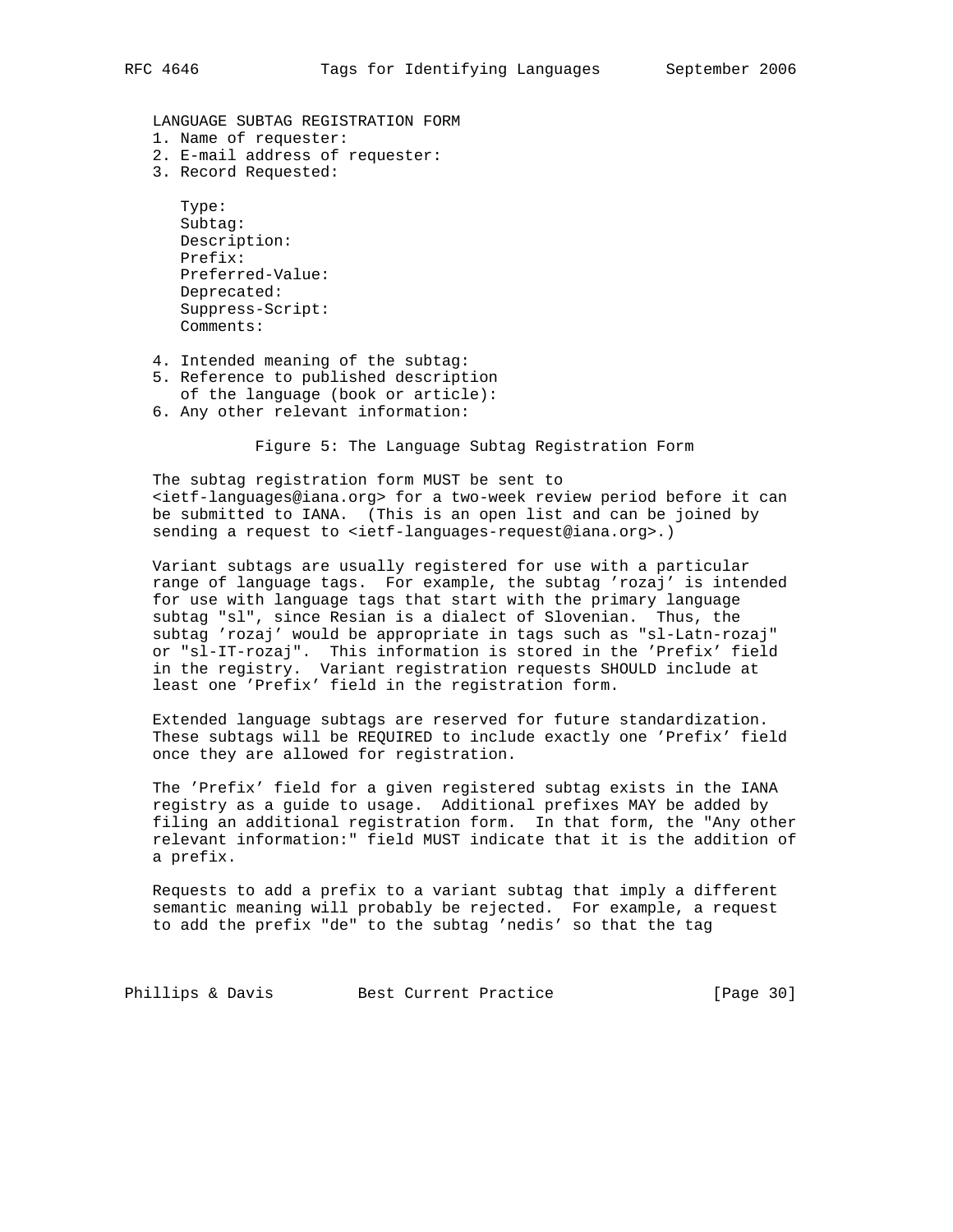"de-nedis" represented some German dialect would be rejected. The 'nedis' subtag represents a particular Slovenian dialect and the additional registration would change the semantic meaning assigned to the subtag. A separate subtag SHOULD be proposed instead.

 The 'Description' field MUST contain a description of the tag being registered written or transcribed into the Latin script; it MAY also include a description in a non-Latin script. Non-ASCII characters MUST be escaped using the syntax described in Section 3.1. The 'Description' field is used for identification purposes and doesn't necessarily represent the actual native name of the language or variation or to be in any particular language.

 While the 'Description' field itself is not guaranteed to be stable and errata corrections MAY be undertaken from time to time, attempts to provide translations or transcriptions of entries in the registry itself will probably be frowned upon by the community or rejected outright, as changes of this nature have an impact on the provisions in Section 3.4.

 When the two-week period has passed, the Language Subtag Reviewer either forwards the record to be inserted or modified to iana@iana.org according to the procedure described in Section 3.3, or rejects the request because of significant objections raised on the list or due to problems with constraints in this document (which MUST be explicitly cited). The Language Subtag Reviewer MAY also extend the review period in two-week increments to permit further discussion. The Language Subtag Reviewer MUST indicate on the list whether the registration has been accepted, rejected, or extended following each two-week period.

 Note that the Language Subtag Reviewer MAY raise objections on the list if he or she so desires. The important thing is that the objection MUST be made publicly.

 The applicant is free to modify a rejected application with additional information and submit it again; this restarts the two week comment period.

 Decisions made by the Language Subtag Reviewer MAY be appealed to the IESG [RFC2028] under the same rules as other IETF decisions [RFC2026].

 All approved registration forms are available online in the directory http://www.iana.org/numbers.html under "languages".

Phillips & Davis Best Current Practice [Page 31]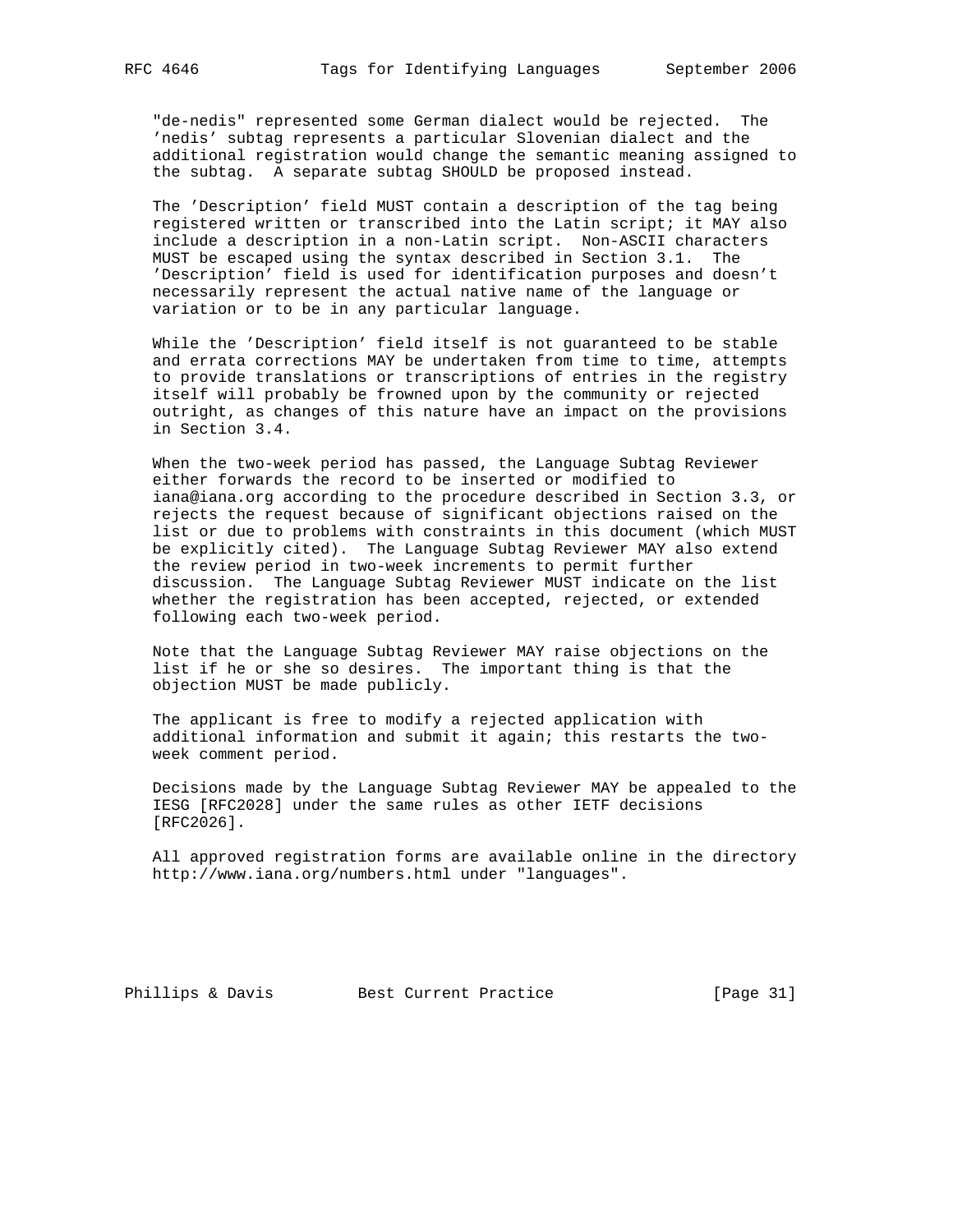Updates or changes to existing records follow the same procedure as new registrations. The Language Subtag Reviewer decides whether there is consensus to update the registration following the two-week review period; normally, objections by the original registrant will carry extra weight in forming such a consensus.

 Registrations are permanent and stable. Once registered, subtags will not be removed from the registry and will remain a valid way in which to specify a specific language or variant.

 Note: The purpose of the "Description" in the registration form is to aid people trying to verify whether a language is registered or what language or language variation a particular subtag refers to. In most cases, reference to an authoritative grammar or dictionary of that language will be useful; in cases where no such work exists, other well-known works describing that language or in that language MAY be appropriate. The Language Subtag Reviewer decides what constitutes "good enough" reference material. This requirement is not intended to exclude particular languages or dialects due to the size of the speaker population or lack of a standardized orthography. Minority languages will be considered equally on their own merits.

3.6. Possibilities for Registration

 Possibilities for registration of subtags or information about subtags include:

- o Primary language subtags for languages not listed in ISO 639 that are not variants of any listed or registered language MAY be registered. At the time this document was created, there were no examples of this form of subtag. Before attempting to register a language subtag, there MUST be an attempt to register the language with ISO 639. Subtags MUST NOT be registered for codes that exist in ISO 639-1 or ISO 639-2, that are under consideration by the ISO 639 maintenance or registration authorities, or that have never been attempted for registration with those authorities. If ISO 639 has previously rejected a language for registration, it is reasonable to assume that there must be additional, very compelling evidence of need before it will be registered in the IANA registry (to the extent that it is very unlikely that any subtags will be registered of this type).
- o Dialect or other divisions or variations within a language, its orthography, writing system, regional or historical usage, transliteration or other transformation, or distinguishing variation MAY be registered as variant subtags. An example is the 'rozaj' subtag (the Resian dialect of Slovenian).

Phillips & Davis Best Current Practice [Page 32]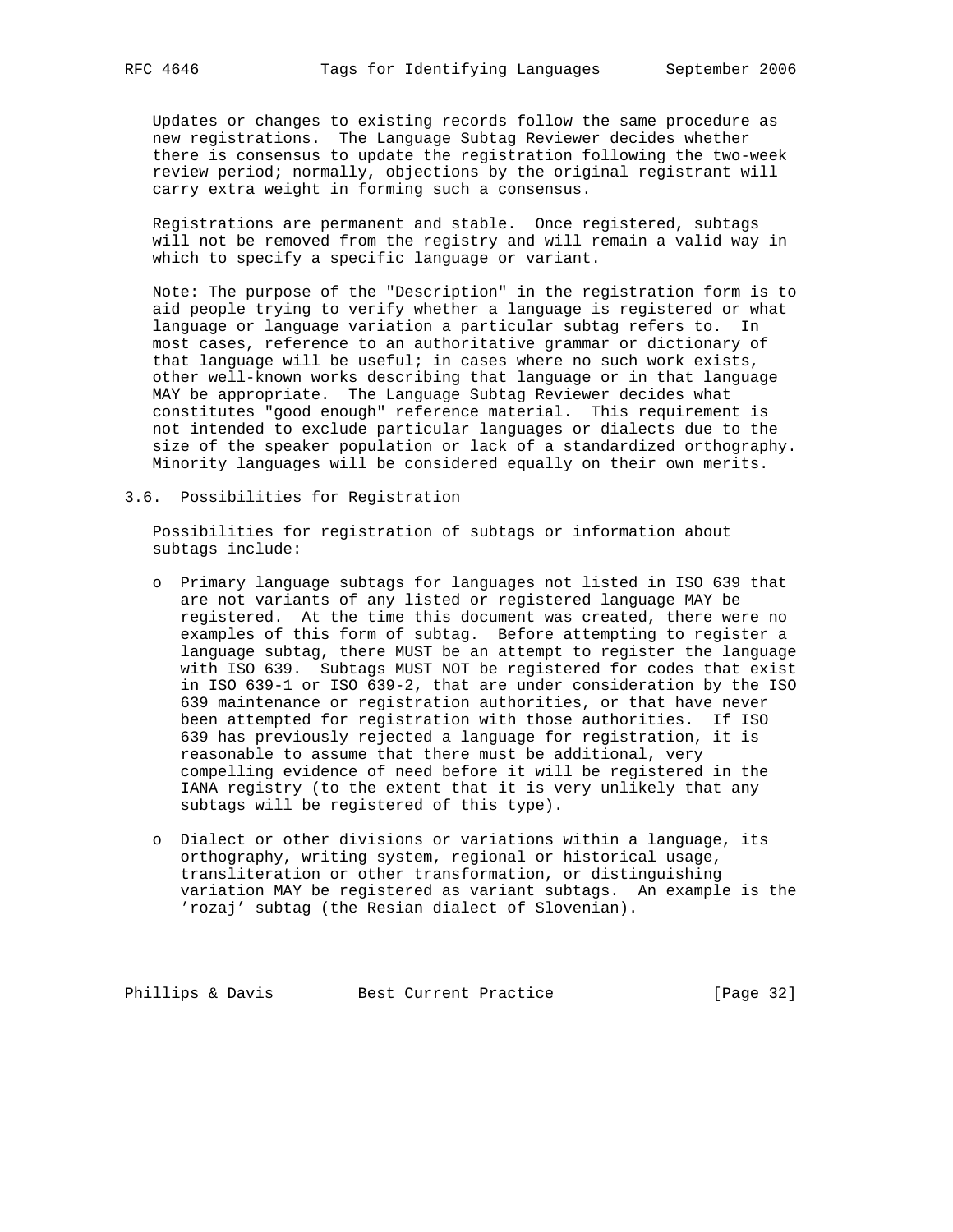- o The addition or maintenance of fields (generally of an informational nature) in Tag or Subtag records as described in Section 3.1 and subject to the stability provisions in Section 3.4. This includes descriptions, comments, deprecation and preferred values for obsolete or withdrawn codes, or the addition of script or extlang information to primary language subtags.
- o The addition of records and related field value changes necessary to reflect assignments made by ISO 639, ISO 15924, ISO 3166, and UN M.49 as described in Section 3.4.

 Subtags proposed for registration that would cause all or part of a grandfathered tag to become redundant but whose meaning conflicts with or alters the meaning of the grandfathered tag MUST be rejected.

 This document leaves the decision on what subtags or changes to subtags are appropriate (or not) to the registration process described in Section 3.5.

 Note: four-character primary language subtags are reserved to allow for the possibility of alpha4 codes in some future addition to the ISO 639 family of standards.

 ISO 639 defines a maintenance agency for additions to and changes in the list of languages in ISO 639. This agency is:

 International Information Centre for Terminology (Infoterm) Aichholzgasse 6/12, AT-1120 Wien, Austria Phone: +43 1 26 75 35 Ext. 312 Fax: +43 1 216 32 72

 ISO 639-2 defines a maintenance agency for additions to and changes in the list of languages in ISO 639-2. This agency is:

 Library of Congress Network Development and MARC Standards Office Washington, D.C. 20540 USA Phone: +1 202 707 6237 Fax: +1 202 707 0115 URL: http://www.loc.gov/standards/iso639-2

Phillips & Davis Best Current Practice [Page 33]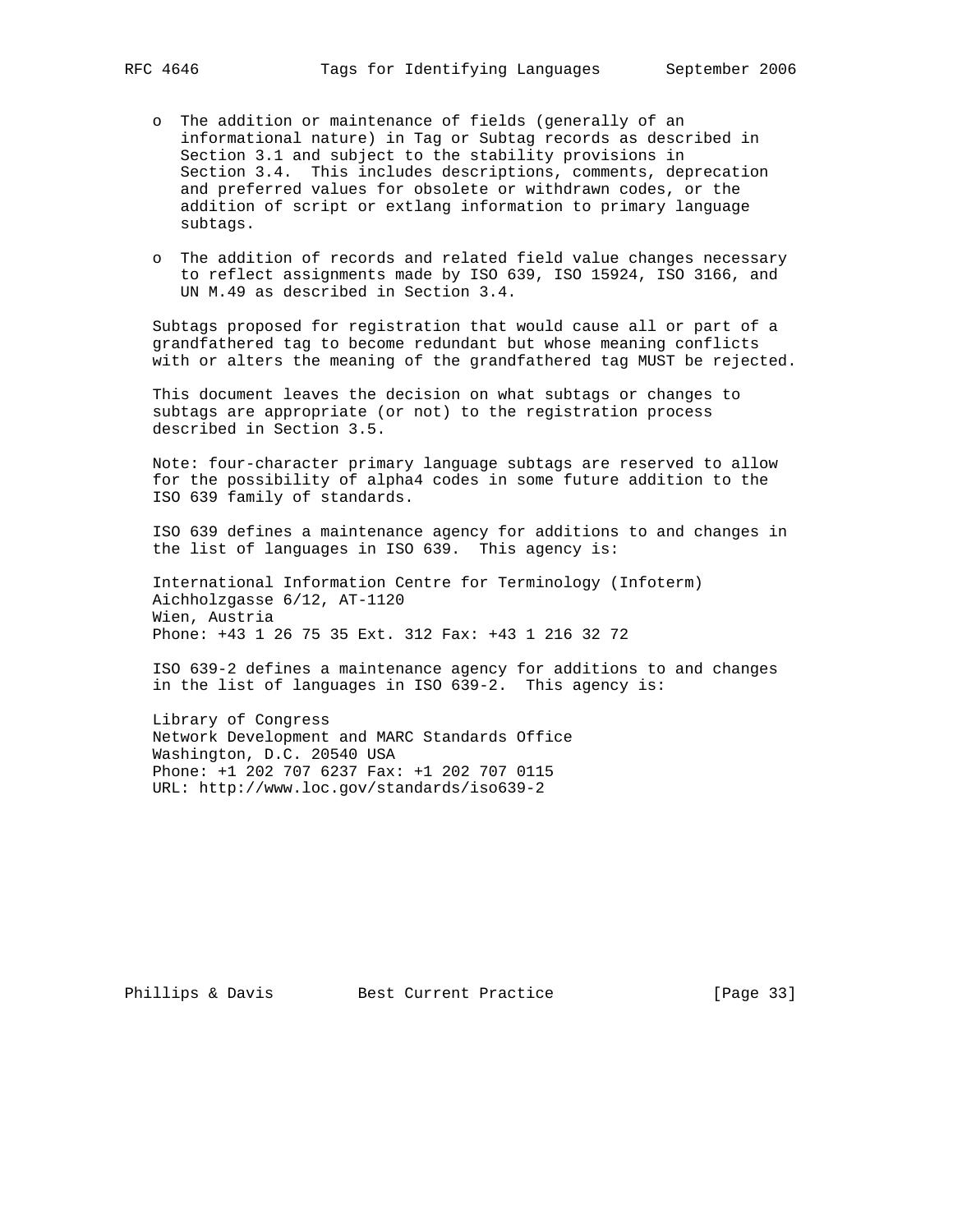The maintenance agency for ISO 3166 (country codes) is:

 ISO 3166 Maintenance Agency c/o International Organization for Standardization Case postale 56 CH-1211 Geneva 20 Switzerland Phone: +41 22 749 72 33 Fax: +41 22 749 73 49 URL: http://www.iso.org/iso/en/prods-services/iso3166ma/index.html

The registration authority for ISO 15924 (script codes) is:

 Unicode Consortium Box 391476 Mountain View, CA 94039-1476, USA URL: http://www.unicode.org/iso15924

 The Statistics Division of the United Nations Secretariat maintains the Standard Country or Area Codes for Statistical Use and can be reached at:

 Statistical Services Branch Statistics Division United Nations, Room DC2-1620 New York, NY 10017, USA

 Fax: +1-212-963-0623 E-mail: statistics@un.org URL: http://unstats.un.org/unsd/methods/m49/m49alpha.htm

#### 3.7. Extensions and Extensions Registry

 Extension subtags are those introduced by single-character subtags ("singletons") other than 'x'. They are reserved for the generation of identifiers that contain a language component and are compatible with applications that understand language tags.

 The structure and form of extensions are defined by this document so that implementations can be created that are forward compatible with applications that might be created using singletons in the future. In addition, defining a mechanism for maintaining singletons will lend stability to this document by reducing the likely need for future revisions or updates.

 Single-character subtags are assigned by IANA using the "IETF Consensus" policy defined by [RFC2434]. This policy requires the development of an RFC, which SHALL define the name, purpose, processes, and procedures for maintaining the subtags. The maintaining or registering authority, including name, contact email,

Phillips & Davis Best Current Practice [Page 34]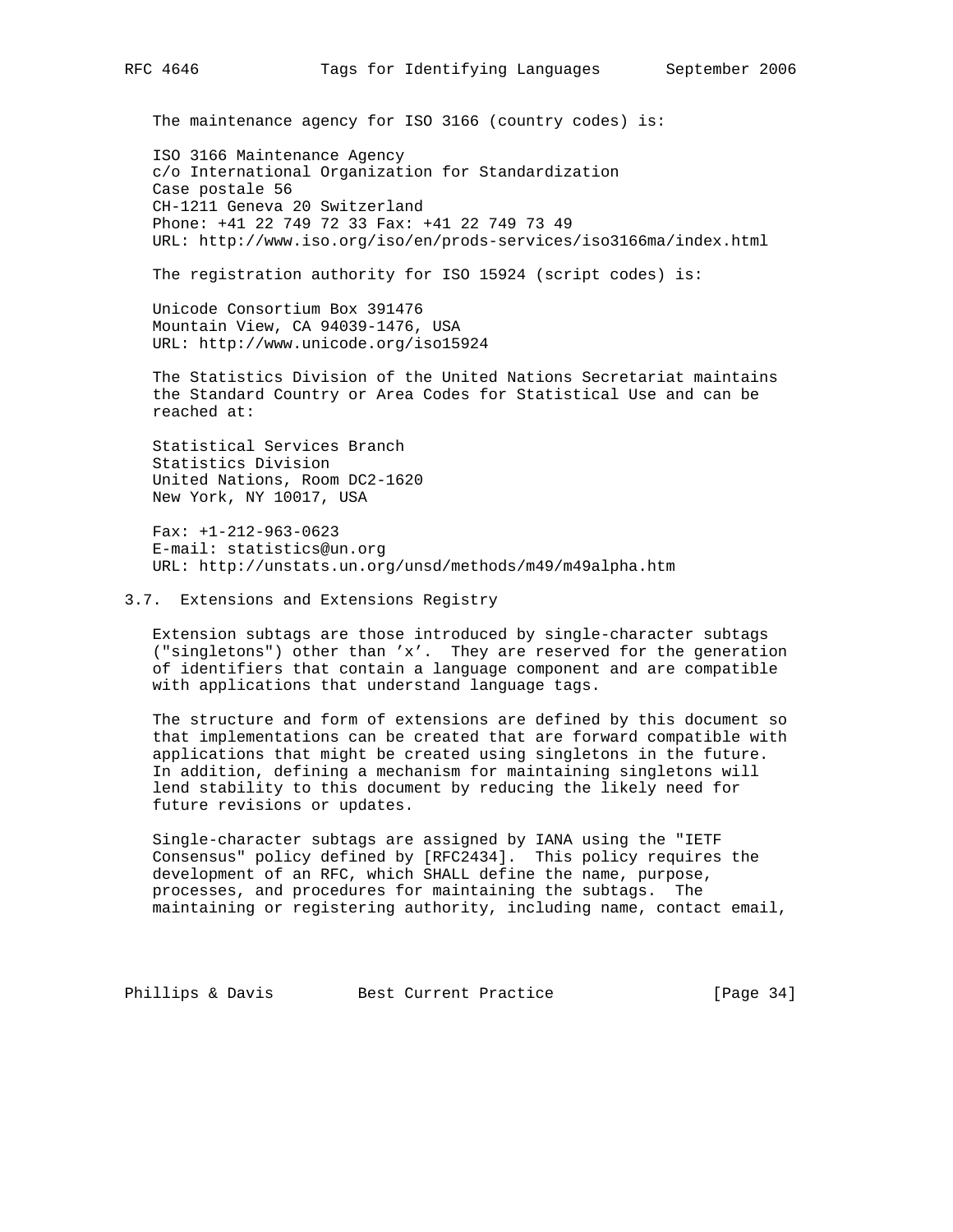discussion list email, and URL location of the registry, MUST be indicated clearly in the RFC. The RFC MUST specify or include each of the following:

- o The specification MUST reference the specific version or revision of this document that governs its creation and MUST reference this section of this document.
- o The specification and all subtags defined by the specification MUST follow the ABNF and other rules for the formation of tags and subtags as defined in this document. In particular, it MUST specify that case is not significant and that subtags MUST NOT exceed eight characters in length.
- o The specification MUST specify a canonical representation.
- o The specification of valid subtags MUST be available over the Internet and at no cost.
- o The specification MUST be in the public domain or available via a royalty-free license acceptable to the IETF and specified in the RFC.
- o The specification MUST be versioned, and each version of the specification MUST be numbered, dated, and stable.
- o The specification MUST be stable. That is, extension subtags, once defined by a specification, MUST NOT be retracted or change in meaning in any substantial way.
- o The specification MUST include in a separate section the registration form reproduced in this section (below) to be used in registering the extension upon publication as an RFC.
- o IANA MUST be informed of changes to the contact information and URL for the specification.

 IANA will maintain a registry of allocated single-character (singleton) subtags. This registry MUST use the record-jar format described by the ABNF in Section 3.1. Upon publication of an extension as an RFC, the maintaining authority defined in the RFC MUST forward this registration form to iesg@ietf.org, who MUST forward the request to iana@iana.org. The maintaining authority of the extension MUST maintain the accuracy of the record by sending an updated full copy of the record to iana@iana.org with the subject line "LANGUAGE TAG EXTENSION UPDATE" whenever content changes. Only the 'Comments', 'Contact\_Email', 'Mailing\_List', and 'URL' fields MAY be modified in these updates.

Phillips & Davis Best Current Practice [Page 35]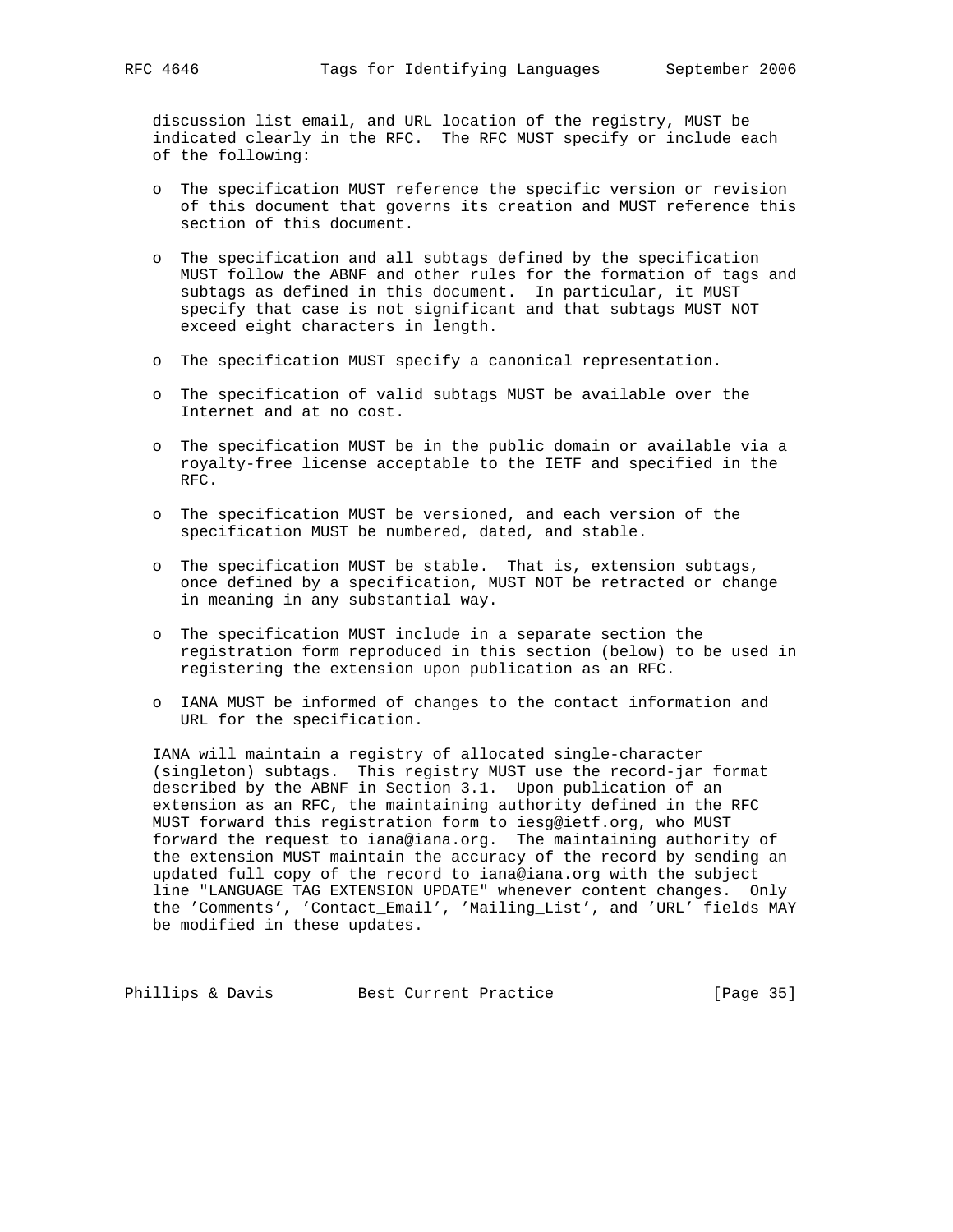Failure to maintain this record, maintain the corresponding registry, or meet other conditions imposed by this section of this document MAY be appealed to the IESG [RFC2028] under the same rules as other IETF decisions (see [RFC2026]) and MAY result in the authority to maintain the extension being withdrawn or reassigned by the IESG.

 $%$  Identifier: Description: Comments: Added: RFC: Authority: Contact\_Email: Mailing\_List: URL:  $%$ 

Figure 6: Format of Records in the Language Tag Extensions Registry

 'Identifier' contains the single-character subtag (singleton) assigned to the extension. The Internet-Draft submitted to define the extension SHOULD specify which letter or digit to use, although the IESG MAY change the assignment when approving the RFC.

'Description' contains the name and description of the extension.

 'Comments' is an OPTIONAL field and MAY contain a broader description of the extension.

 'Added' contains the date the RFC was published in the "full-date" format specified in [RFC3339]. For example: 2004-06-28 represents June 28, 2004, in the Gregorian calendar.

'RFC' contains the RFC number assigned to the extension.

 'Authority' contains the name of the maintaining authority for the extension.

 'Contact\_Email' contains the email address used to contact the maintaining authority.

 'Mailing\_List' contains the URL or subscription email address of the mailing list used by the maintaining authority.

'URL' contains the URL of the registry for this extension.

Phillips & Davis Best Current Practice [Page 36]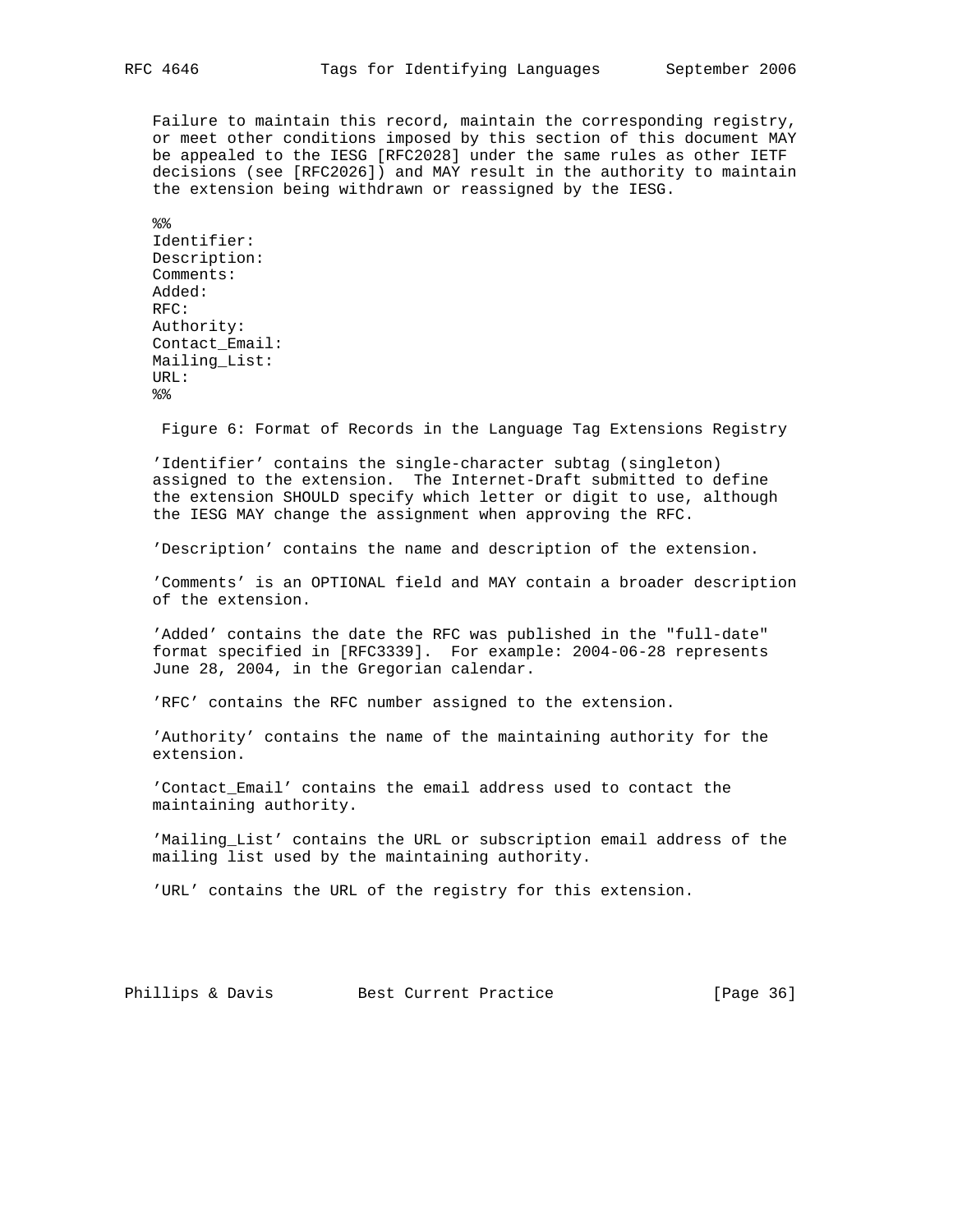The determination of whether an Internet-Draft meets the above conditions and the decision to grant or withhold such authority rests solely with the IESG and is subject to the normal review and appeals process associated with the RFC process.

 Extension authors are strongly cautioned that many (including most well-formed) processors will be unaware of any special relationships or meaning inherent in the order of extension subtags. Extension authors SHOULD avoid subtag relationships or canonicalization mechanisms that interfere with matching or with length restrictions that sometimes exist in common protocols where the extension is used. In particular, applications MAY truncate the subtags in doing matching or in fitting into limited lengths, so it is RECOMMENDED that the most significant information be in the most significant (left-most) subtags and that the specification gracefully handle truncated subtags.

 When a language tag is to be used in a specific, known, protocol, it is RECOMMENDED that the language tag not contain extensions not supported by that protocol. In addition, note that some protocols MAY impose upper limits on the length of the strings used to store or transport the language tag.

# 3.8. Initialization of the Registries

 Upon adoption of this document, an initial version of the Language Subtag Registry containing the various subtags initially valid in a language tag is necessary. This collection of subtags, along with a description of the process used to create it, is described by [RFC4645]. IANA SHALL publish the initial version of the registry described by this document from the content of [RFC4645]. Once published by IANA, the maintenance procedures, rules, and registration processes described in this document will be available for new registrations or updates.

 Registrations that are in process under the rules defined in [RFC3066] when this document is adopted MAY be completed under the former rules, at the discretion of the Language Tag Reviewer (as described in [RFC3066]). Until the IESG officially appoints a Language Subtag Reviewer, the existing Language Tag Reviewer SHALL serve as the Language Subtag Reviewer.

 Any new registrations submitted using the RFC 3066 forms or format after the adoption of this document and publication of the registry by IANA MUST be rejected.

Phillips & Davis Best Current Practice [Page 37]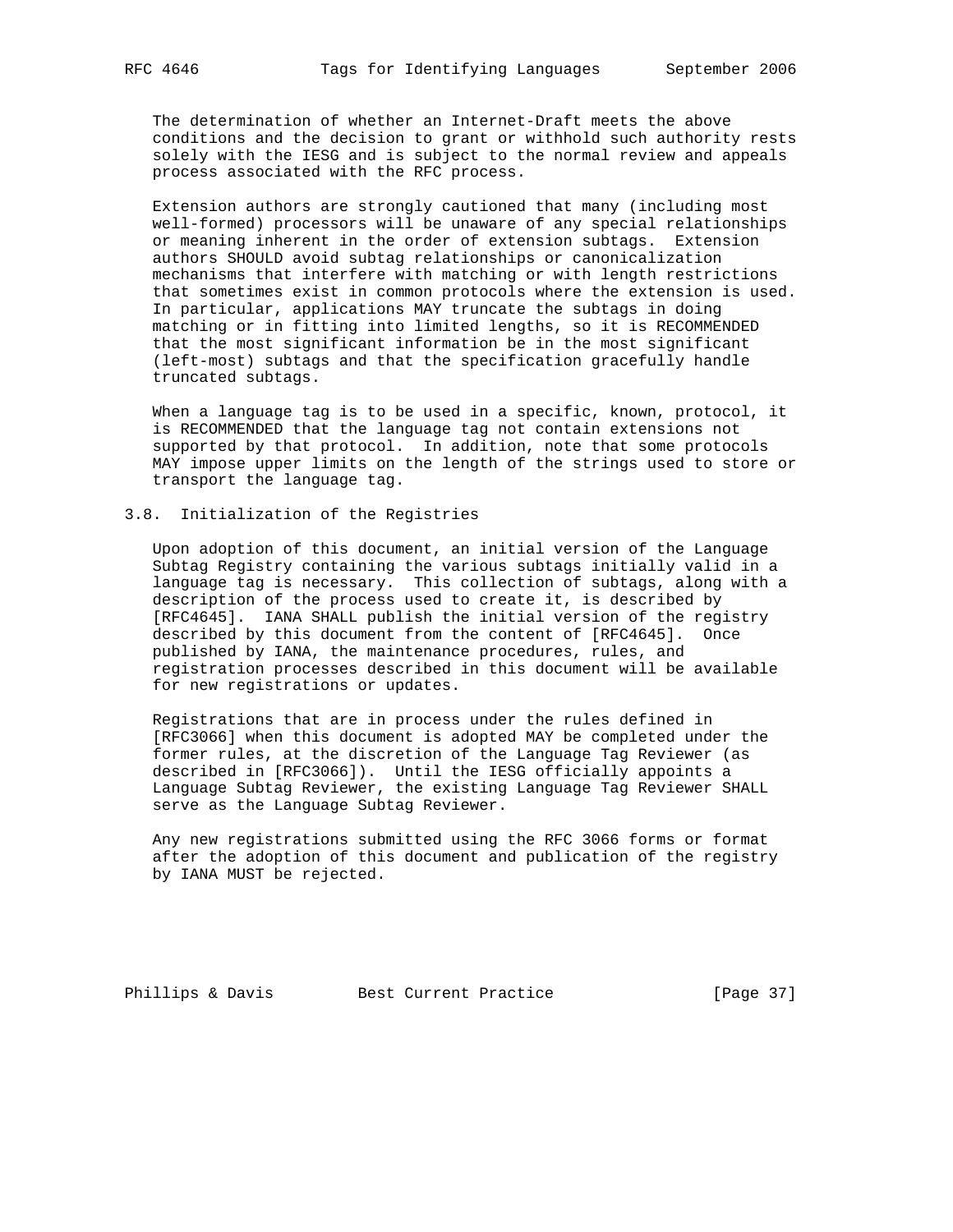An initial version of the Language Tag Extensions Registry described in Section 3.7 is also needed. The Language Tag Extensions Registry SHALL be initialized with a single record containing a single field of type "File-Date" as a placeholder for future assignments.

4. Formation and Processing of Language Tags

 This section addresses how to use the information in the registry with the tag syntax to choose, form, and process language tags.

4.1. Choice of Language Tag

 One is sometimes faced with the choice between several possible tags for the same body of text.

 Interoperability is best served when all users use the same language tag in order to represent the same language. If an application has requirements that make the rules here inapplicable, then that application risks damaging interoperability. It is strongly RECOMMENDED that users not define their own rules for language tag choice.

 Subtags SHOULD only be used where they add useful distinguishing information; extraneous subtags interfere with the meaning, understanding, and processing of language tags. In particular, users and implementations SHOULD follow the 'Prefix' and 'Suppress-Script' fields in the registry (defined in Section 3.1): these fields provide guidance on when specific additional subtags SHOULD (and SHOULD NOT) be used in a language tag.

 Of particular note, many applications can benefit from the use of script subtags in language tags, as long as the use is consistent for a given context. Script subtags were not formally defined in RFC 3066 and their use can affect matching and subtag identification by implementations of RFC 3066, as these subtags appear between the primary language and region subtags. For example, if a user requests content in an implementation of Section 2.5 of [RFC3066] using the language range "en-US", content labeled "en-Latn-US" will not match the request. Therefore, it is important to know when script subtags will customarily be used and when they ought not be used. In the registry, the Suppress-Script field helps ensure greater compatibility between the language tags generated according to the rules in this document and language tags and tag processors or consumers based on RFC 3066 by defining when users SHOULD NOT include a script subtag with a particular primary language subtag.

Phillips & Davis Best Current Practice [Page 38]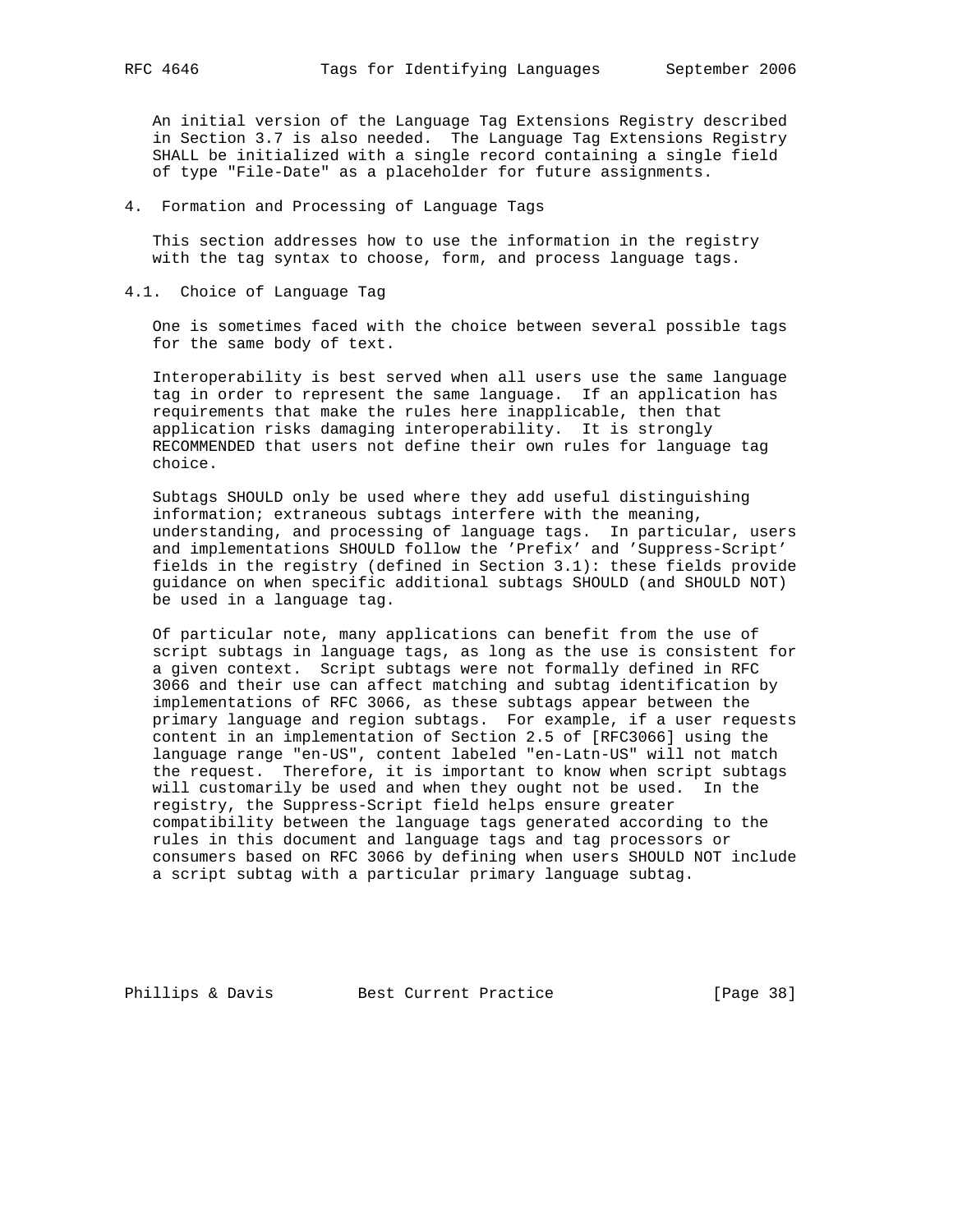Extended language subtags (type 'extlang' in the registry; see Section 3.1) also appear between the primary language and region subtags and are reserved for future standardization. Applications might benefit from their judicious use in forming language tags in the future. Similar recommendations are expected to apply to their use as apply to script subtags.

 Standards, protocols, and applications that reference this document normatively but apply different rules to the ones given in this section MUST specify how the procedure varies from the one given here.

 The choice of subtags used to form a language tag SHOULD be guided by the following rules:

- 1. Use as precise a tag as possible, but no more specific than is justified. Avoid using subtags that are not important for distinguishing content in an application.
	- \* For example, 'de' might suffice for tagging an email written in German, while "de-CH-1996" is probably unnecessarily precise for such a task.
- 2. The script subtag SHOULD NOT be used to form language tags unless the script adds some distinguishing information to the tag. The field 'Suppress-Script' in the primary language record in the registry indicates which script subtags do not add distinguishing information for most applications.
	- \* For example, the subtag 'Latn' should not be used with the primary language 'en' because nearly all English documents are written in the Latin script and it adds no distinguishing information. However, if a document were written in English mixing Latin script with another script such as Braille ('Brai'), then it might be appropriate to choose to indicate both scripts to aid in content selection, such as the application of a style sheet.
- 3. If a tag or subtag has a 'Preferred-Value' field in its registry entry, then the value of that field SHOULD be used to form the language tag in preference to the tag or subtag in which the preferred value appears.
	- \* For example, use 'he' for Hebrew in preference to 'iw'.

Phillips & Davis Best Current Practice [Page 39]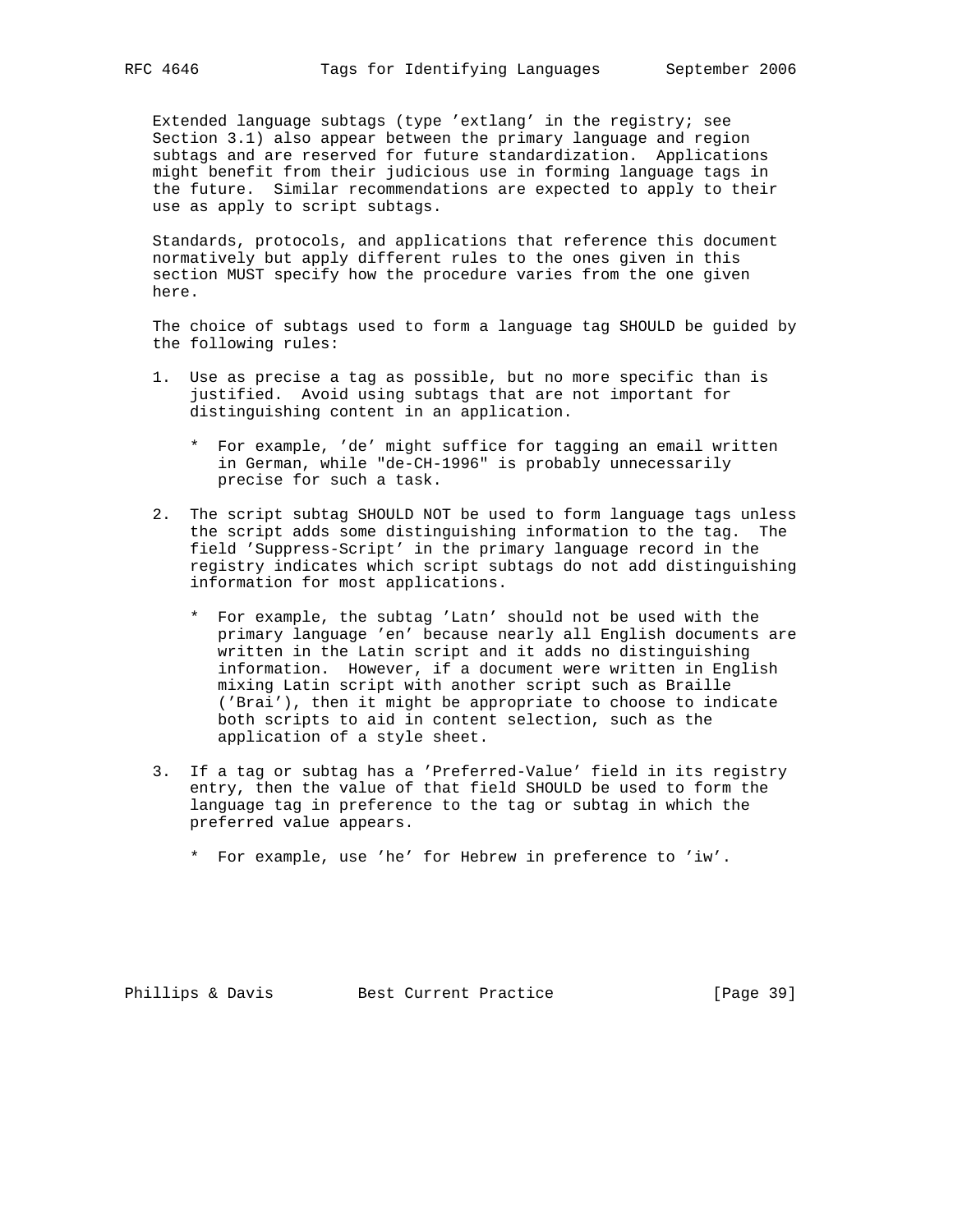- 4. The 'und' (Undetermined) primary language subtag SHOULD NOT be used to label content, even if the language is unknown. Omitting the language tag altogether is preferred to using a tag with a primary language subtag of 'und'. The 'und' subtag MAY be useful for protocols that require a language tag to be provided. The 'und' subtag MAY also be useful when matching language tags in certain situations.
- 5. The 'mul' (Multiple) primary language subtag SHOULD NOT be used whenever the protocol allows the separate tags for multiple languages, as is the case for the Content-Language header in HTTP. The 'mul' subtag conveys little useful information: content in multiple languages SHOULD individually tag the languages where they appear or otherwise indicate the actual language in preference to the 'mul' subtag.
- 6. The same variant subtag SHOULD NOT be used more than once within a language tag.
	- \* For example, do not use "de-DE-1901-1901".

 To ensure consistent backward compatibility, this document contains several provisions to account for potential instability in the standards used to define the subtags that make up language tags. These provisions mean that no language tag created under the rules in this document will become obsolete.

4.2. Meaning of the Language Tag

 The relationship between the tag and the information it relates to is defined by the context in which the tag appears. Accordingly, this section gives only possible examples of its usage.

- o For a single information object, the associated language tags might be interpreted as the set of languages that is necessary for a complete comprehension of the complete object. Example: Plain text documents.
- o For an aggregation of information objects, the associated language tags could be taken as the set of languages used inside components of that aggregation. Examples: Document stores and libraries.
- o For information objects whose purpose is to provide alternatives, the associated language tags could be regarded as a hint that the content is provided in several languages and that one has to inspect each of the alternatives in order to find its language or languages. In this case, the presence of multiple tags might not mean that one needs to be multi-lingual to get complete

Phillips & Davis Best Current Practice [Page 40]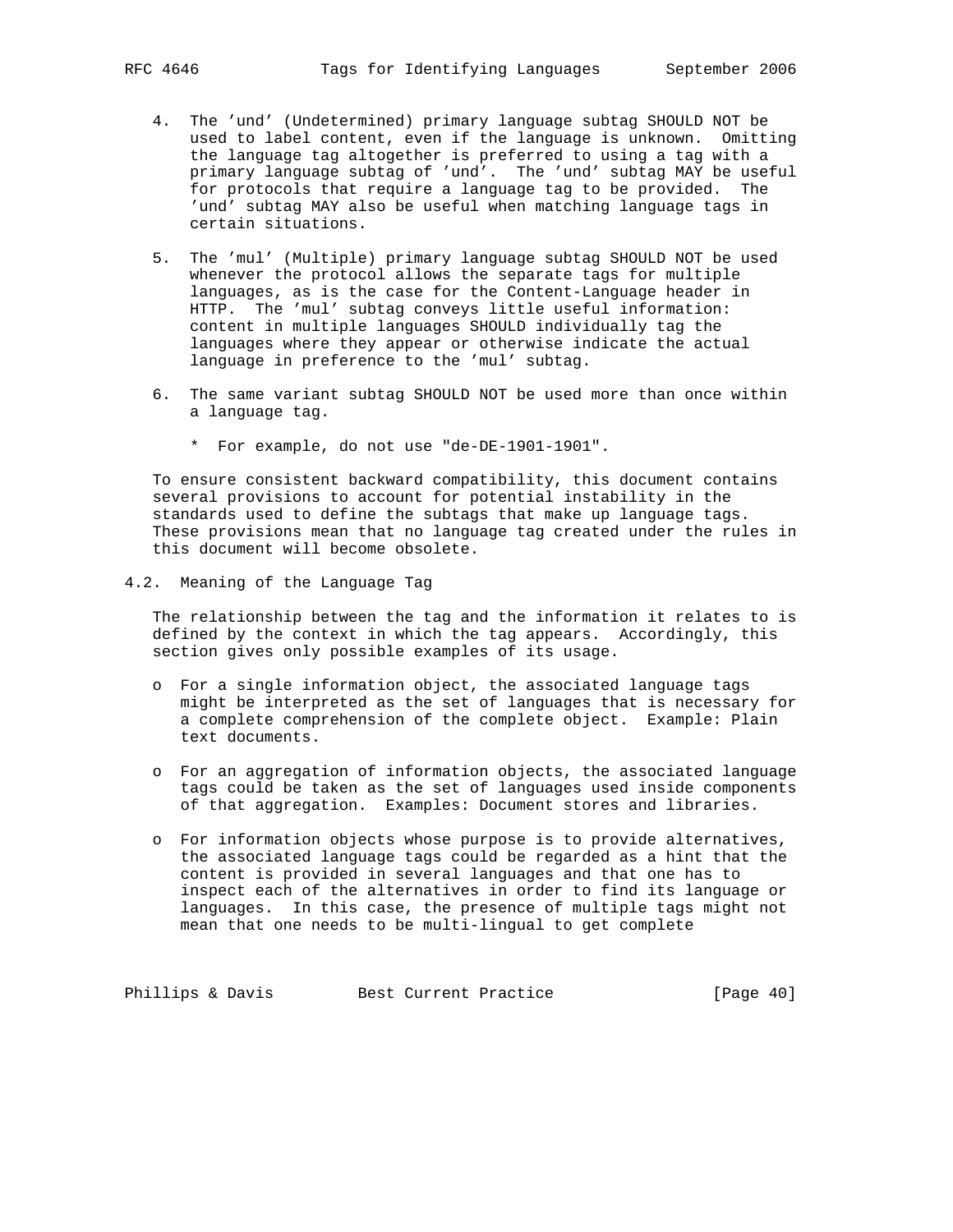understanding of the document. Example: MIME multipart/ alternative.

 o In markup languages, such as HTML and XML, language information can be added to each part of the document identified by the markup structure (including the whole document itself). For example, one could write <span lang="fr">C'est la vie.</span> inside a Norwegian document; the Norwegian-speaking user could then access a French-Norwegian dictionary to find out what the marked section meant. If the user were listening to that document through a speech synthesis interface, this formation could be used to signal the synthesizer to appropriately apply French text-to-speech pronunciation rules to that span of text, instead of applying the inappropriate Norwegian rules.

 Language tags are related when they contain a similar sequence of subtags. For example, if a language tag B contains language tag A as a prefix, then B is typically "narrower" or "more specific" than A. Thus, "zh-Hant-TW" is more specific than "zh-Hant".

 This relationship is not guaranteed in all cases: specifically, languages that begin with the same sequence of subtags are NOT guaranteed to be mutually intelligible, although they might be. For example, the tag "az" shares a prefix with both "az-Latn" (Azerbaijani written using the Latin script) and "az-Cyrl" (Azerbaijani written using the Cyrillic script). A person fluent in one script might not be able to read the other, even though the text might be identical. Content tagged as "az" most probably is written in just one script and thus might not be intelligible to a reader familiar with the other script.

4.3. Length Considerations

 [RFC3066] did not provide an upper limit on the size of language tags. While RFC 3066 did define the semantics of particular subtags in such a way that most language tags consisted of language and region subtags with a combined total length of up to six characters, larger registered tags were not only possible but were actually registered.

 Neither the language tag syntax nor other requirements in this document impose a fixed upper limit on the number of subtags in a language tag (and thus an upper bound on the size of a tag). The language tag syntax suggests that, depending on the specific language, more subtags (and thus a longer tag) are sometimes necessary to completely identify the language for certain applications; thus, it is possible to envision long or complex subtag sequences.

Phillips & Davis Best Current Practice [Page 41]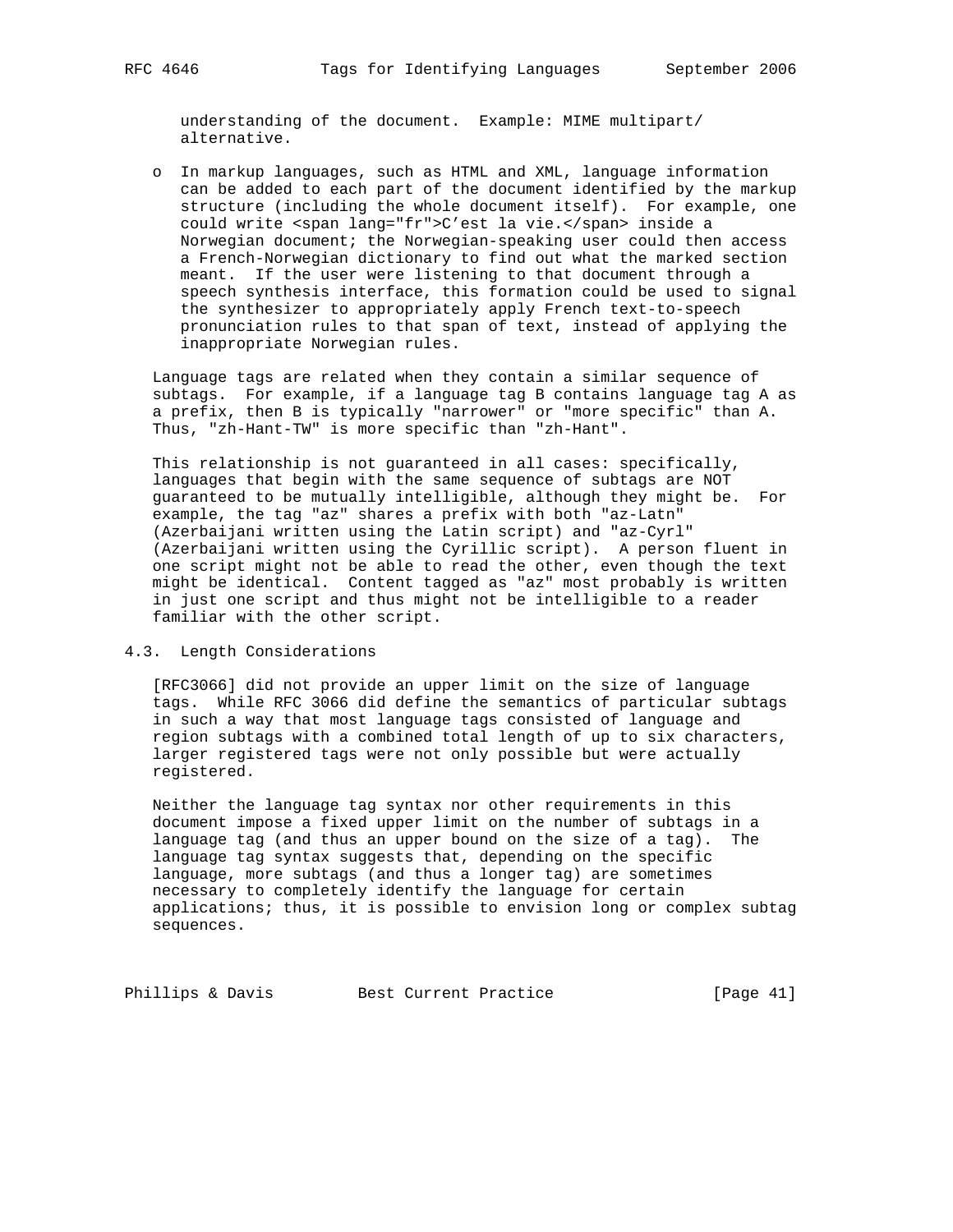# 4.3.1. Working with Limited Buffer Sizes

 Some applications and protocols are forced to allocate fixed buffer sizes or otherwise limit the length of a language tag. A conformant implementation or specification MAY refuse to support the storage of language tags that exceed a specified length. Any such limitation SHOULD be clearly documented, and such documentation SHOULD include what happens to longer tags (for example, whether an error value is generated or the language tag is truncated). A protocol that allows tags to be truncated at an arbitrary limit, without giving any indication of what that limit is, has the potential for causing harm by changing the meaning of tags in substantial ways.

 In practice, most language tags do not require more than a few subtags and will not approach reasonably sized buffer limitations; see Section 4.1.

 Some specifications or protocols have limits on tag length but do not have a fixed length limitation. For example, [RFC2231] has no explicit length limitation: the length available for the language tag is constrained by the length of other header components (such as the charset's name) coupled with the 76-character limit in [RFC2047]. Thus, the "limit" might be 50 or more characters, but it could potentially be quite small.

The considerations for assigning a buffer limit are:

 Implementations SHOULD NOT truncate language tags unless the meaning of the tag is purposefully being changed, or unless the tag does not fit into a limited buffer size specified by a protocol for storage or transmission.

 Implementations SHOULD warn the user when a tag is truncated since truncation changes the semantic meaning of the tag.

 Implementations of protocols or specifications that are space constrained but do not have a fixed limit SHOULD use the longest possible tag in preference to truncation.

 Protocols or specifications that specify limited buffer sizes for language tags MUST allow for language tags of up to 33 characters.

 Protocols or specifications that specify limited buffer sizes for language tags SHOULD allow for language tags of at least 42 characters.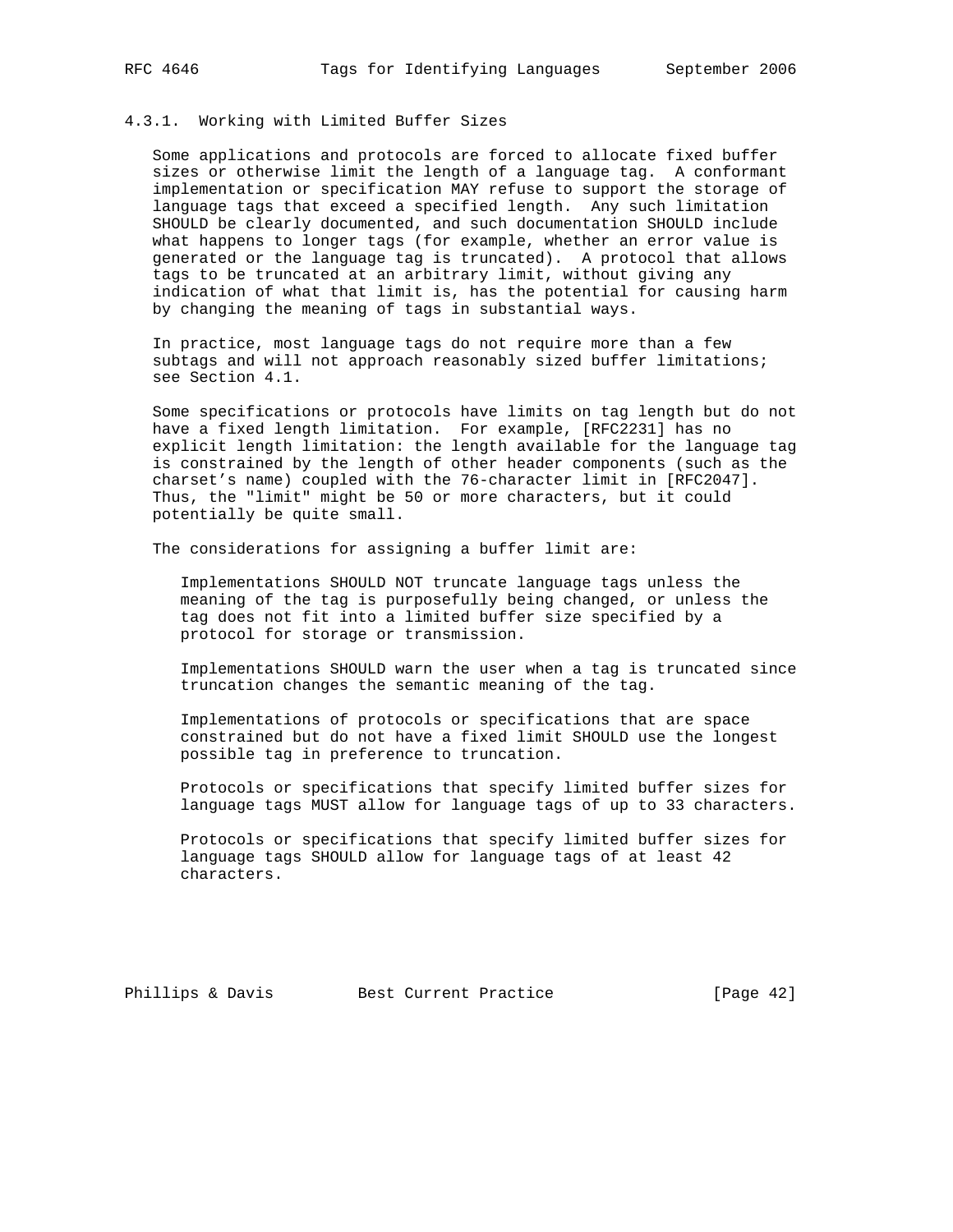The following illustration shows how the 42-character recommendation was derived. The combination of language and extended language subtags was chosen for future compatibility. At up to 15 characters, this combination is longer than the longest possible primary language subtag (8 characters):

| language | $= 3$ (ISO 639-2; ISO 639-1 requires 2)          |  |
|----------|--------------------------------------------------|--|
| extlang1 | = 4 (each subsequent subtag includes '-')        |  |
| extlang2 | = 4 (unlikely: needs prefix="language-extlang1") |  |
| extlang3 | = 4 (extremely unlikely)                         |  |
| script   | $= 5$ (if not suppressed: see Section 4.1)       |  |
| region   | $= 4$ (UN M.49; ISO 3166 requires 3)             |  |
| variantl | = 9 (MUST have language as a prefix)             |  |
| variant2 | $= 9$ (MUST have language-variantl as a prefix)  |  |
|          |                                                  |  |
| total    | $= 42$ characters                                |  |

Figure 7: Derivation of the Limit on Tag Length

#### 4.3.2. Truncation of Language Tags

 Truncation of a language tag alters the meaning of the tag, and thus SHOULD be avoided. However, truncation of language tags is sometimes necessary due to limited buffer sizes. Such truncation MUST NOT permit a subtag to be chopped off in the middle or the formation of invalid tags (for example, one ending with the "-" character).

 This means that applications or protocols that truncate tags MUST do so by progressively removing subtags along with their preceding "-" from the right side of the language tag until the tag is short enough for the given buffer. If the resulting tag ends with a single character subtag, that subtag and its preceding "-" MUST also be removed. For example:

 Tag to truncate: zh-Latn-CN-variant1-a-extend1-x-wadegile-private1 1. zh-Latn-CN-variant1-a-extend1-x-wadegile 2. zh-Latn-CN-variant1-a-extend1 3. zh-Latn-CN-variant1 4. zh-Latn-CN 5. zh-Latn

- 6. zh
- 

Figure 8: Example of Tag Truncation

Phillips & Davis Best Current Practice [Page 43]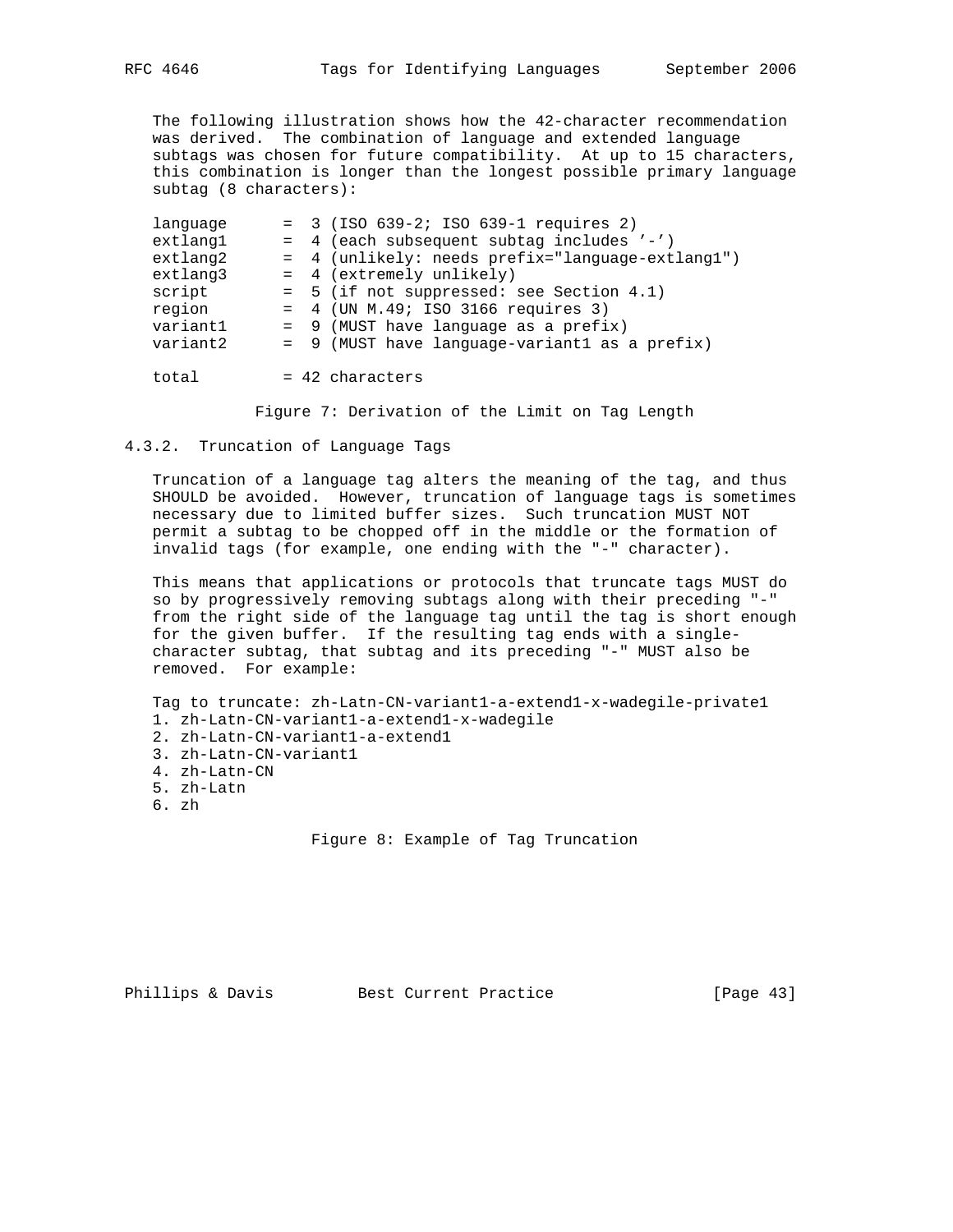4.4. Canonicalization of Language Tags

 Since a particular language tag is sometimes used by many processes, language tags SHOULD always be created or generated in a canonical form.

A language tag is in canonical form when:

- 1. The tag is well-formed according the rules in Section 2.1 and Section 2.2.
- 2. Subtags of type 'Region' that have a Preferred-Value mapping in the IANA registry (see Section 3.1) SHOULD be replaced with their mapped value. Note: In rare cases, the mapped value will also have a Preferred-Value.
- 3. Redundant or grandfathered tags that have a Preferred-Value mapping in the IANA registry (see Section 3.1) MUST be replaced with their mapped value. These items either are deprecated mappings created before the adoption of this document (such as the mapping of "no-nyn" to "nn" or "i-klingon" to "tlh") or are the result of later registrations or additions to this document (for example, "zh-guoyu" might be mapped to a language-extlang combination such as "zh-cmn" by some future update of this document).
- 4. Other subtags that have a Preferred-Value mapping in the IANA registry (see Section 3.1) MUST be replaced with their mapped value. These items consist entirely of clerical corrections to ISO 639-1 in which the deprecated subtags have been maintained for compatibility purposes.
- 5. If more than one extension subtag sequence exists, the extension sequences are ordered into case-insensitive ASCII order by singleton subtag.

 Example: The language tag "en-A-aaa-B-ccc-bbb-x-xyz" is in canonical form, while "en-B-ccc-bbb-A-aaa-X-xyz" is well-formed but not in canonical form.

 Example: The language tag "en-BU" (English as used in Burma) is not canonical because the 'BU' subtag has a canonical mapping to 'MM' (Myanmar), although the tag "en-BU" maintains its validity.

 Canonicalization of language tags does not imply anything about the use of upper or lowercase letters when processing or comparing subtags (and as described in Section 2.1). All comparisons MUST be performed in a case-insensitive manner.

Phillips & Davis Best Current Practice [Page 44]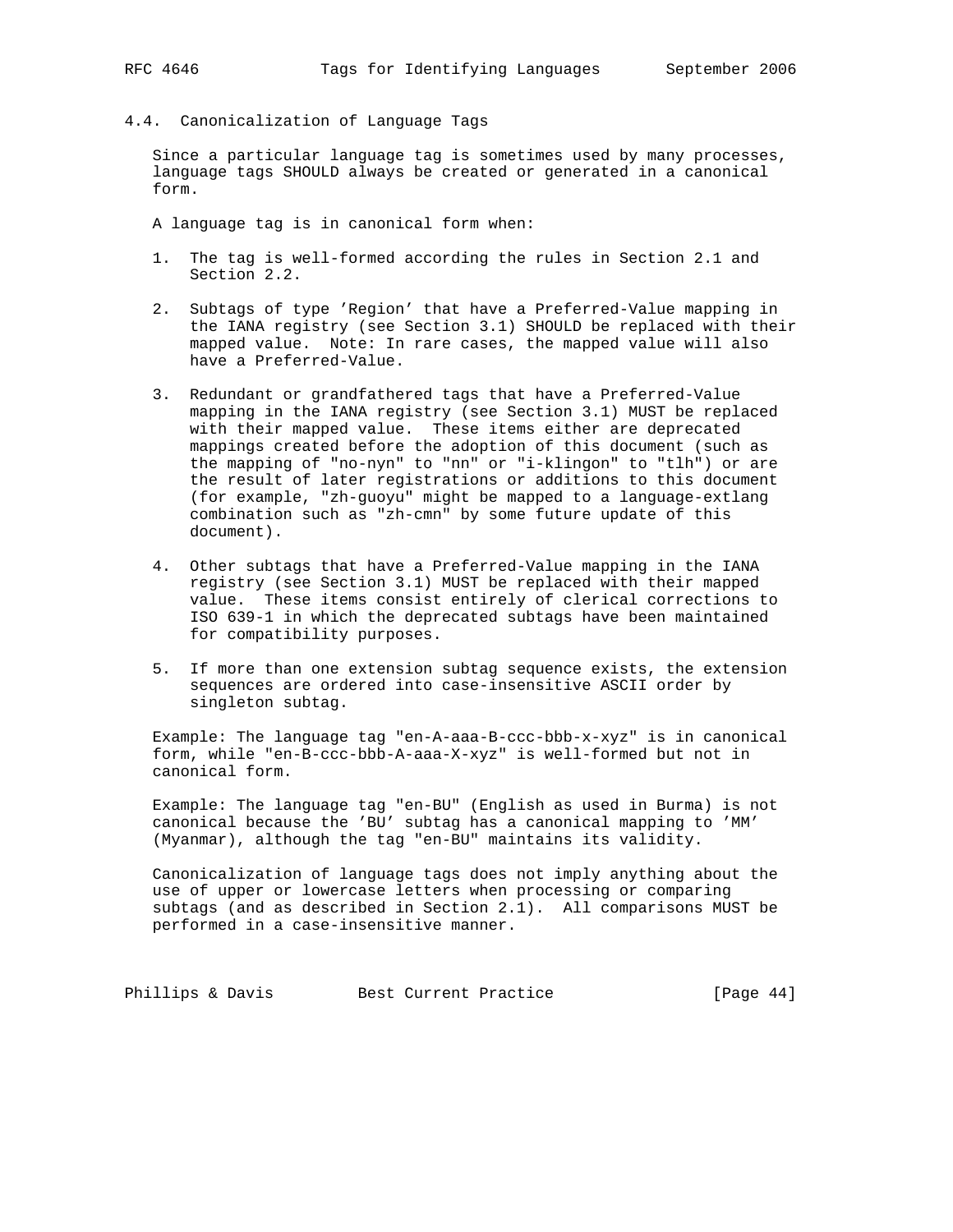When performing canonicalization of language tags, processors MAY regularize the case of the subtags (that is, this process is OPTIONAL), following the case used in the registry. Note that this corresponds to the following casing rules: uppercase all non-initial two-letter subtags; titlecase all non-initial four-letter subtags; lowercase everything else.

 Note: Case folding of ASCII letters in certain locales, unless carefully handled, sometimes produces non-ASCII character values. The Unicode Character Database file "SpecialCasing.txt" defines the specific cases that are known to cause problems with this. In particular, the letter 'i' (U+0069) in Turkish and Azerbaijani is uppercased to U+0130 (LATIN CAPITAL LETTER I WITH DOT ABOVE). Implementers SHOULD specify a locale-neutral casing operation to ensure that case folding of subtags does not produce this value, which is illegal in language tags. For example, if one were to uppercase the region subtag 'in' using Turkish locale rules, the sequence U+0130 U+004E would result instead of the expected 'IN'.

 Note: if the field 'Deprecated' appears in a registry record without an accompanying 'Preferred-Value' field, then that tag or subtag is deprecated without a replacement. Validating processors SHOULD NOT generate tags that include these values, although the values are canonical when they appear in a language tag.

 An extension MUST define any relationships that exist between the various subtags in the extension and thus MAY define an alternate canonicalization scheme for the extension's subtags. Extensions MAY define how the order of the extension's subtags are interpreted. For example, an extension could define that its subtags are in canonical order when the subtags are placed into ASCII order: that is, "en-a-aaa-bbb-ccc" instead of "en-a-ccc-bbb-aaa". Another extension might define that the order of the subtags influences their semantic meaning (so that "en-b-ccc-bbb-aaa" has a different value from "en-b-aaa-bbb-ccc"). However, extension specifications SHOULD be designed so that they are tolerant of the typical processes described in Section 3.7.

# 4.5. Considerations for Private Use Subtags

 Private use subtags, like all other subtags, MUST conform to the format and content constraints in the ABNF. Private use subtags have no meaning outside the private agreement between the parties that intend to use or exchange language tags that employ them. The same subtags MAY be used with a different meaning under a separate private agreement. They SHOULD NOT be used where alternatives exist and SHOULD NOT be used in content or protocols intended for general use.

Phillips & Davis Best Current Practice [Page 45]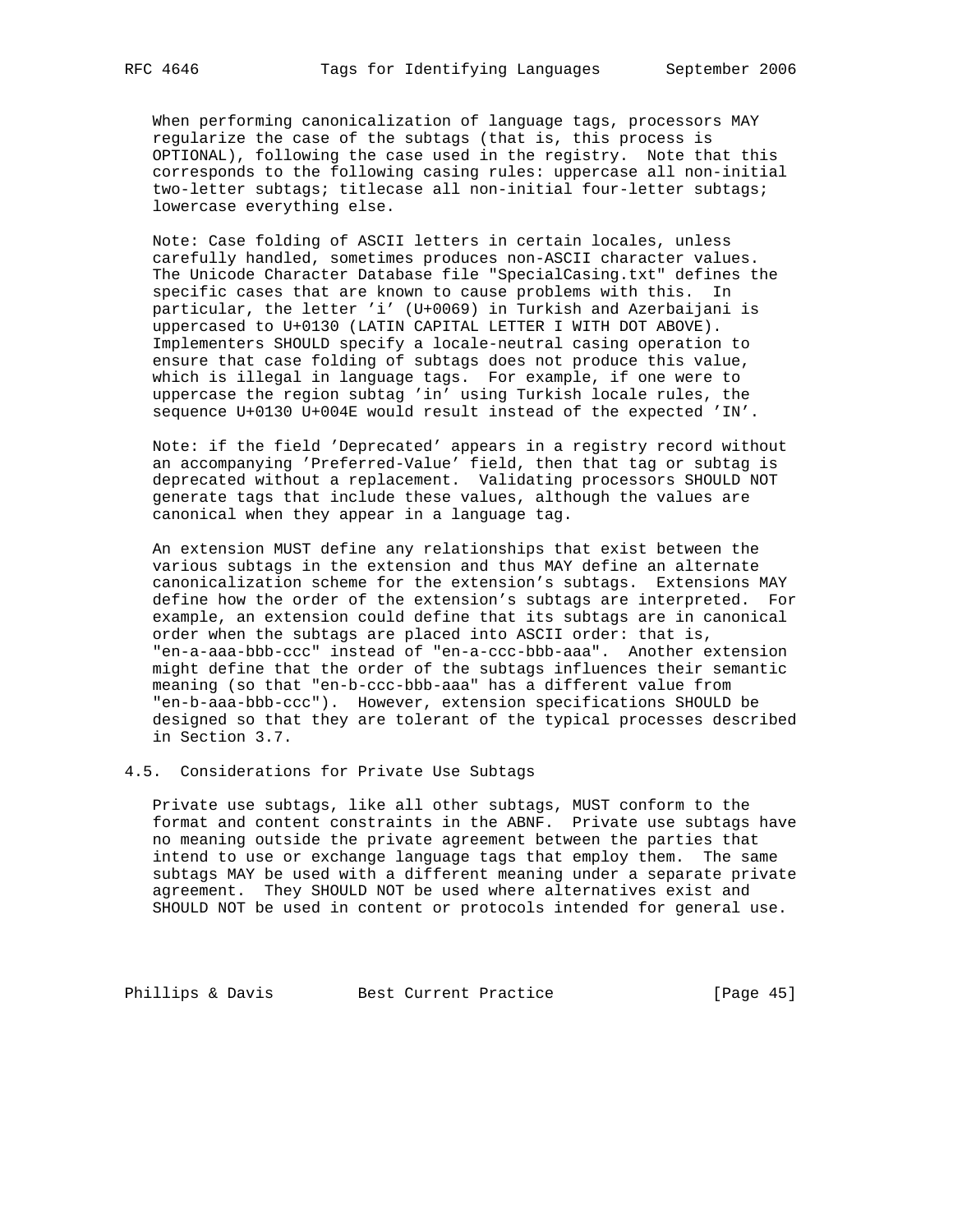Private use subtags are simply useless for information exchange without prior arrangement. The value and semantic meaning of private use tags and of the subtags used within such a language tag are not defined by this document.

 Subtags defined in the IANA registry as having a specific private use meaning convey more information that a purely private use tag prefixed by the singleton subtag 'x'. For applications, this additional information MAY be useful.

 For example, the region subtags 'AA', 'ZZ', and in the ranges 'QM'-'QZ' and 'XA'-'XZ' (derived from ISO 3166 private use codes) MAY be used to form a language tag. A tag such as "zh-Hans-XQ" conveys a great deal of public, interchangeable information about the language material (that it is Chinese in the simplified Chinese script and is suitable for some geographic region 'XQ'). While the precise geographic region is not known outside of private agreement, the tag conveys far more information than an opaque tag such as "x-someLang", which contains no information about the language subtag or script subtag outside of the private agreement.

 However, in some cases content tagged with private use subtags MAY interact with other systems in a different and possibly unsuitable manner compared to tags that use opaque, privately defined subtags, so the choice of the best approach sometimes depends on the particular domain in question.

5. IANA Considerations

 This section deals with the processes and requirements necessary for IANA to undertake to maintain the subtag and extension registries as defined by this document and in accordance with the requirements of [RFC2434].

 The impact on the IANA maintainers of the two registries defined by this document will be a small increase in the frequency of new entries or updates.

5.1. Language Subtag Registry

 Upon adoption of this document, the registry will be initialized by a companion document: [RFC4645]. The criteria and process for selecting the initial set of records are described in that document. The initial set of records represents no impact on IANA, since the work to create it will be performed externally.

Phillips & Davis Best Current Practice [Page 46]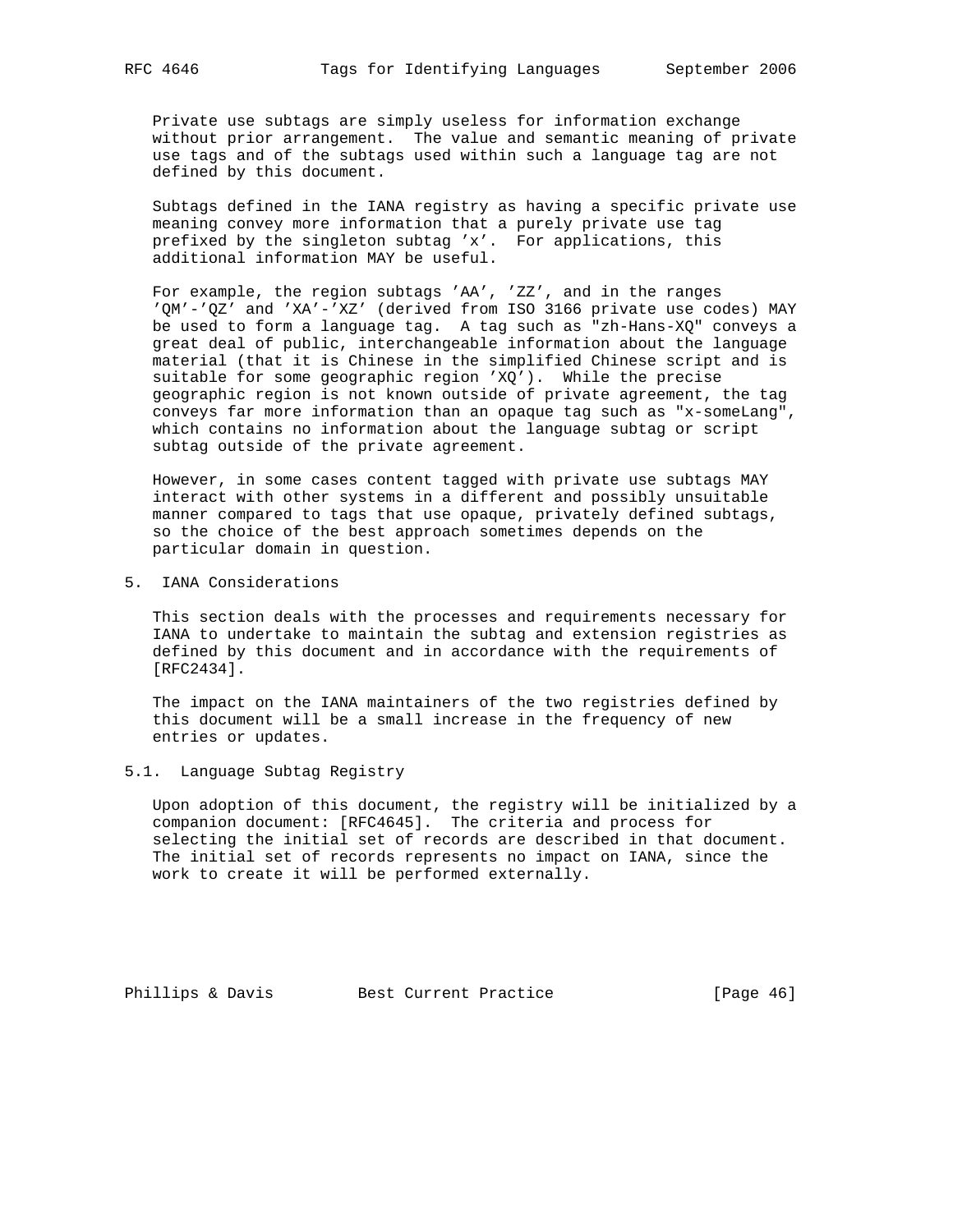The new registry MUST be listed under "Language Tags" at <http://www.iana.org/numbers.html>, replacing the existing registrations defined by [RFC3066]. The existing set of registration forms and RFC 3066 registrations MUST be relabeled as "Language Tags (Obsolete)" and maintained (but not added to or modified).

 Future work on the Language Subtag Registry SHALL be limited to inserting or replacing whole records preformatted for IANA by the Language Subtag Reviewer as described in Section 3.3 of this document and archiving the forwarded registration form.

 Each record MUST be sent to iana@iana.org with a subject line indicating whether the enclosed record is an insertion of a new record (indicated by the word "INSERT" in the subject line) or a replacement of an existing record (indicated by the word "MODIFY" in the subject line). Records MUST NOT be deleted from the registry. IANA MUST place any inserted or modified records into the appropriate section of the language subtag registry, grouping the records by their 'Type' field. Inserted records MAY be placed anywhere in the appropriate section; there is no guarantee of the order of the records beyond grouping them together by 'Type'. Modified records MUST overwrite the record they replace.

 Included in any request to insert or modify records MUST be a new File-Date record. This record MUST be placed first in the registry. In the event that the File-Date record present in the registry has a later date than the record being inserted or modified, the existing record MUST be preserved.

# 5.2. Extensions Registry

 The Language Tag Extensions Registry will also be generated and sent to IANA as described in Section 3.7. This registry can contain at most 35 records, and thus changes to this registry are expected to be very infrequent.

 Future work by IANA on the Language Tag Extensions Registry is limited to two cases. First, the IESG MAY request that new records be inserted into this registry from time to time. These requests MUST include the record to insert in the exact format described in Section 3.7. In addition, there MAY be occasional requests from the maintaining authority for a specific extension to update the contact information or URLs in the record. These requests MUST include the complete, updated record. IANA is not responsible for validating the information provided, only that it is properly formatted. It should reasonably be seen to come from the maintaining authority named in the record present in the registry.

Phillips & Davis Best Current Practice [Page 47]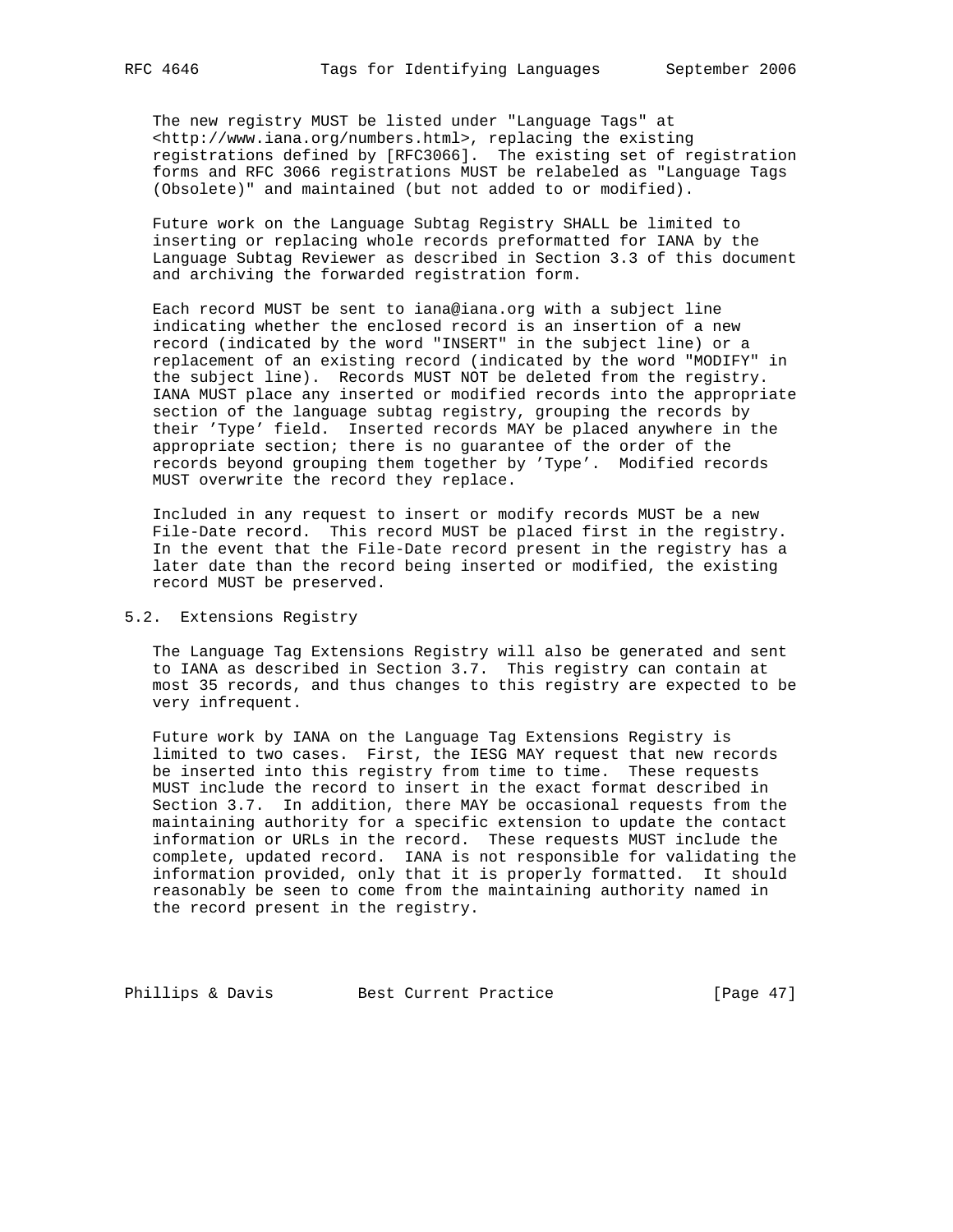#### 6. Security Considerations

 Language tags used in content negotiation, like any other information exchanged on the Internet, might be a source of concern because they might be used to infer the nationality of the sender, and thus identify potential targets for surveillance.

 This is a special case of the general problem that anything sent is visible to the receiving party and possibly to third parties as well. It is useful to be aware that such concerns can exist in some cases.

 The evaluation of the exact magnitude of the threat, and any possible countermeasures, is left to each application protocol (see BCP 72 [RFC3552] for best current practice guidance on security threats and defenses).

 The language tag associated with a particular information item is of no consequence whatsoever in determining whether that content might contain possible homographs. The fact that a text is tagged as being in one language or using a particular script subtag provides no assurance whatsoever that it does not contain characters from scripts other than the one(s) associated with or specified by that language tag.

 Since there is no limit to the number of variant, private use, and extension subtags, and consequently no limit on the possible length of a tag, implementations need to guard against buffer overflow attacks. See Section 4.3 for details on language tag truncation, which can occur as a consequence of defenses against buffer overflow.

 Although the specification of valid subtags for an extension (see Section 3.7) MUST be available over the Internet, implementations SHOULD NOT mechanically depend on it being always accessible, to prevent denial-of-service attacks.

7. Character Set Considerations

 The syntax in this document requires that language tags use only the characters A-Z, a-z, 0-9, and HYPHEN-MINUS, which are present in most character sets, so the composition of language tags should not have any character set issues.

 Rendering of characters based on the content of a language tag is not addressed in this memo. Historically, some languages have relied on the use of specific character sets or other information in order to infer how a specific character should be rendered (notably this applies to language- and culture-specific variations of Han ideographs as used in Japanese, Chinese, and Korean). When language

Phillips & Davis Best Current Practice [Page 48]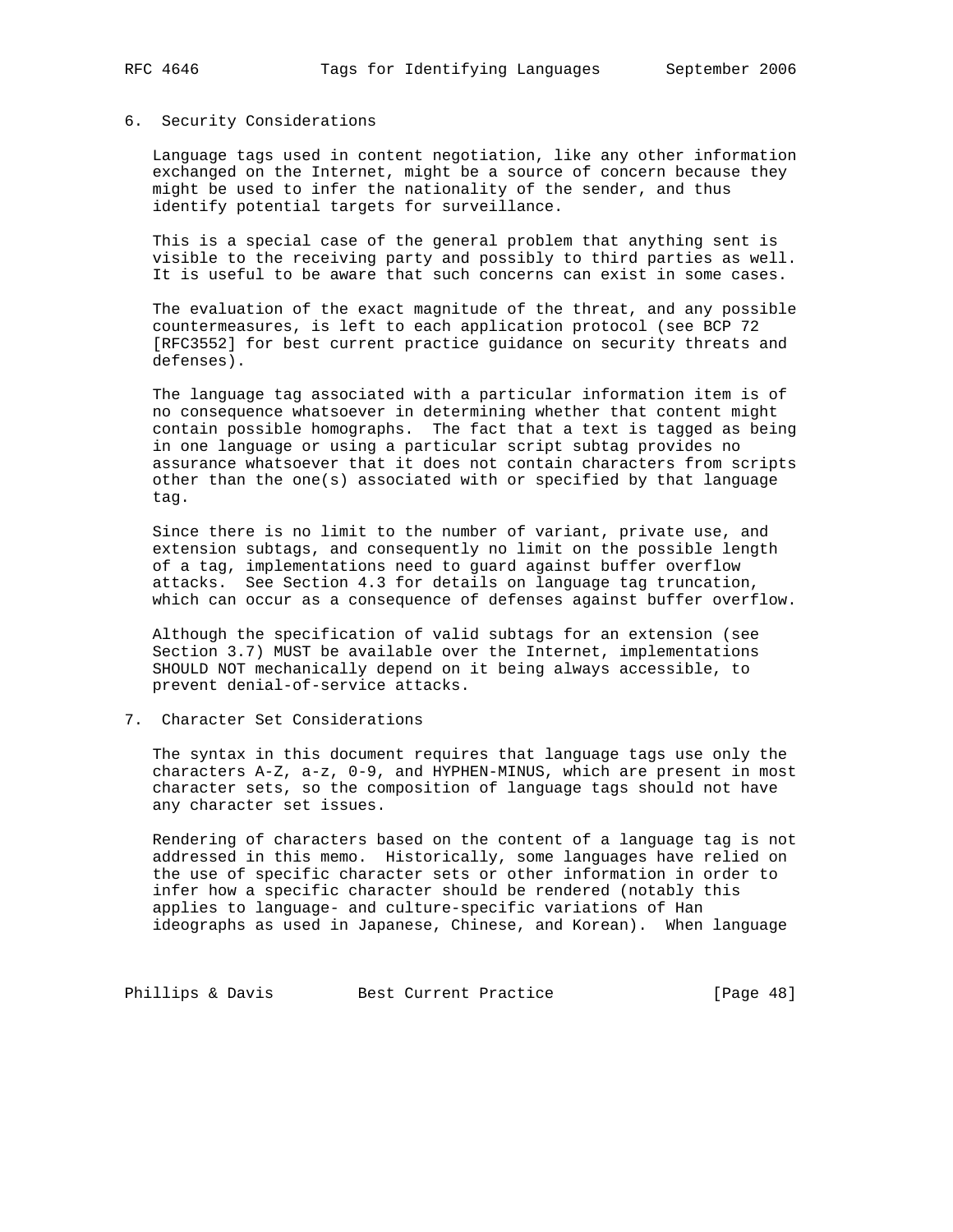tags are applied to spans of text, rendering engines sometimes use that information in deciding which font to use in the absence of other information, particularly where languages with distinct writing traditions use the same characters.

## 8. Changes from RFC 3066

The main goals for this revision of language tags were the following:

 \*Compatibility.\* All RFC 3066 language tags (including those in the IANA registry) remain valid in this specification. The changes in this document represent additional constraints on language tags. That is, in no case is the syntax more permissive and processors based on the ABNF and other provisions of RFC 3066 (such as those described in [XMLSchema]) will be able to process the tags described by this document. In addition, this document defines language tags in such as way as to ensure future compatibility.

 \*Stability.\* Because of changes in the past in the underlying ISO standards, a valid RFC 3066 language tag could become invalid or have its meaning change. This has the potential of invalidating content that may have an extensive shelf-life. In this specification, once a language tag is valid, it remains valid forever.

 \*Validity.\* The structure of language tags defined by this document makes it possible to determine if a particular tag is well-formed without regard for the actual content or "meaning" of the tag as a whole. This is important because the registry grows and underlying standards change over time. In addition, it must be possible to determine if a tag is valid (or not) for a given point in time in order to provide reproducible, testable results. This process must not be error-prone; otherwise implementations might give different results. By having an authoritative registry with specific versioning information, the validity of language tags at any point in time can be precisely determined (instead of interpolating values from many separate sources).

 \*Utility.\* It is sometimes important to be able to differentiate between written forms of a language -- for many implementations this is more important than distinguishing between the spoken variants of a language. Languages are written in a wide variety of different scripts, so this document provides for the generative use of ISO 15924 script codes. Like the generative use of ISO language and country codes in RFC 3066, this allows combinations to be produced without resorting to the registration process. The addition of UN M.49 codes provides for the generation of language tags with regional scope, which is also required by some applications.

Phillips & Davis Best Current Practice [Page 49]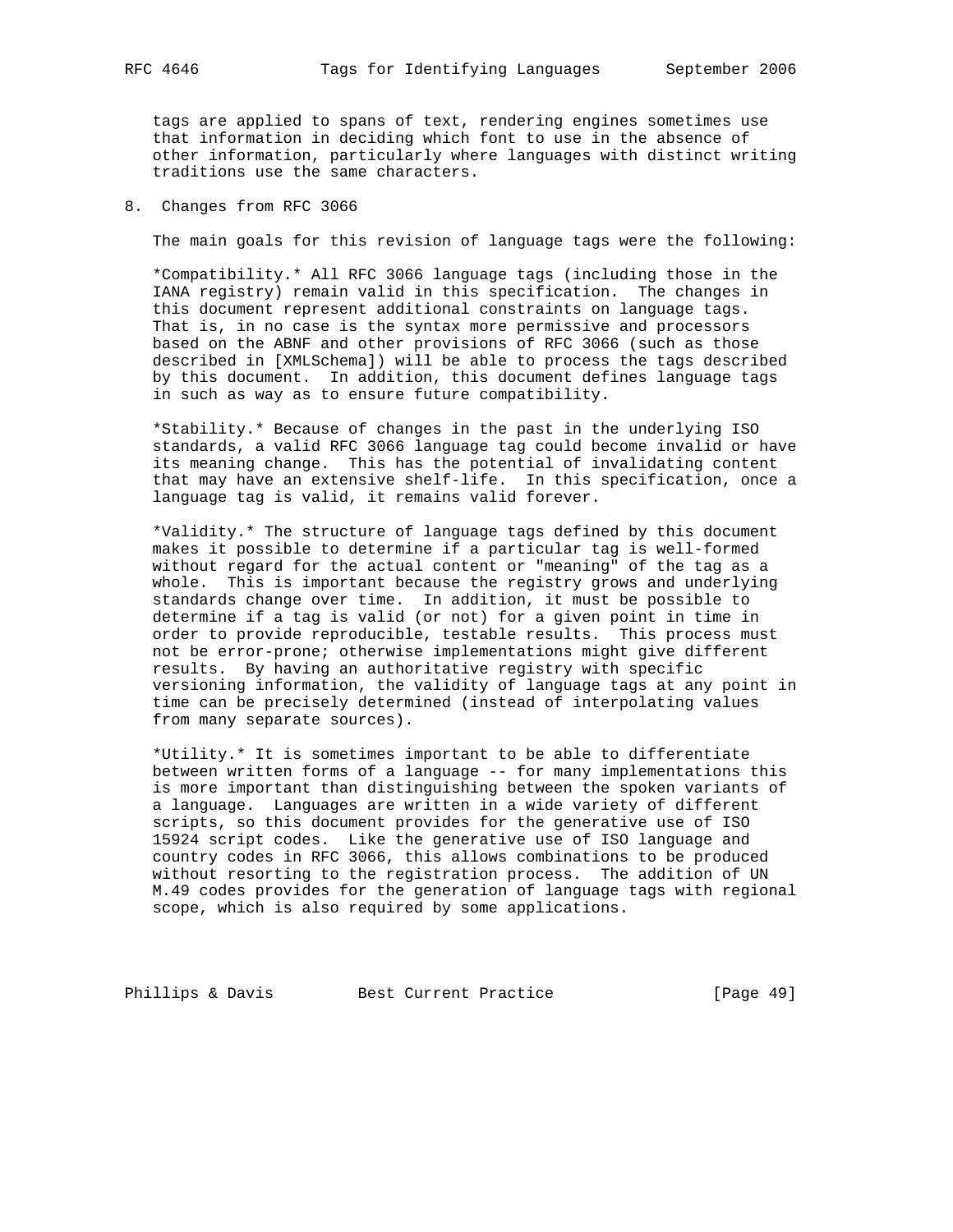The recast of the registry from containing whole language tags to subtags is a key part of this. An important feature of RFC 3066 was that it allowed generative use of subtags. This allows people to meaningfully use generated tags, without the delays in registering whole tags or the need to register all of the combinations that might be useful.

 The choice of placing the extended language and script subtags between the primary language and region subtags was widely debated. This design was chosen because the prevalent matching and content negotiation schemes rely on the subtags being arranged in order of increasing specificity. That is, the subtags that mark a greater barrier to mutual intelligibility appear left-most in a tag. For example, when selecting content written in Azerbaijani, the script (Arabic, Cyrillic, or Latin) represents a greater barrier to understanding than any regional variations (those associated with Azerbaijan or Iran, for example). Individuals who prefer documents in a particular script, but can deal with the minor regional differences, can therefore select appropriate content. Applications that do not deal with written content will continue to omit these subtags.

 \*Extensibility.\* Because of the widespread use of language tags, it is disruptive to have periodic revisions of the core specification, even in the face of demonstrated need. The extension mechanism provides for a way for independent RFCs to define extensions to language tags. These extensions have a very constrained, well defined structure that prevents extensions from interfering with implementations of language tags defined in this document.

 The document also anticipates features of ISO 639-3 with the addition of the extended language subtags, as well as the possibility of other ISO 639 parts becoming useful for the formation of language tags in the future.

 The use and definition of private use tags have also been modified, to allow people to use private use subtags to extend or modify defined tags and to move as much information as possible out of private use and into the regular structure.

 The goal for each of these modifications is to reduce or eliminate the need for future revisions of this document.

Phillips & Davis Best Current Practice [Page 50]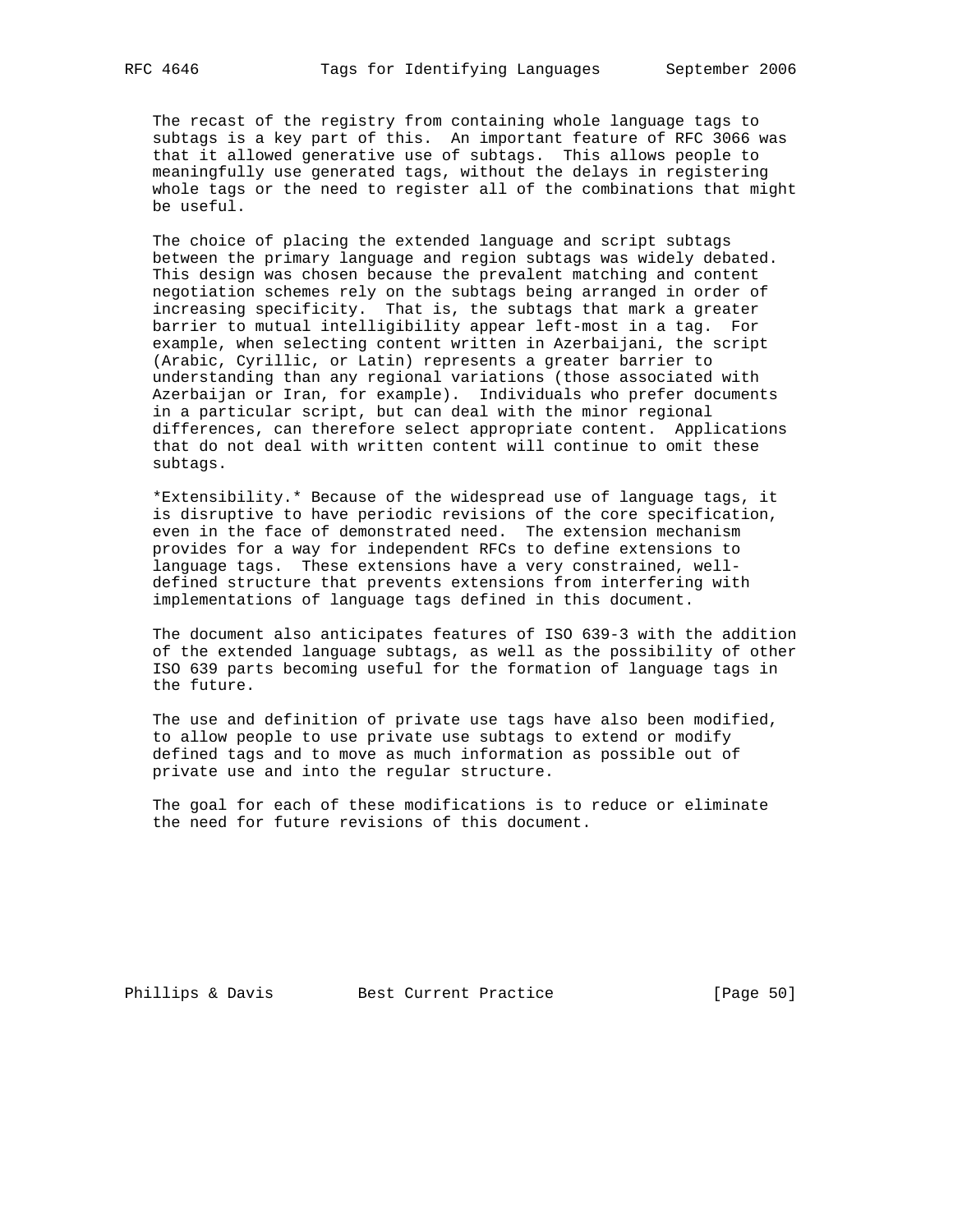The specific changes in this document to meet these goals are:

- o Defines the ABNF and rules for subtags so that the category of all subtags can be determined without reference to the registry.
- o Adds the concept of well-formed vs. validating processors, defining the rules by which an implementation can claim to be one or the other.
- o Replaces the IANA language tag registry with a language subtag registry that provides a complete list of valid subtags in the IANA registry. This allows for robust implementation and ease of maintenance. The language subtag registry becomes the canonical source for forming language tags.
- o Provides a process that guarantees stability of language tags, by handling reuse of values by ISO 639, ISO 15924, and ISO 3166 in the event that they register a previously used value for a new purpose.
- o Allows ISO 15924 script code subtags and allows them to be used generatively. Defines a method for indicating in the registry when script subtags are necessary for a given language tag.
- o Adds the concept of a variant subtag and allows variants to be used generatively.
- o Adds the ability to use a class of UN M.49 tags for supra-national regions and to resolve conflicts in the assignment of ISO 3166 codes.
- o Defines the private use tags in ISO 639, ISO 15924, and ISO 3166 as the mechanism for creating private use language, script, and region subtags, respectively.
- o Adds a well-defined extension mechanism.
- o Defines an extended language subtag, possibly for use with certain anticipated features of ISO 639-3.

Phillips & Davis Best Current Practice [Page 51]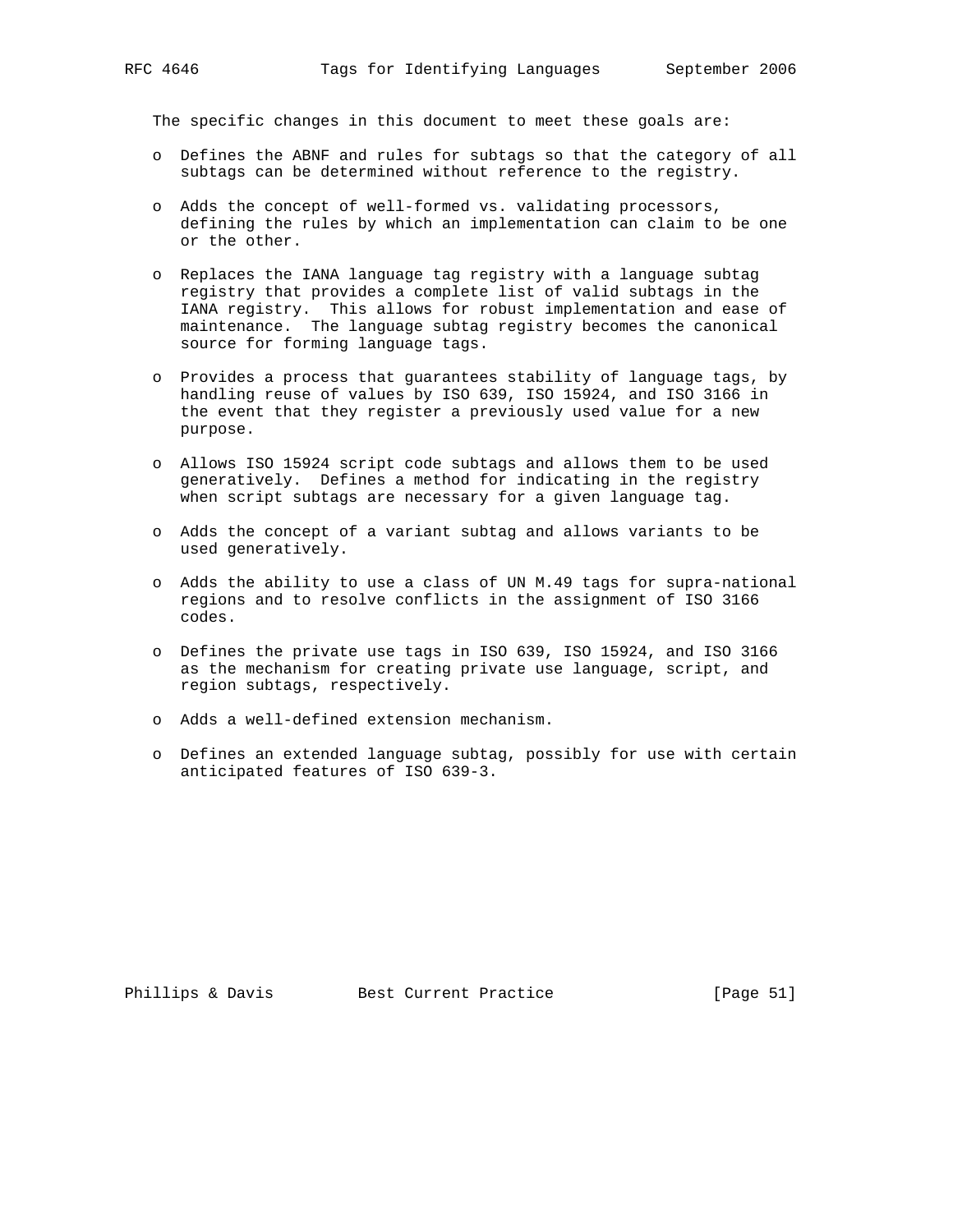# 9. References

- 9.1. Normative References
	- [ISO10646] International Organization for Standardization, "ISO/IEC 10646:2003. Information technology -- Universal Multiple-Octet Coded Character Set (UCS)", 2003.
	- [ISO15924] International Organization for Standardization, "ISO 15924:2004. Information and documentation -- Codes for the representation of names of scripts", January 2004.
	- [ISO3166-1] International Organization for Standardization, "ISO 3166-1:1997. Codes for the representation of names of countries and their subdivisions -- Part 1: Country codes", 1997.
	- [ISO639-1] International Organization for Standardization, "ISO 639-1:2002. Codes for the representation of names of languages -- Part 1: Alpha-2 code", 2002.
	- [ISO639-2] International Organization for Standardization, "ISO 639-2:1998. Codes for the representation of names of languages -- Part 2: Alpha-3 code, first edition", 1998.
	- [ISO646] International Organization for Standardization, "ISO/IEC 646:1991, Information technology -- ISO 7-bit coded character set for information interchange.", 1991.
	- [RFC2026] Bradner, S., "The Internet Standards Process -- Revision 3", BCP 9, RFC 2026, October 1996.
	- [RFC2028] Hovey, R. and S. Bradner, "The Organizations Involved in the IETF Standards Process", BCP 11, RFC 2028, October 1996.
	- [RFC2119] Bradner, S., "Key words for use in RFCs to Indicate Requirement Levels", BCP 14, RFC 2119, March 1997.
	- [RFC2434] Narten, T. and H. Alvestrand, "Guidelines for Writing an IANA Considerations Section in RFCs", BCP 26, RFC 2434, October 1998.

Phillips & Davis Best Current Practice [Page 52]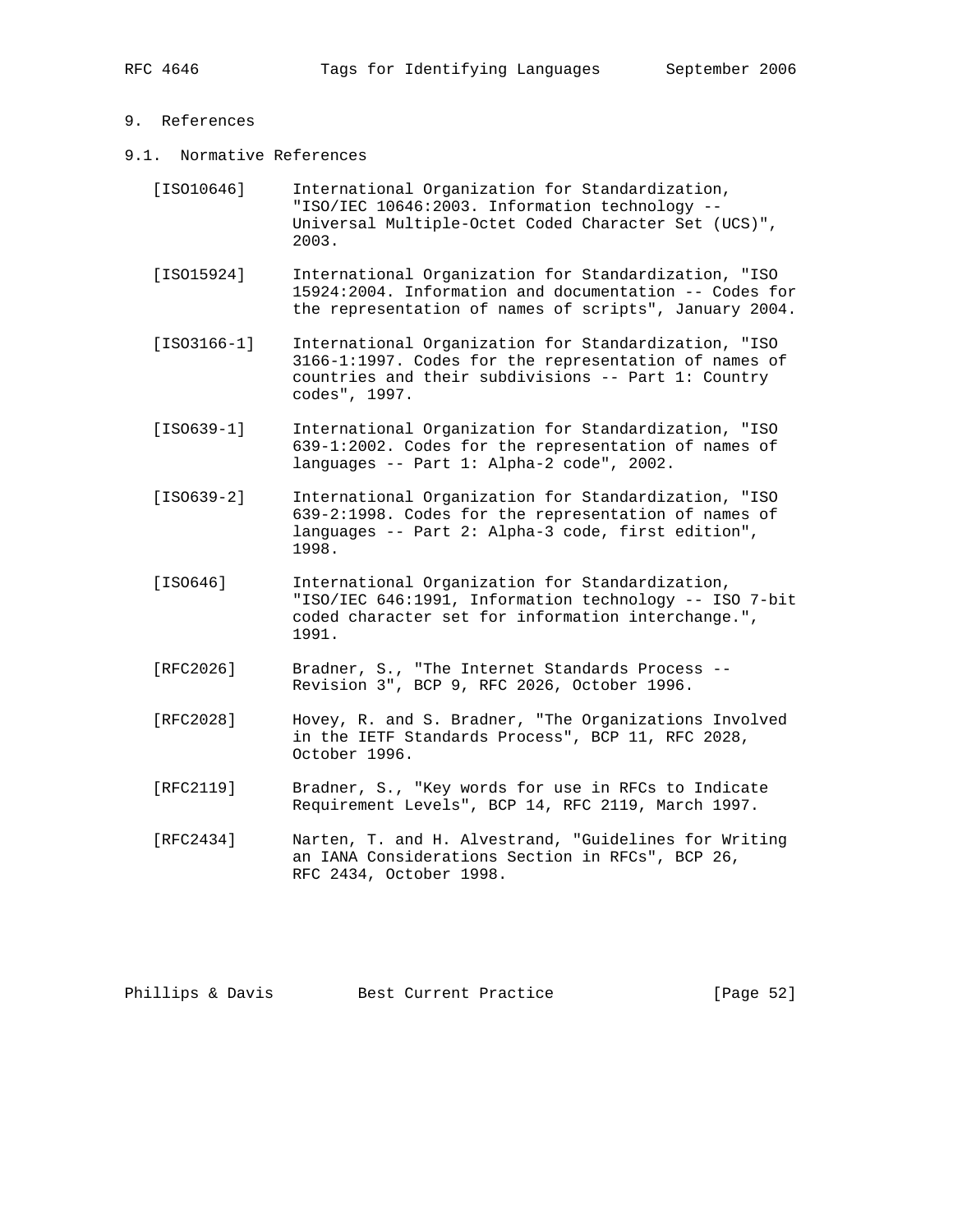- [RFC2860] Carpenter, B., Baker, F., and M. Roberts, "Memorandum of Understanding Concerning the Technical Work of the Internet Assigned Numbers Authority", RFC 2860, June 2000.
- [RFC3339] Klyne, G., Ed. and C. Newman, "Date and Time on the Internet: Timestamps", RFC 3339, July 2002.
- [RFC4234] Crocker, D., Ed. and P. Overell, "Augmented BNF for Syntax Specifications: ABNF", RFC 4234, October 2005.
- [UN\_M.49] Statistics Division, United Nations, "Standard Country or Area Codes for Statistical Use", UN Standard Country or Area Codes for Statistical Use, Revision 4 (United Nations publication, Sales No. 98.XVII.9, June 1999.
- 9.2. Informative References
	- [RFC1766] Alvestrand, H., "Tags for the Identification of Languages", RFC 1766, March 1995.
	- [RFC2047] Moore, K., "MIME (Multipurpose Internet Mail Extensions) Part Three: Message Header Extensions for Non-ASCII Text", RFC 2047, November 1996.
	- [RFC2231] Freed, N. and K. Moore, "MIME Parameter Value and Encoded Word Extensions: Character Sets, Languages, and Continuations", RFC 2231, November 1997.
	- [RFC2781] Hoffman, P. and F. Yergeau, "UTF-16, an encoding of ISO 10646", RFC 2781, February 2000.
	- [RFC3066] Alvestrand, H., "Tags for the Identification of Languages", BCP 47, RFC 3066, January 2001.
	- [RFC3552] Rescorla, E. and B. Korver, "Guidelines for Writing RFC Text on Security Considerations", BCP 72, RFC 3552, July 2003.
	- [RFC4645] Ewell, D., Ed., "Initial Language Subtag Registry", RFC 4645, September 2006.
	- [RFC4647] Phillips, A., Ed. and M. Davis, Ed., "Matching of Language Tags", BCP 47, RFC 4647, September 2006.

Phillips & Davis Best Current Practice [Page 53]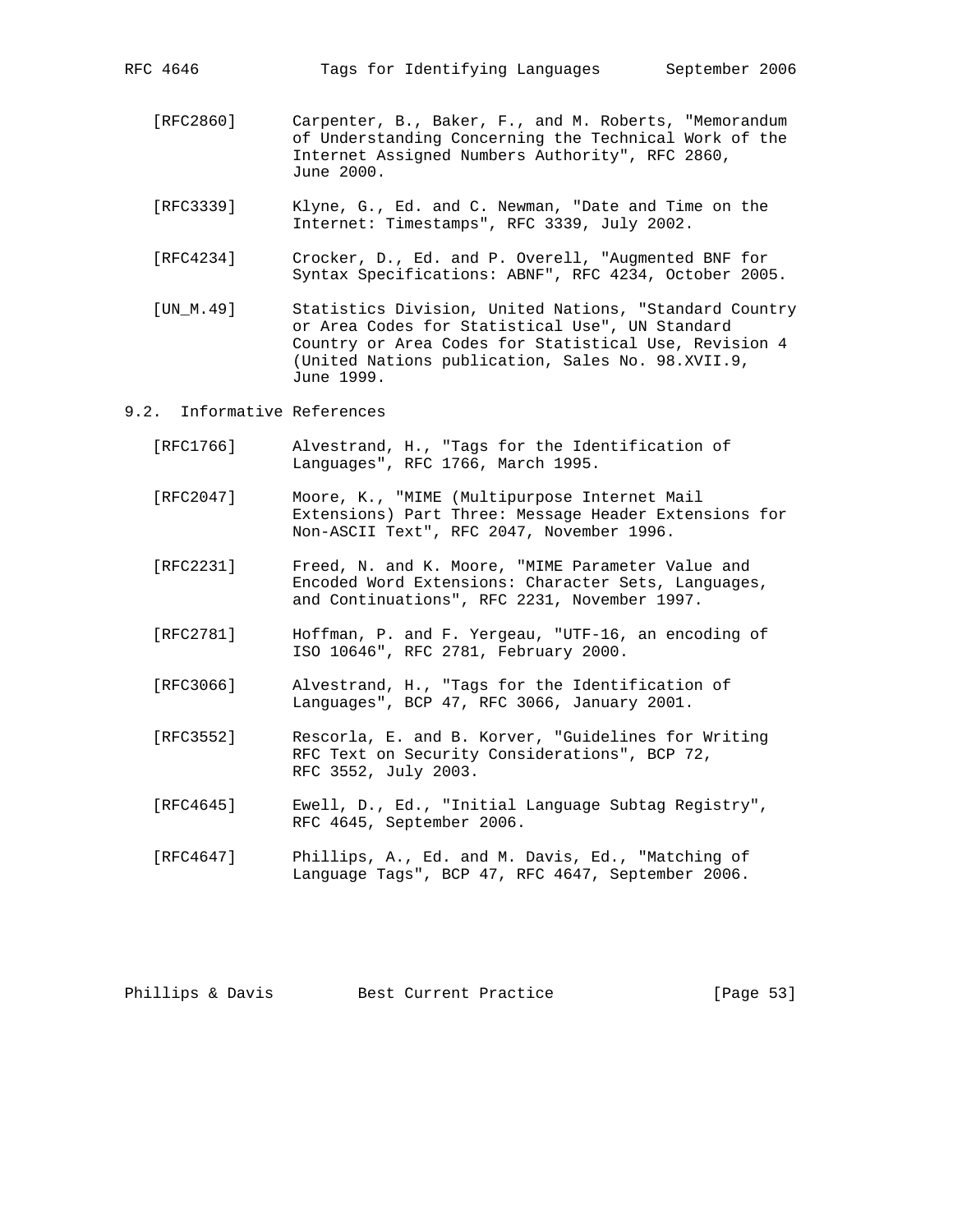| [Unicode]   | Unicode Consortium, "The Unicode Standard, Version<br>5.0", Boston, MA, Addison-Wesley, 2007. ISBN 0-321-<br>$48091 - 0$ .               |
|-------------|------------------------------------------------------------------------------------------------------------------------------------------|
| [XML10]     | Bray (et al), T., "Extensible Markup Language (XML)<br>$1.0"$ , 02 2004.                                                                 |
| [XMLSchema] | Biron, P., Ed. and A. Malhotra, Ed., "XML Schema Part<br>2: Datatypes Second Edition", 10 2004, <<br>http://www.w3.org/TR/xmlschema-2/>. |

RFC 4646 Tags for Identifying Languages September 2006

- [iso639.prin] ISO 639 Joint Advisory Committee, "ISO 639 Joint Advisory Committee: Working principles for ISO 639 maintenance", March 2000, <http://www.loc.gov/ standards/iso639-2/iso639jac\_n3r.html>.
	- [record-jar] Raymond, E., "The Art of Unix Programming", 2003, <urn:isbn:0-13-142901-9>.

Phillips & Davis Best Current Practice [Page 54]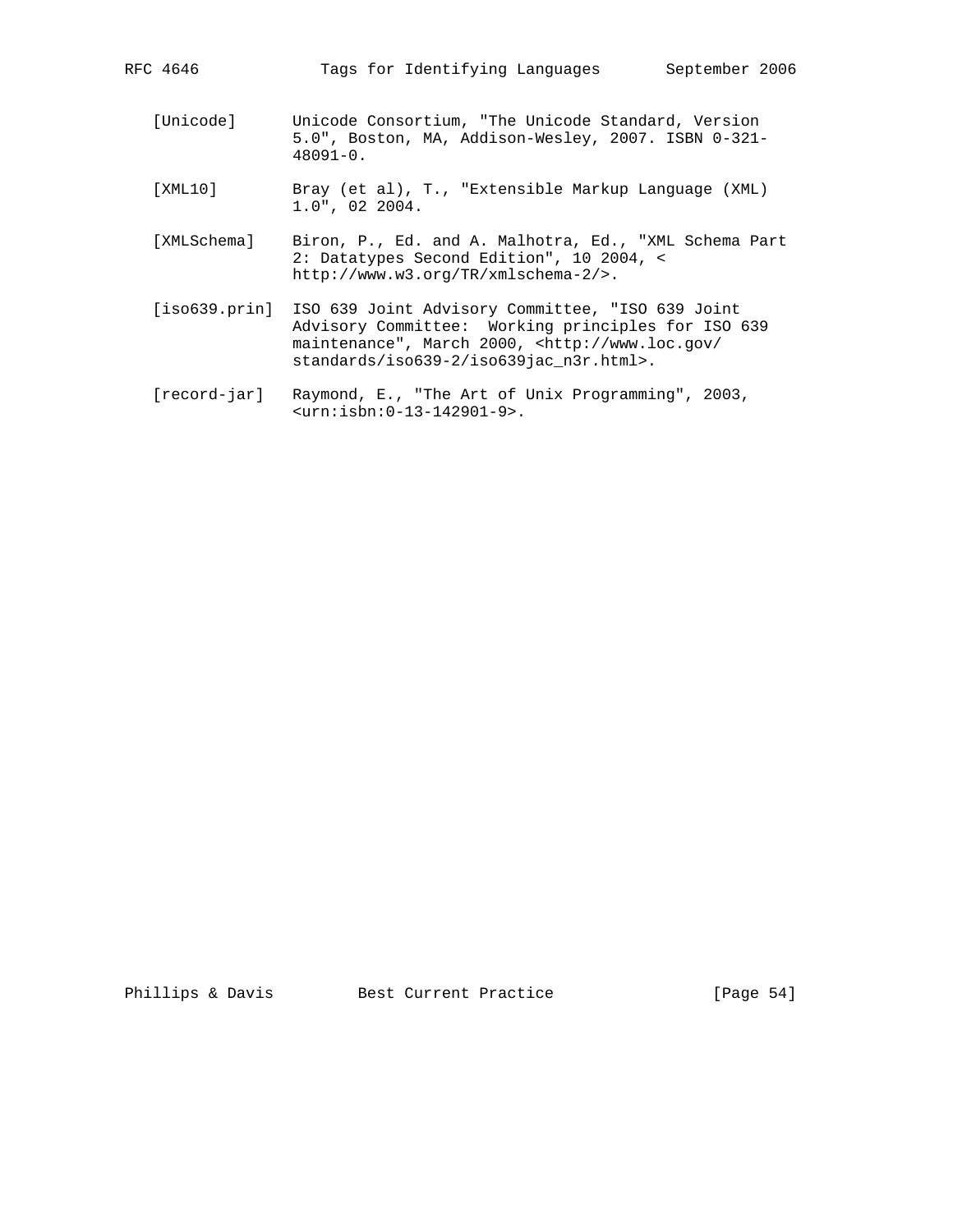Appendix A. Acknowledgements

 Any list of contributors is bound to be incomplete; please regard the following as only a selection from the group of people who have contributed to make this document what it is today.

 The contributors to RFC 3066 and RFC 1766, the precursors of this document, made enormous contributions directly or indirectly to this document and are generally responsible for the success of language tags.

 The following people (in alphabetical order) contributed to this document or to RFCs 1766 and 3066:

 Glenn Adams, Harald Tveit Alvestrand, Tim Berners-Lee, Marc Blanchet, Nathaniel Borenstein, Karen Broome, Eric Brunner, Sean M. Burke, M.T. Carrasco Benitez, Jeremy Carroll, John Clews, Jim Conklin, Peter Constable, John Cowan, Mark Crispin, Dave Crocker, Elwyn Davies, Martin Duerst, Frank Ellerman, Michael Everson, Doug Ewell, Ned Freed, Tim Goodwin, Dirk-Willem van Gulik, Marion Gunn, Joel Halpren, Elliotte Rusty Harold, Paul Hoffman, Scott Hollenbeck, Richard Ishida, Olle Jarnefors, Kent Karlsson, John Klensin, Erkki Kolehmainen, Alain LaBonte, Eric Mader, Ira McDonald, Keith Moore, Chris Newman, Masataka Ohta, Dylan Pierce, Randy Presuhn, George Rhoten, Felix Sasaki, Markus Scherer, Keld Jorn Simonsen, Thierry Sourbier, Otto Stolz, Tex Texin, Andrea Vine, Rhys Weatherley, Misha Wolf, Francois Yergeau and many, many others.

 Very special thanks must go to Harald Tveit Alvestrand, who originated RFCs 1766 and 3066, and without whom this document would not have been possible. Special thanks must go to Michael Everson, who has served as Language Tag Reviewer for almost the complete period since the publication of RFC 1766. Special thanks to Doug Ewell, for his production of the first complete subtag registry, and his work in producing a test parser for verifying language tags.

Phillips & Davis Best Current Practice [Page 55]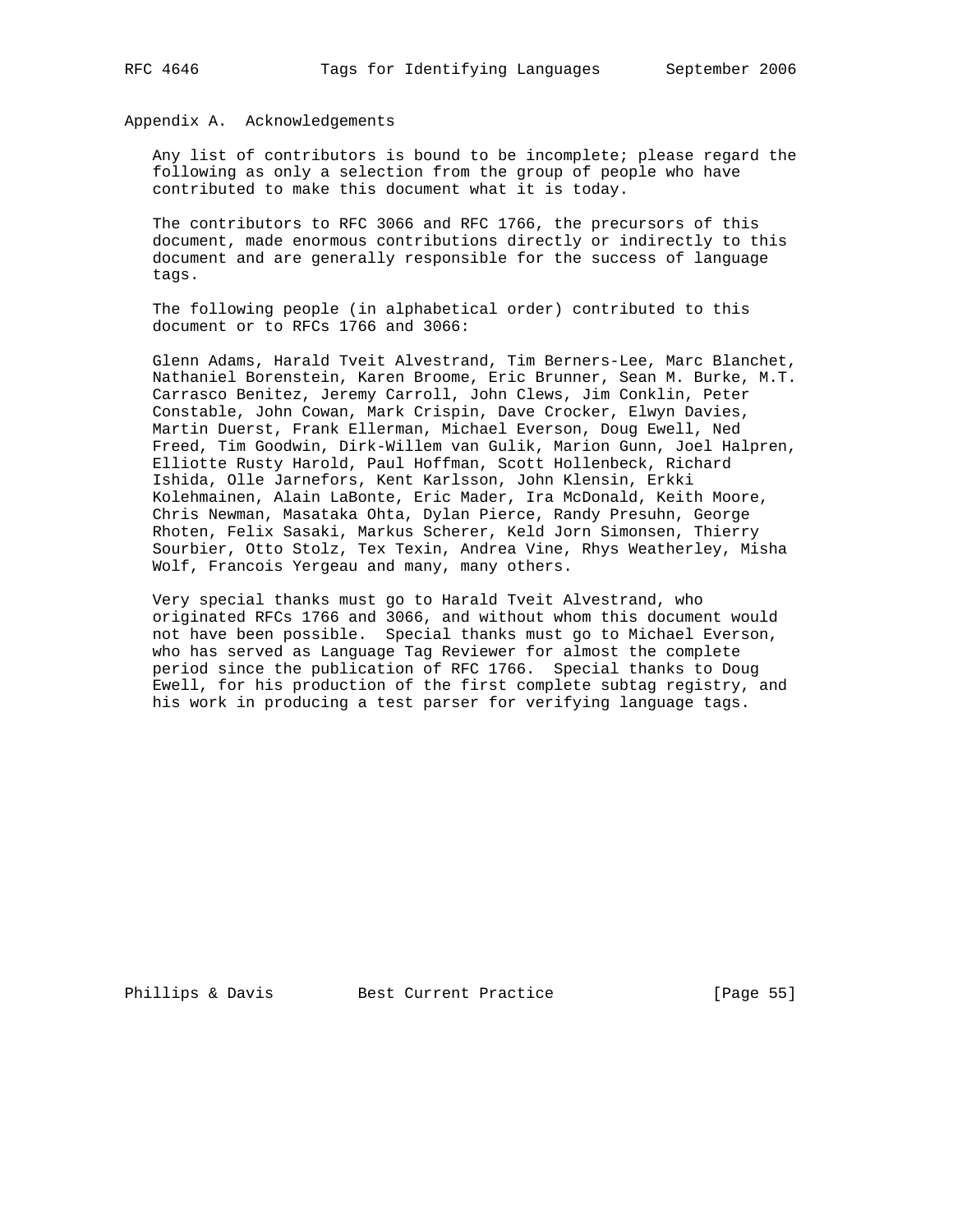Appendix B. Examples of Language Tags (Informative)

Simple language subtag:

- de (German)
- fr (French)
- ja (Japanese)

i-enochian (example of a grandfathered tag)

Language subtag plus Script subtag:

zh-Hant (Chinese written using the Traditional Chinese script)

zh-Hans (Chinese written using the Simplified Chinese script)

sr-Cyrl (Serbian written using the Cyrillic script)

sr-Latn (Serbian written using the Latin script)

Language-Script-Region:

 zh-Hans-CN (Chinese written using the Simplified script as used in mainland China)

 sr-Latn-CS (Serbian written using the Latin script as used in Serbia and Montenegro)

Language-Variant:

sl-rozaj (Resian dialect of Slovenian

sl-nedis (Nadiza dialect of Slovenian)

Language-Region-Variant:

 de-CH-1901 (German as used in Switzerland using the 1901 variant [orthography])

sl-IT-nedis (Slovenian as used in Italy, Nadiza dialect)

Phillips & Davis Best Current Practice [Page 56]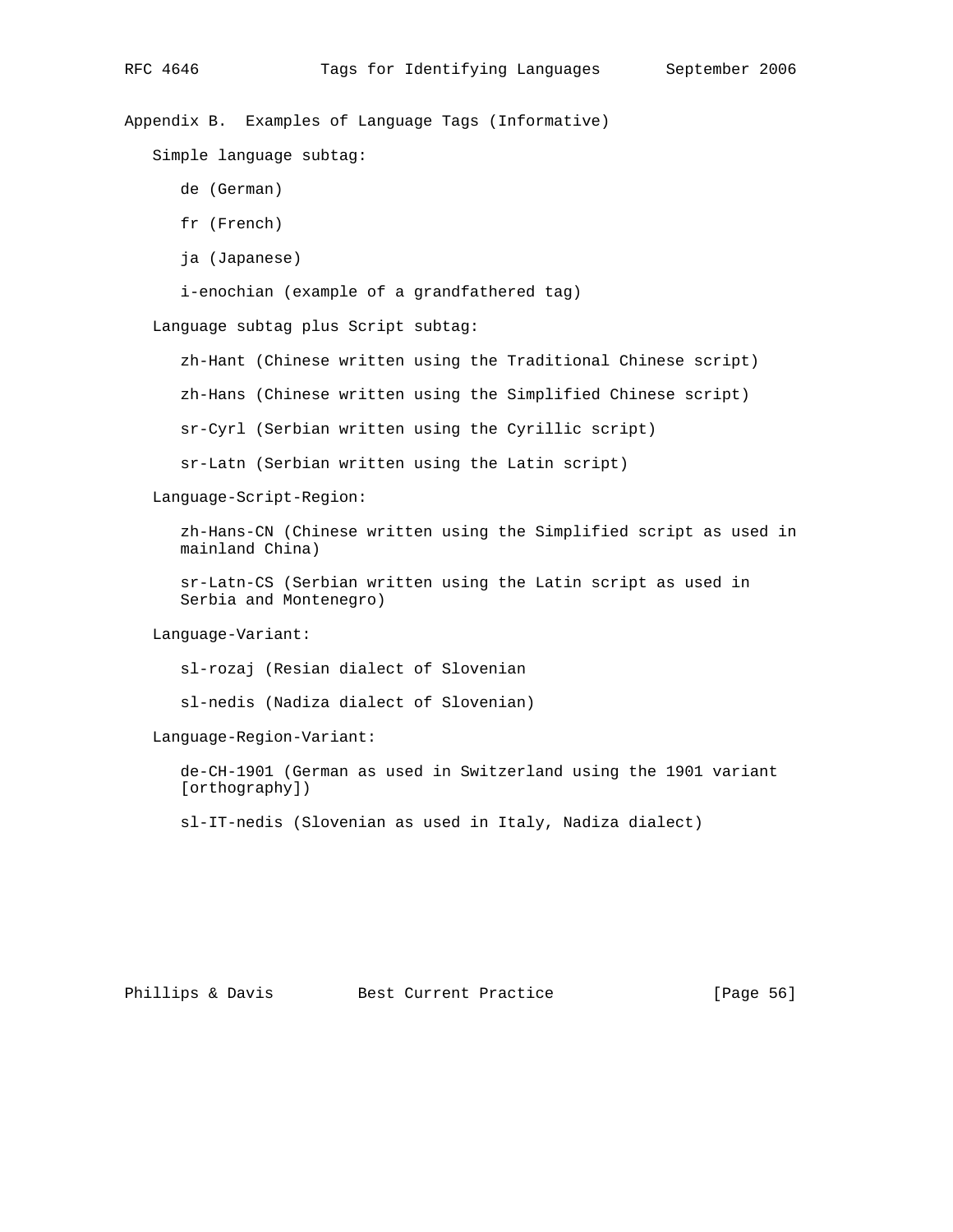Language-Script-Region-Variant:

 sl-Latn-IT-nedis (Nadiza dialect of Slovenian written using the Latin script as used in Italy. Note that this tag is NOT RECOMMENDED because subtag 'sl' has a Suppress-Script value of 'Latn')

Language-Region:

de-DE (German for Germany)

en-US (English as used in the United States)

 es-419 (Spanish appropriate for the Latin America and Caribbean region using the UN region code)

Private use subtags:

de-CH-x-phonebk

az-Arab-x-AZE-derbend

 Extended language subtags (examples ONLY: extended languages MUST be defined by revision or update to this document):

zh-min

zh-min-nan-Hant-CN

Private use registry values:

x-whatever (private use using the singleton 'x')

qaa-Qaaa-QM-x-southern (all private tags)

de-Qaaa (German, with a private script)

sr-Latn-QM (Serbian, Latin-script, private region)

sr-Qaaa-CS (Serbian, private script, for Serbia and Montenegro)

 Tags that use extensions (examples ONLY: extensions MUST be defined by revision or update to this document or by RFC):

en-US-u-islamCal

zh-CN-a-myExt-x-private

Phillips & Davis Best Current Practice [Page 57]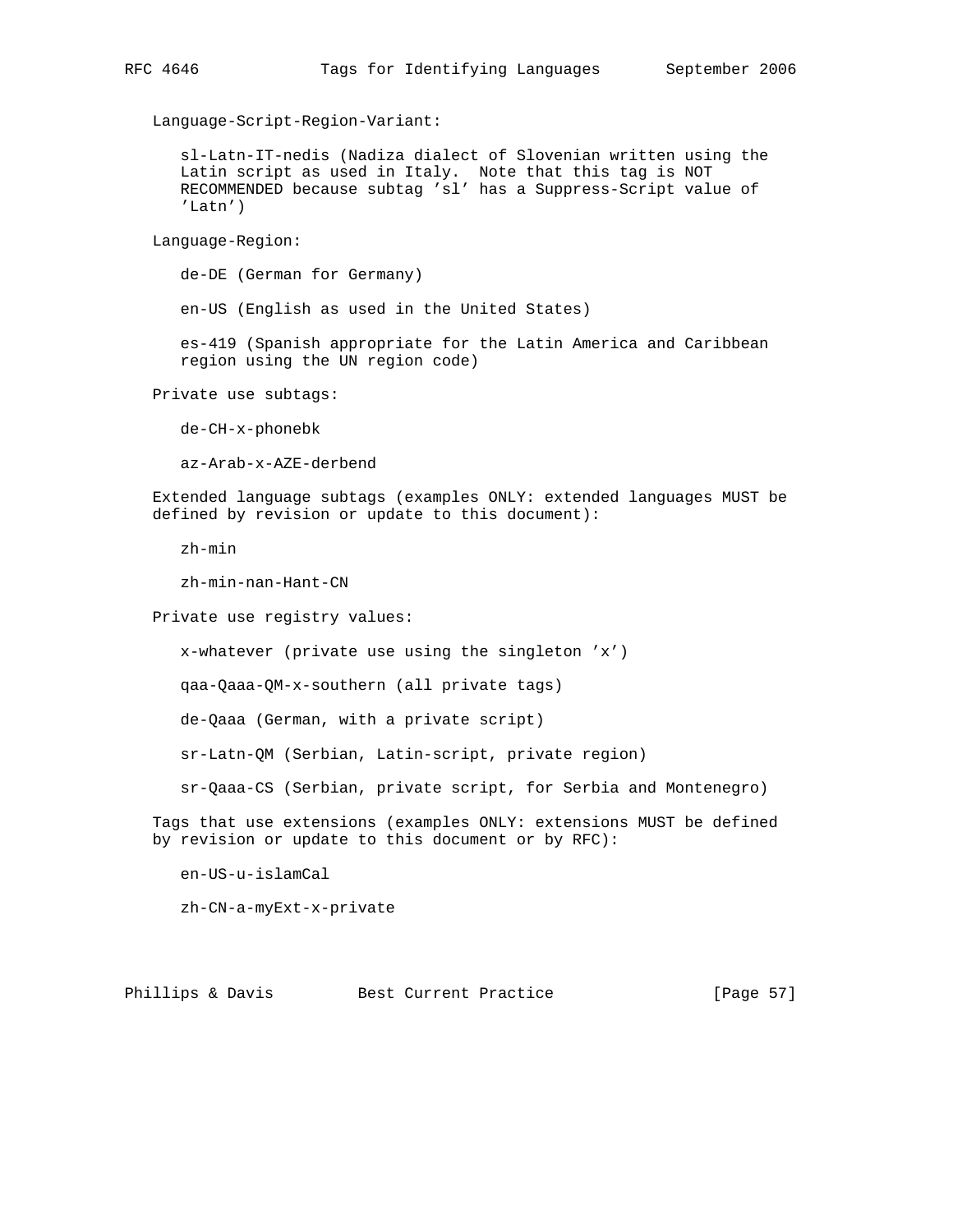en-a-myExt-b-another Some Invalid Tags: de-419-DE (two region tags) a-DE (use of a single-character subtag in primary position; note that there are a few grandfathered tags that start with "i-" that are valid) ar-a-aaa-b-bbb-a-ccc (two extensions with same single-letter prefix) Authors' Addresses Addison Phillips (Editor) Yahoo! Inc. EMail: addison@inter-locale.com Mark Davis (Editor) Google

EMail: mark.davis@macchiato.com or mark.davis@google.com

Phillips & Davis Best Current Practice [Page 58]